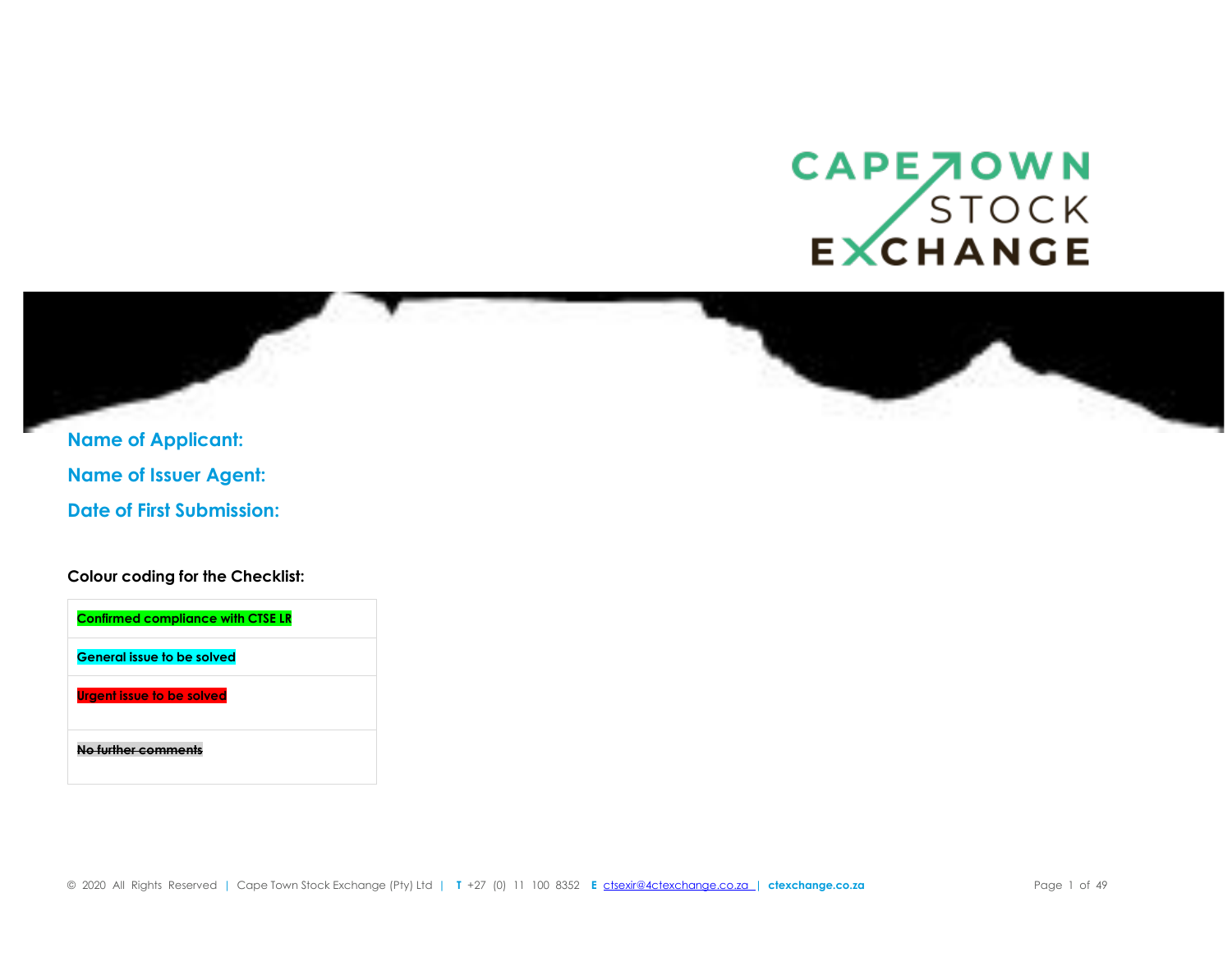| <b>General Information:</b>                                 |  |
|-------------------------------------------------------------|--|
| <b>Issuer Name</b>                                          |  |
| <b>Issuer Registration Number</b>                           |  |
| <b>Registered address</b>                                   |  |
| Debt Issuer Agent                                           |  |
| <b>Reporting Accountant</b>                                 |  |
| <b>ISIN</b>                                                 |  |
| <b>Alpha Code</b>                                           |  |
| <b>Short Name</b>                                           |  |
| <b>Long Name</b>                                            |  |
| <b>Primary Exchange</b>                                     |  |
| <b>Issuer's Website</b>                                     |  |
| Authorised debt in terms of placing document                |  |
| Year-end                                                    |  |
| <b>Proposed Listing Date</b>                                |  |
| Restrictions on transferability/trading of debt instruments |  |
| MOI approved by CTSE IRD                                    |  |
| <b>Excon Approval</b>                                       |  |
| <b>Directors</b>                                            |  |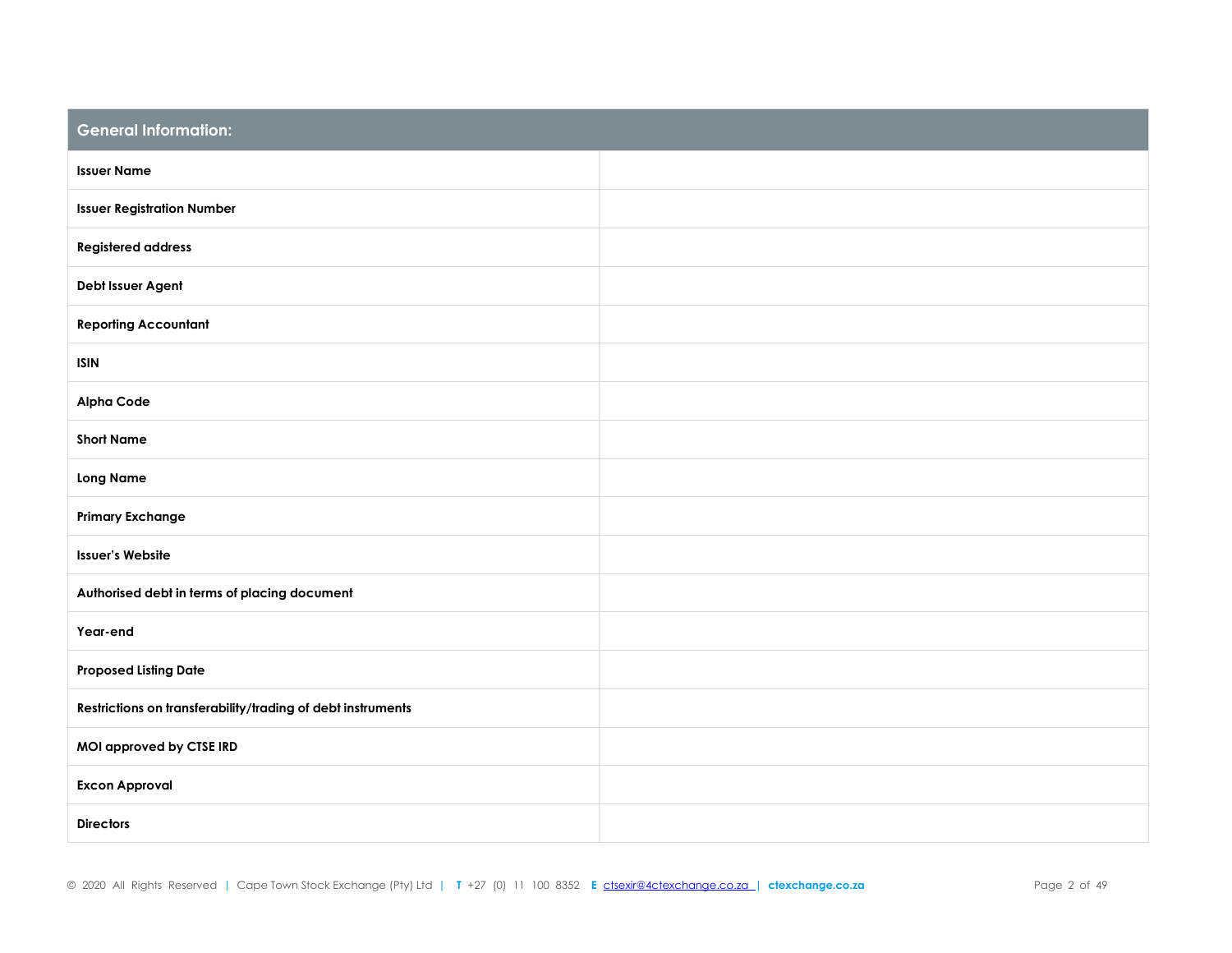| <b>Company Secretary</b> |  |
|--------------------------|--|
|                          |  |

|      | <b>General Comments:</b>             |                              |                      |  |  |  |  |  |
|------|--------------------------------------|------------------------------|----------------------|--|--|--|--|--|
| $\#$ | <b>CTSE Initial General Comments</b> | <b>Issuer Agent Response</b> | <b>CTSE Response</b> |  |  |  |  |  |
| 1.   |                                      |                              |                      |  |  |  |  |  |
| 2.   |                                      |                              |                      |  |  |  |  |  |
| 3.   |                                      |                              |                      |  |  |  |  |  |
| 4.   |                                      |                              |                      |  |  |  |  |  |
| 5.   |                                      |                              |                      |  |  |  |  |  |
| 6.   |                                      |                              |                      |  |  |  |  |  |
| 7.   |                                      |                              |                      |  |  |  |  |  |
| 8.   |                                      |                              |                      |  |  |  |  |  |
| 9.   |                                      |                              |                      |  |  |  |  |  |
| 10.  |                                      |                              |                      |  |  |  |  |  |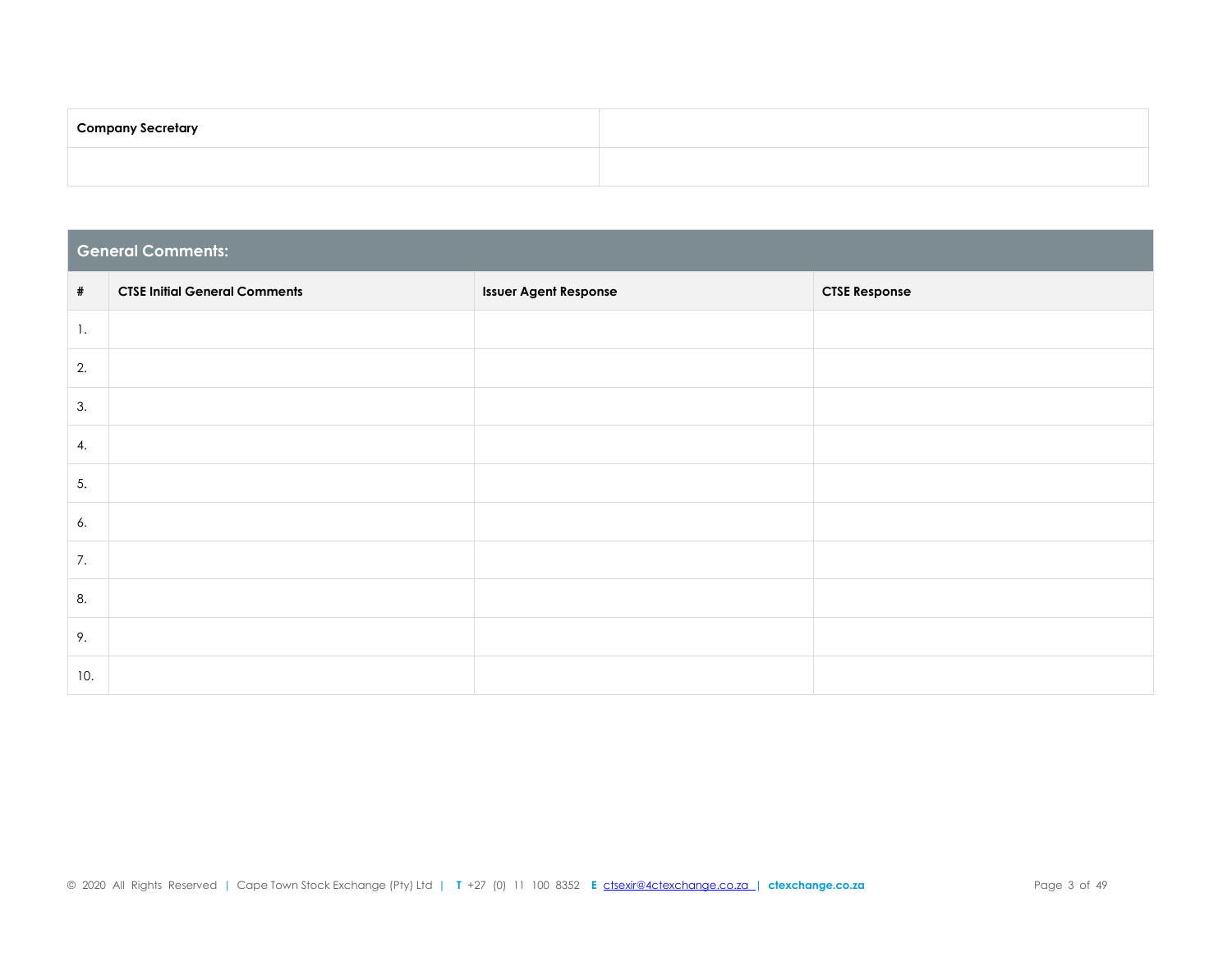|     | <b>Documents outstanding:</b> |                            |                      |  |  |  |  |  |
|-----|-------------------------------|----------------------------|----------------------|--|--|--|--|--|
|     | <b>Documents outstanding</b>  | Debt Issuer Agent Response | <b>CTSE Response</b> |  |  |  |  |  |
| 1.  |                               |                            |                      |  |  |  |  |  |
| 2.  |                               |                            |                      |  |  |  |  |  |
| 3.  |                               |                            |                      |  |  |  |  |  |
| 4.  |                               |                            |                      |  |  |  |  |  |
| 5.  |                               |                            |                      |  |  |  |  |  |
| 6.  |                               |                            |                      |  |  |  |  |  |
| 7.  |                               |                            |                      |  |  |  |  |  |
| 8.  |                               |                            |                      |  |  |  |  |  |
| 9.  |                               |                            |                      |  |  |  |  |  |
| 10. |                               |                            |                      |  |  |  |  |  |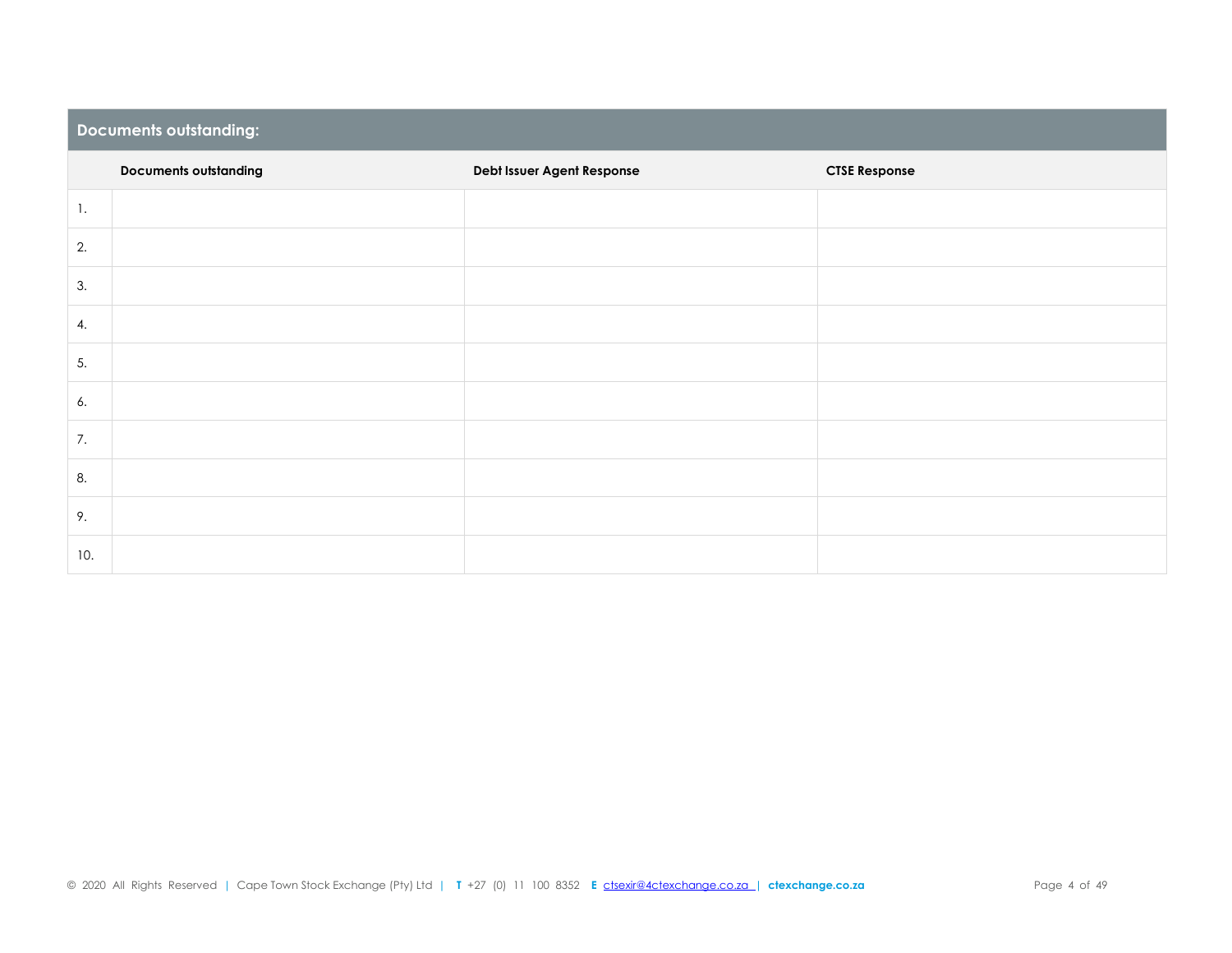| <b>CTSE LR</b><br><b>Ref</b> | <b>Application process requirements</b><br>Requirement                                                                                                                                                                                                                                                                                                               | <b>ISSUER AGENT</b><br><b>REFERENCE TO</b><br><b>PLACING</b><br><b>DOCUMENT</b><br><b>INDICATING</b><br><b>COMPLIANCE</b> | <b>IRD 1ST SUBMISSION</b><br><b>COMMENTS</b> | <b>ISSUER AGENT</b><br><b>RESPONSE</b> | <b>IRD 2ND</b><br><b>SUBMISSION</b><br><b>COMMENTS</b> | <b>ISSUER AGENT</b><br><b>RESPONSE</b> |
|------------------------------|----------------------------------------------------------------------------------------------------------------------------------------------------------------------------------------------------------------------------------------------------------------------------------------------------------------------------------------------------------------------|---------------------------------------------------------------------------------------------------------------------------|----------------------------------------------|----------------------------------------|--------------------------------------------------------|----------------------------------------|
| 8.7                          | An Applicant Issuer wishing to apply for the<br>registration of a Placing Document / Listing of any of<br>its Debt Securities must file through its Debt Issuer<br>Agent or Designated Person with the IRD a draft<br>formal application for Listing in the form set out in<br>Schedule 1 and the Initial Application Documents as<br>set in Requirement 8.10 below. |                                                                                                                           |                                              |                                        |                                                        |                                        |
| 8.8                          | An application for Listing made in accordance with<br>Requirement 8.7 shall be considered initially by the<br>IRD which shall then advise the IRC of the eligibility<br>and suitability of the Applicant Issuer for Listing.                                                                                                                                         |                                                                                                                           |                                              |                                        |                                                        |                                        |
| 8.9                          | CTSE will notify the Applicant Issuer of the date on<br>which the IRC hearing will be held. The Applicant<br>Issuer must lodge with CTSE no later than midday<br>atleast 5 Business Days prior to the date of the IRC<br>hearing the final application documents set out<br>below in Requirement 8.11.                                                               |                                                                                                                           |                                              |                                        |                                                        |                                        |
| 8.10                         | The following documents (the "Initial Application<br>Documents") are to be reviewed by the IRD. The<br>Initial Application Documents must be submitted to<br>the IRD at the same time as the draft formal<br>application for Listing is submitted to the IRD under<br>Requirement 8.7 above. The Initial Application<br>Documents comprise:                          |                                                                                                                           |                                              |                                        |                                                        |                                        |
| 8.10.1                       | the draft Placing Documents, Pricing Supplement,<br>the terms and conditions of the Debt Securities<br>guarantee, security agreement and / or credit<br>enhancement, marked in the margin to indicate                                                                                                                                                                |                                                                                                                           |                                              |                                        |                                                        |                                        |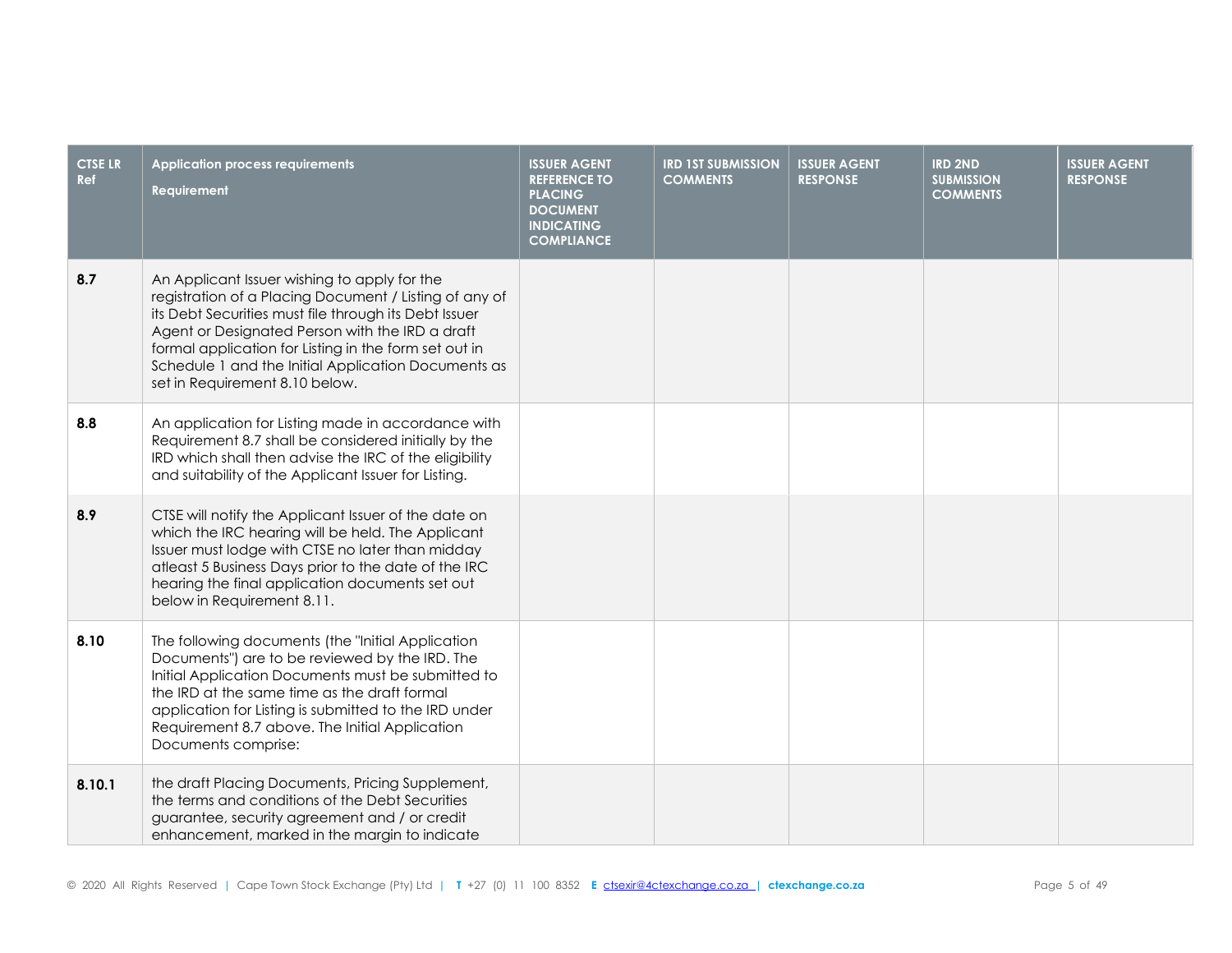|         | where the relevant items from Chapter 6 have been<br>met;                                                                                                                                                                                                                 |  |  |  |
|---------|---------------------------------------------------------------------------------------------------------------------------------------------------------------------------------------------------------------------------------------------------------------------------|--|--|--|
| 8.10.2  | an up to date copy of the MOI in compliance with<br>Requirement 5.13, or confirmation that the MOI had<br>been previously submitted to CTSE in the case of a<br>Listed Issuer and that such MOI is unchanged;                                                             |  |  |  |
| 8.10.3  | a draft of the formal notice to Holders of Debt<br>Securities requesting approval of the amendments,<br>where applicable;                                                                                                                                                 |  |  |  |
| 8.10.4  | a draft of any application form to subscribe or<br>purchase the Debt Securities for which Listing is<br>sought, if applicable;                                                                                                                                            |  |  |  |
| 8.10.5  | where the Placing Documents contain a Reporting<br>Accountant's Report, a copy of a draft of any<br>statement of adjustments relating to the Reporting<br>Accountant's Report;                                                                                            |  |  |  |
| 8.10.6  | the non-applicability letter (see Requirement 9.10);                                                                                                                                                                                                                      |  |  |  |
| 8.10.7  | the omitted information letter (see Requirement<br>$9.12$ :                                                                                                                                                                                                               |  |  |  |
| 8.10.8  | in the case of a New Applicant, the Annual Report<br>for each of the financial years for the period<br>covered by the accounts in Requirement 5.17.1, and<br>any interim (semi-annual) accounts made up since<br>the date to which the last Annual Report was made<br>up; |  |  |  |
| 8.10.9  | in the case of a New Applicant, the additional<br>information as required in Requirement 9.7.3;                                                                                                                                                                           |  |  |  |
| 8.10.10 | in the case of a New Applicant, the certificate of<br>incorporation, or similar registration document if<br>incorporated outside of South Africa, certified by the                                                                                                        |  |  |  |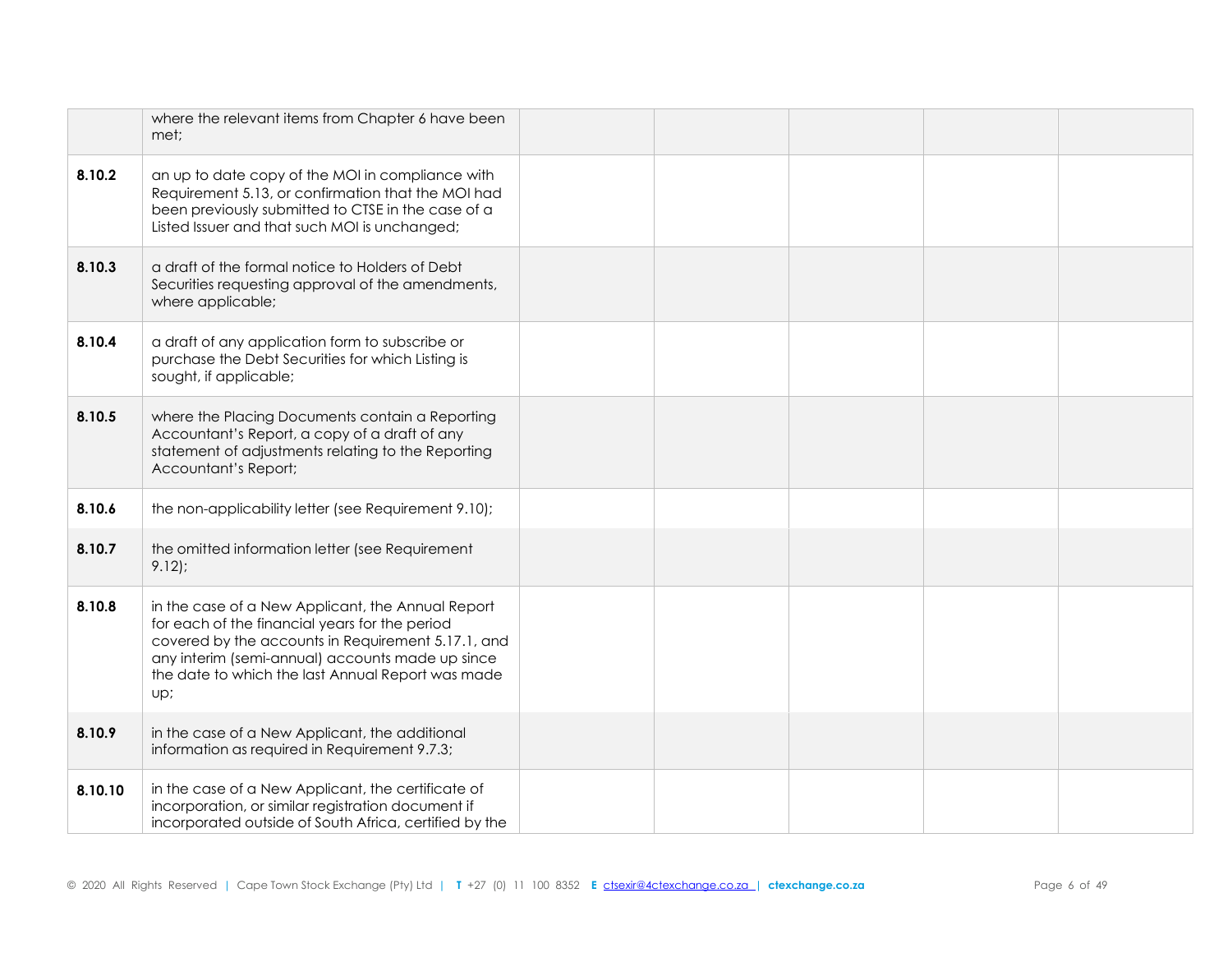|         | Company Secretary as being a true copy of the<br>documents issued by the relevant authority;                                                                                                                                                                                                                                                                                                                        |  |  |  |
|---------|---------------------------------------------------------------------------------------------------------------------------------------------------------------------------------------------------------------------------------------------------------------------------------------------------------------------------------------------------------------------------------------------------------------------|--|--|--|
| 8.10.11 | a certified copy of the resolution(s) of the Board or<br>other governing authority of the Applicant Issuer<br>authorising the establishment and registration of a<br>Placing Document and issue of such Debt Securities,<br>the application for Listing in the form set out in<br>Schedule 1 and the signing of the Listing Undertaking<br>and approving and authorising the issue of the<br>Placing Documents; and |  |  |  |
| 8.10.12 | a duly executed resolution of the appropriate legal<br>authority authorising the amendment to the<br>guarantee, security and / or credit enhancement, if<br>applicable.                                                                                                                                                                                                                                             |  |  |  |
|         | <b>Final application documents</b>                                                                                                                                                                                                                                                                                                                                                                                  |  |  |  |
| 8.11    | The following documents ("Final Application<br>Documents") must be lodged in final form with the<br>IRD by no later than midday at least 5 Business Days<br>prior to the date of the IRC hearing:                                                                                                                                                                                                                   |  |  |  |
| 8.11.1  | a formal application for Listing in the form set out in<br>Schedule 1 signed by a duly authorised officer of the<br>Applicant Issuer;                                                                                                                                                                                                                                                                               |  |  |  |
| 8.11.2  | a Listing Undertaking in the form set out in Schedule<br>4 duly signed for and on behalf of the Applicant<br>Issuer, unless previously supplied in the case of a<br>Listed Applicant Issuer;                                                                                                                                                                                                                        |  |  |  |
| 8.11.3  | a declaration in the appropriate form (see Schedule<br>2), signed by the Debt Issuer Agent or Designated<br>Person;                                                                                                                                                                                                                                                                                                 |  |  |  |
| 8.11.4  | the final proof of the Placing Documents relating to<br>the issue, satisfying all relevant requirements for the<br>context of such a document together with, where                                                                                                                                                                                                                                                  |  |  |  |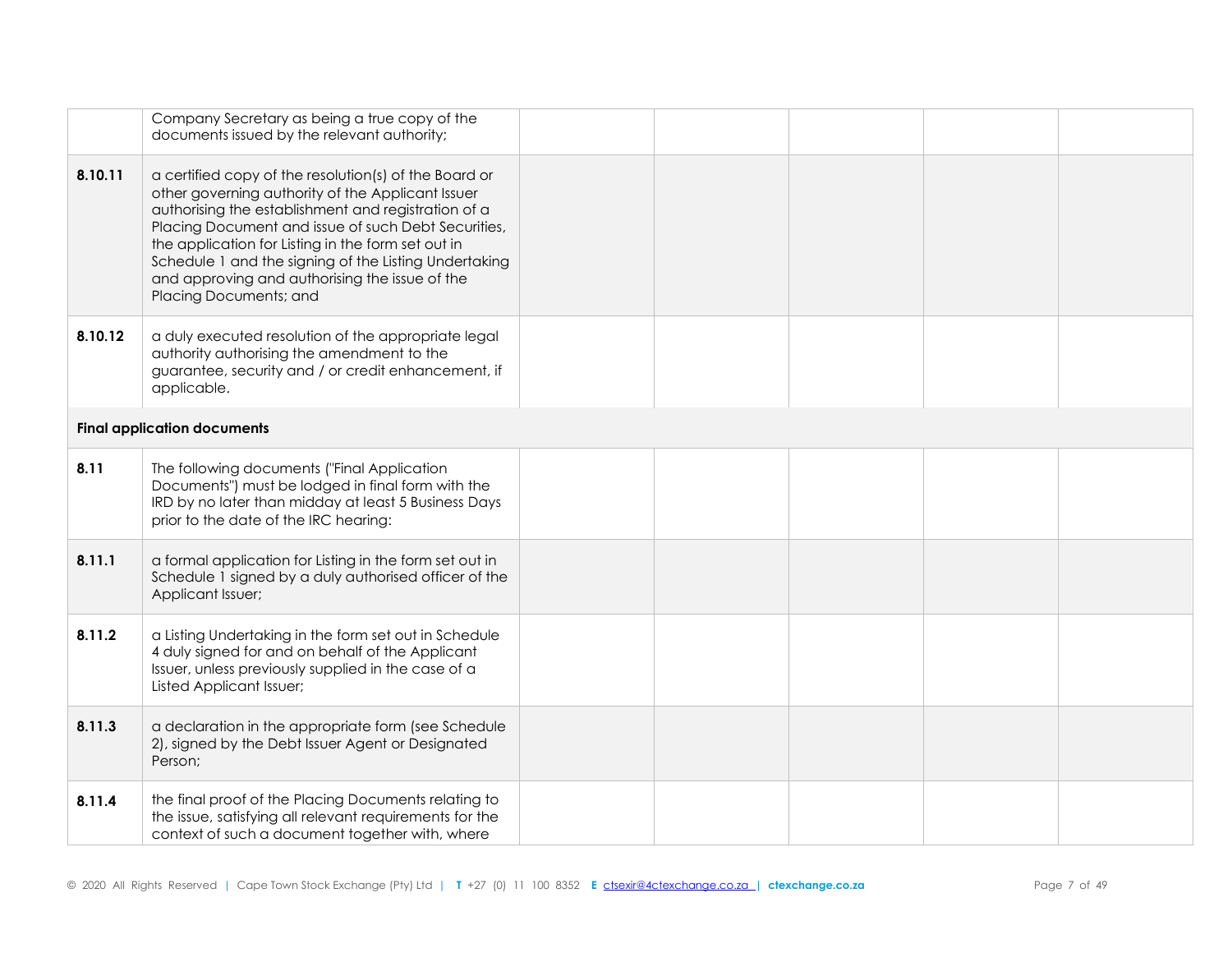|         | applicable, a copy of any notice of meeting<br>referred to in such document. The Placing<br>Documents must be signed and dated by a Director<br>of the Applicant Issuer;                                                                                                                                                                                          |  |  |  |
|---------|-------------------------------------------------------------------------------------------------------------------------------------------------------------------------------------------------------------------------------------------------------------------------------------------------------------------------------------------------------------------|--|--|--|
| 8.11.5  | the final proof of any application form to subscribe<br>or purchase Debt Securities for which Listing is<br>sought, if applicable;                                                                                                                                                                                                                                |  |  |  |
| 8.11.6  | a certified copy of the resolution(s) of the Board or<br>other governing authority of the Applicant Issuer<br>authorising the establishment and registration of a<br>Placing Document and issue of such Debt Securities,<br>the application for Listing in the form set out in<br>Schedule 1 and approving and authorising the issue<br>of the Placing Documents; |  |  |  |
| 8.11.7  | a copy of the certificates of incorporation and / or<br>equivalent document of the Applicant Issuer;                                                                                                                                                                                                                                                              |  |  |  |
| 8.11.8  | a copy of the MOI or equivalent constitutive<br>documents;                                                                                                                                                                                                                                                                                                        |  |  |  |
| 8.11.9  | a copy of the applicable guarantee, security or<br>credit enhancement agreement pertaining to the<br>Debt Security;                                                                                                                                                                                                                                               |  |  |  |
| 8.11.10 | a resolution of the appropriate legal authority,<br>authorising the provision of the guarantee, security<br>and / or credit enhancement;                                                                                                                                                                                                                          |  |  |  |
| 8.11.11 | confirmation from the CSDP that the Applicant Issuer<br>has an account with the CSDP;                                                                                                                                                                                                                                                                             |  |  |  |
| 8.11.12 | any trust deed relating to the Debt Securities<br>(debenture or bond trustee);                                                                                                                                                                                                                                                                                    |  |  |  |
| 8.11.13 | where the Applicant Issuer is registering a Placing<br>Document in respect of a SARB Regulated                                                                                                                                                                                                                                                                    |  |  |  |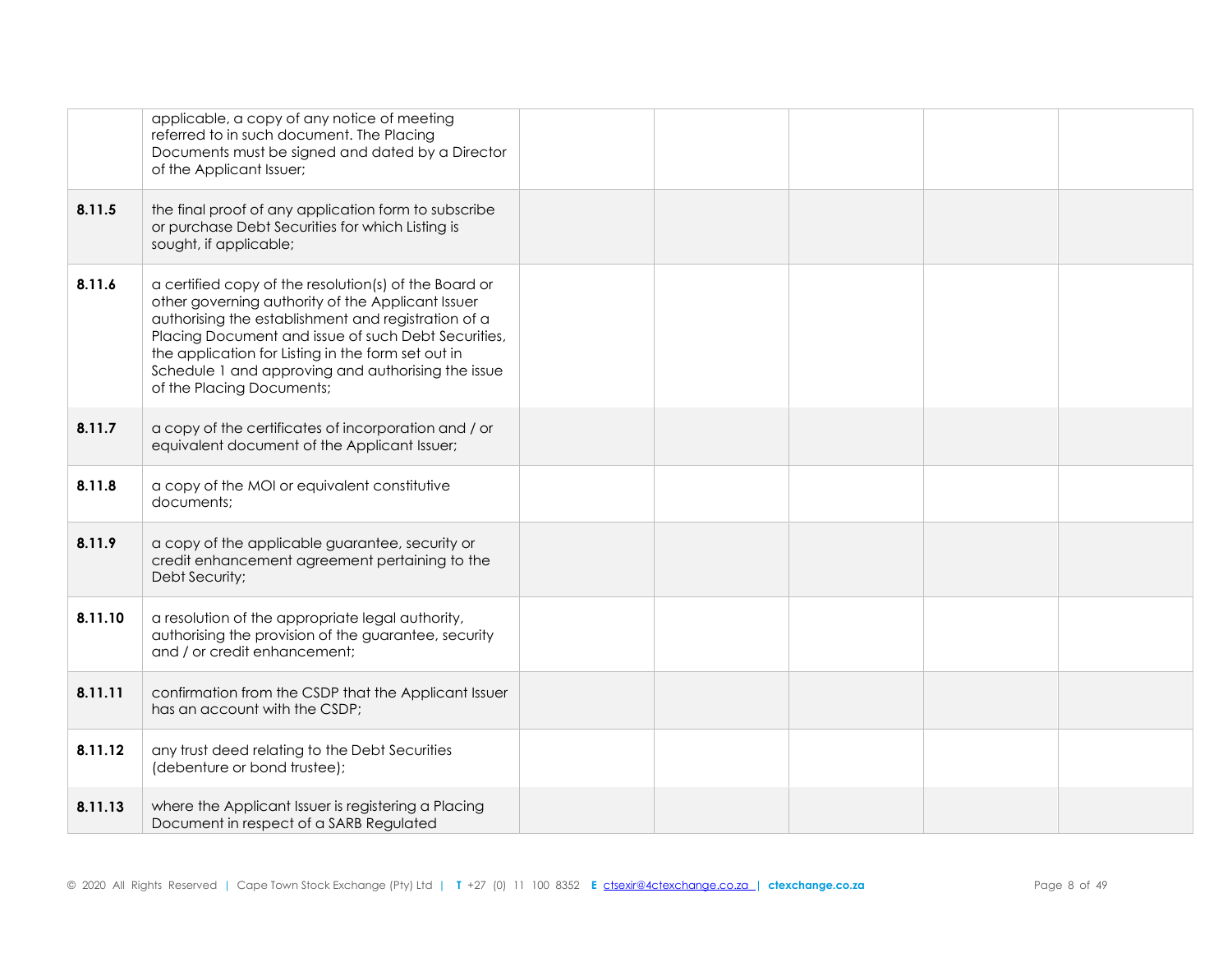|         | Securitisation, approval from SARB of the<br>Securitisation;                                                                                                                                                                                                                                                                                                                                                                                                                                                                                                                                                                   |  |  |  |
|---------|--------------------------------------------------------------------------------------------------------------------------------------------------------------------------------------------------------------------------------------------------------------------------------------------------------------------------------------------------------------------------------------------------------------------------------------------------------------------------------------------------------------------------------------------------------------------------------------------------------------------------------|--|--|--|
| 8.11.14 | approval from SARB where the Applicant Issuer is<br>incorporated or domiciled outside of the Common<br>Monetary Area as well as any applicable exchange<br>control approvals;                                                                                                                                                                                                                                                                                                                                                                                                                                                  |  |  |  |
| 8.11.15 | written confirmation from the trustee or relevant<br>party holding the guarantee or other security that<br>the guarantee is in its possession;                                                                                                                                                                                                                                                                                                                                                                                                                                                                                 |  |  |  |
| 8.11.16 | the Reporting Accountant's Report of the Applicant<br>Issuer and / or the Guarantor (where applicable and<br>subject to Requirements 5.17 and 6.9.6) for the past 3<br>financial years and any statement of adjustments<br>relating to the Reporting Accountant's Report,<br>where applicable, or such shorter period as agreed<br>by CTSE or where the Applicant Issuer does not have<br>3 years financial history, a profit forecast for 3 years. If<br>more than 9 months have lapsed since the New<br>Applicant's financial year-end, reviewed interim<br>financial statements for the New Applicant must be<br>submitted; |  |  |  |
| 8.11.17 | in the case of a transaction, falling within the ambit<br>of any of the CP Regulations, Securitisation<br>Regulations or other Asset-Backed Debt Securities,<br>the letter from the Applicant Issuer as required by<br>Requirement 7.12.1; and                                                                                                                                                                                                                                                                                                                                                                                 |  |  |  |
| 8.11.18 | such other documentation as may be required by<br>CTSE.                                                                                                                                                                                                                                                                                                                                                                                                                                                                                                                                                                        |  |  |  |
| 8.12    | Where a certified copy of an Applicant Issuer's<br>Board resolution (see Requirement 8.11.6) is not<br>available for lodging at least 5 Business Days prior to<br>the intended Announcement date of the Placing<br>Documents, such resolution or resolutions will be<br>required to be delivered to the IRD as soon as is                                                                                                                                                                                                                                                                                                      |  |  |  |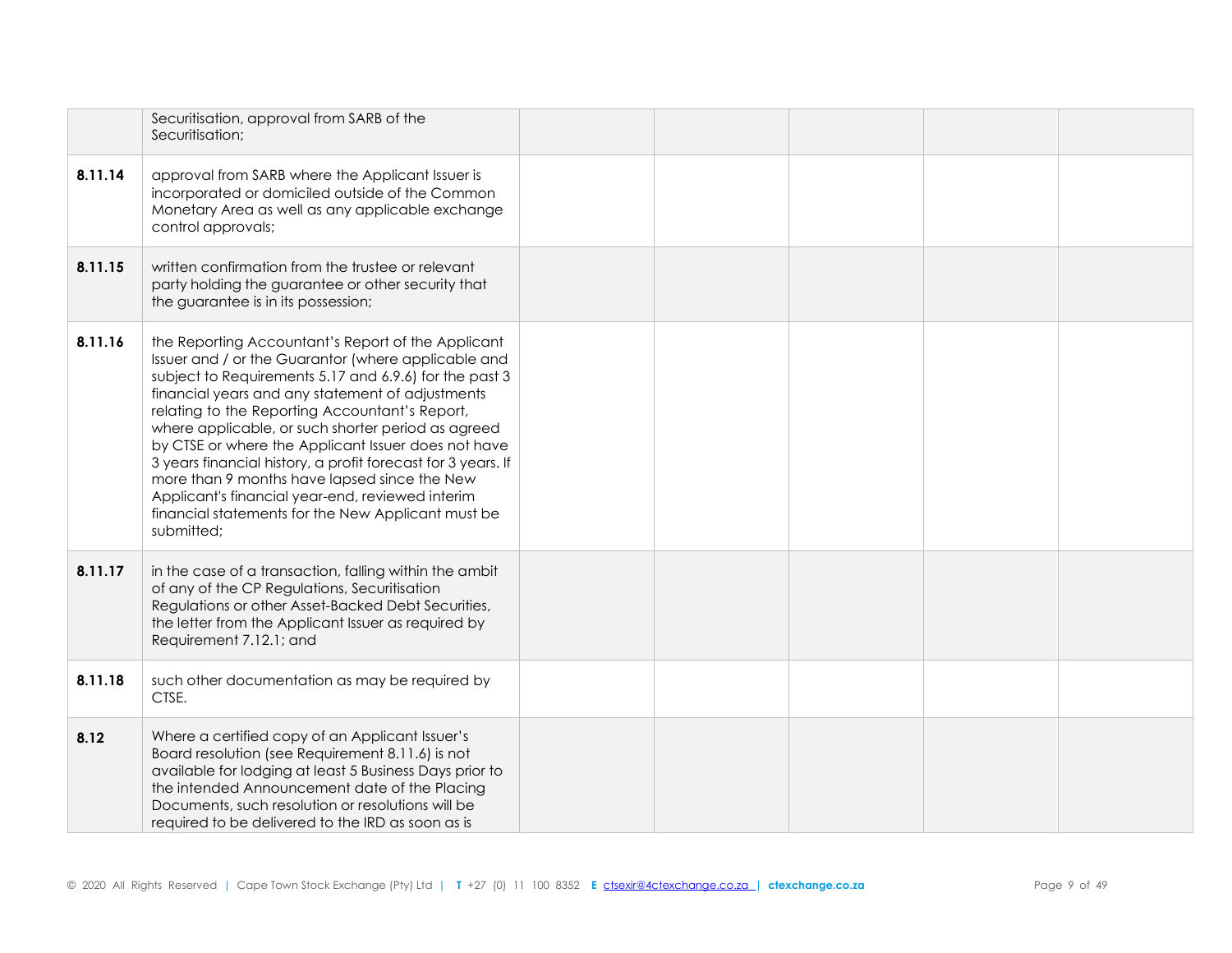| practicable thereafter but not later than 15 Business |  |  |  |
|-------------------------------------------------------|--|--|--|
| Days.                                                 |  |  |  |

| <b>CTSE LR</b><br>Ref | <b>CONDITIONS FOR LISTING</b><br>Requirement                                                                                                                                                                            | <b>ISSUER AGENT</b><br><b>REFERENCE TO</b><br><b>LISTING</b><br><b>PARTICULARS</b><br><b>INDICATING</b><br><b>COMPLIANCE</b> | <b>IRD 1ST SUBMISSION</b><br><b>COMMENTS</b> | <b>ISSUER AGENT</b><br><b>RESPONSE</b> | <b>IRD 2ND</b><br><b>SUBMISSION</b><br><b>COMMENTS</b> | <b>ISSUER AGENT</b><br><b>RESPONSE</b> |
|-----------------------|-------------------------------------------------------------------------------------------------------------------------------------------------------------------------------------------------------------------------|------------------------------------------------------------------------------------------------------------------------------|----------------------------------------------|----------------------------------------|--------------------------------------------------------|----------------------------------------|
|                       | <b>Pre-requisites for Admission</b>                                                                                                                                                                                     |                                                                                                                              |                                              |                                        |                                                        |                                        |
| 5.11                  | An Applicant Issuer seeking a Listing shall:                                                                                                                                                                            |                                                                                                                              |                                              |                                        |                                                        |                                        |
| 5.11.1                | subject to Requirement 5.12, issue the Placing<br>Documents which complies with the content<br>requirements for Placing Documents set out in<br>these Debt Listing Requirements (see particularly<br>Chapters 8 and 9); |                                                                                                                              |                                              |                                        |                                                        |                                        |
| 5.11.2                | have a Website;                                                                                                                                                                                                         |                                                                                                                              |                                              |                                        |                                                        |                                        |
| 5.11.3                | enter into a contract with CTSE Registry who will<br>actas Transfer Secretary;                                                                                                                                          |                                                                                                                              |                                              |                                        |                                                        |                                        |
| 5.11.4                | appoint a Debt Issuer Agent or Designated Person;                                                                                                                                                                       |                                                                                                                              |                                              |                                        |                                                        |                                        |
| 5.11.5                | comply with any applicable requirements of the<br>Companies Act; and                                                                                                                                                    |                                                                                                                              |                                              |                                        |                                                        |                                        |
| 5.11.6                | enter into a Listing Undertaking in the form set out<br>in Schedule 4.                                                                                                                                                  |                                                                                                                              |                                              |                                        |                                                        |                                        |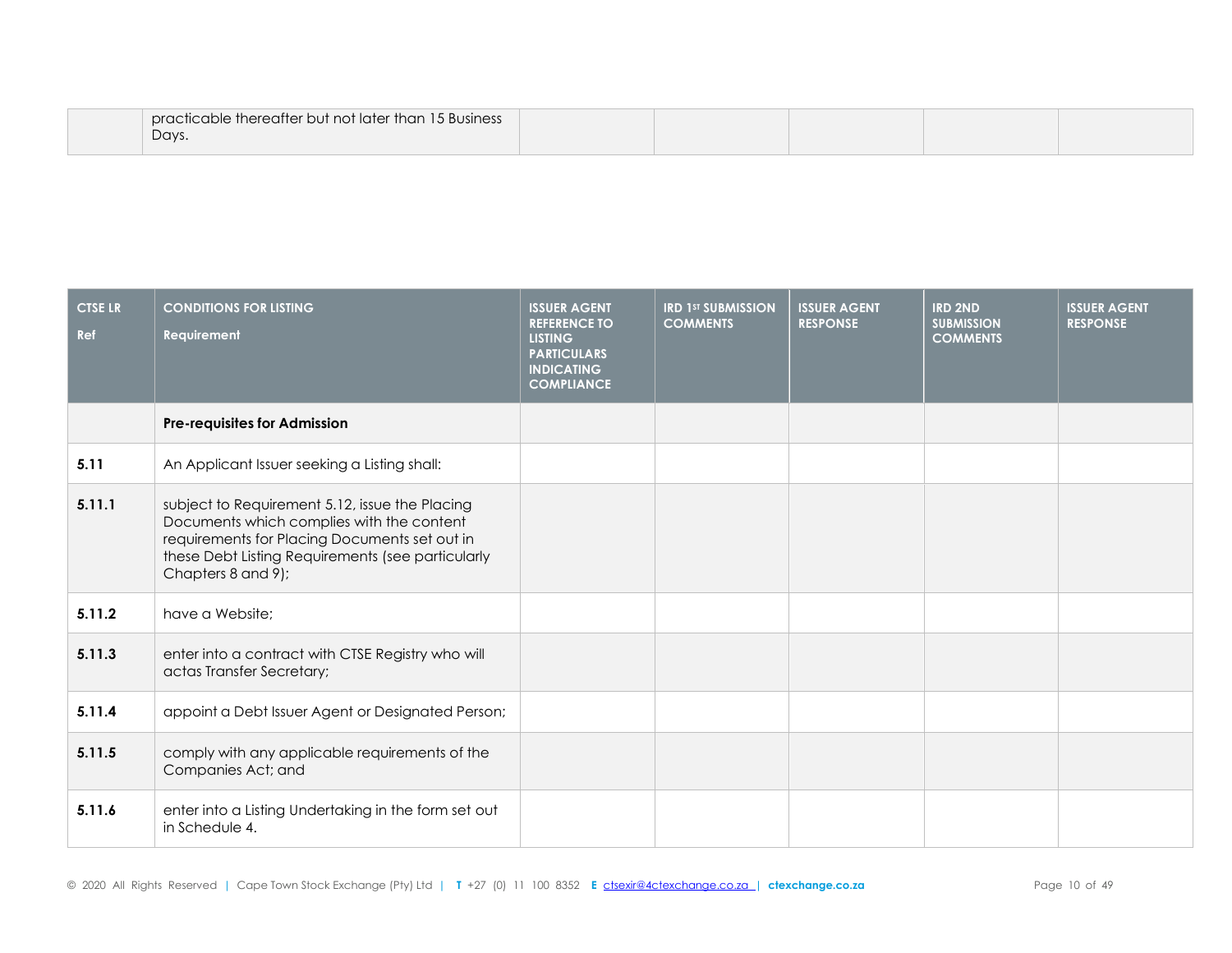| 5.12 | Where a Prospectus is issued pursuant to the<br>Companies Act in connection with the issue of<br>Debt Securities, CTSE may treat the Prospectus as<br>constituting the Placing Documents if the<br>Prospectus complies with the content requirements<br>for Placing Documents set out in these Debt Listing<br>Requirements.                                                                                                                                         |  |  |  |
|------|----------------------------------------------------------------------------------------------------------------------------------------------------------------------------------------------------------------------------------------------------------------------------------------------------------------------------------------------------------------------------------------------------------------------------------------------------------------------|--|--|--|
|      | <b>Conditions relating to New Applicants</b>                                                                                                                                                                                                                                                                                                                                                                                                                         |  |  |  |
|      | Incorporation                                                                                                                                                                                                                                                                                                                                                                                                                                                        |  |  |  |
| 5.13 | Applicant Issuers must be duly incorporated or<br>otherwise validly established according to the<br>relevant laws and regulations of its place of<br>incorporation or establishment, and be operating<br>in conformity with its MOI. Its MOI must not frustrate<br>or prohibit compliance with the provisions of these<br>Debt Listing Requirements. All New Applicants<br>(save for Secondary Registered Issuers) must<br>comply with the provisions of Schedule 5. |  |  |  |
| 5.14 | An Applicant Issuer seeking a Listing of Debt<br>Securities must contractually undertake to CTSE,<br>bycompleting Schedule 6, that from the date of<br>admission to Listing of any of its Debt Securities, or<br>from registration of the Placing Document, the<br>Applicant Issuer will comply fully with all the Debt<br>Listings Requirements of CTSE, irrespective of the<br>jurisdiction in which the Applicant Issuer is<br>incorporated or established.       |  |  |  |
|      | <b>Reporting Accountant</b>                                                                                                                                                                                                                                                                                                                                                                                                                                          |  |  |  |
| 5.15 | The Applicant Issuer shall appoint a Reporting<br>Accountant who must be independent of the<br>Applicant Issuer, and comply with guidelines on<br>independence issued by its respective recognised<br>professional bodies.                                                                                                                                                                                                                                           |  |  |  |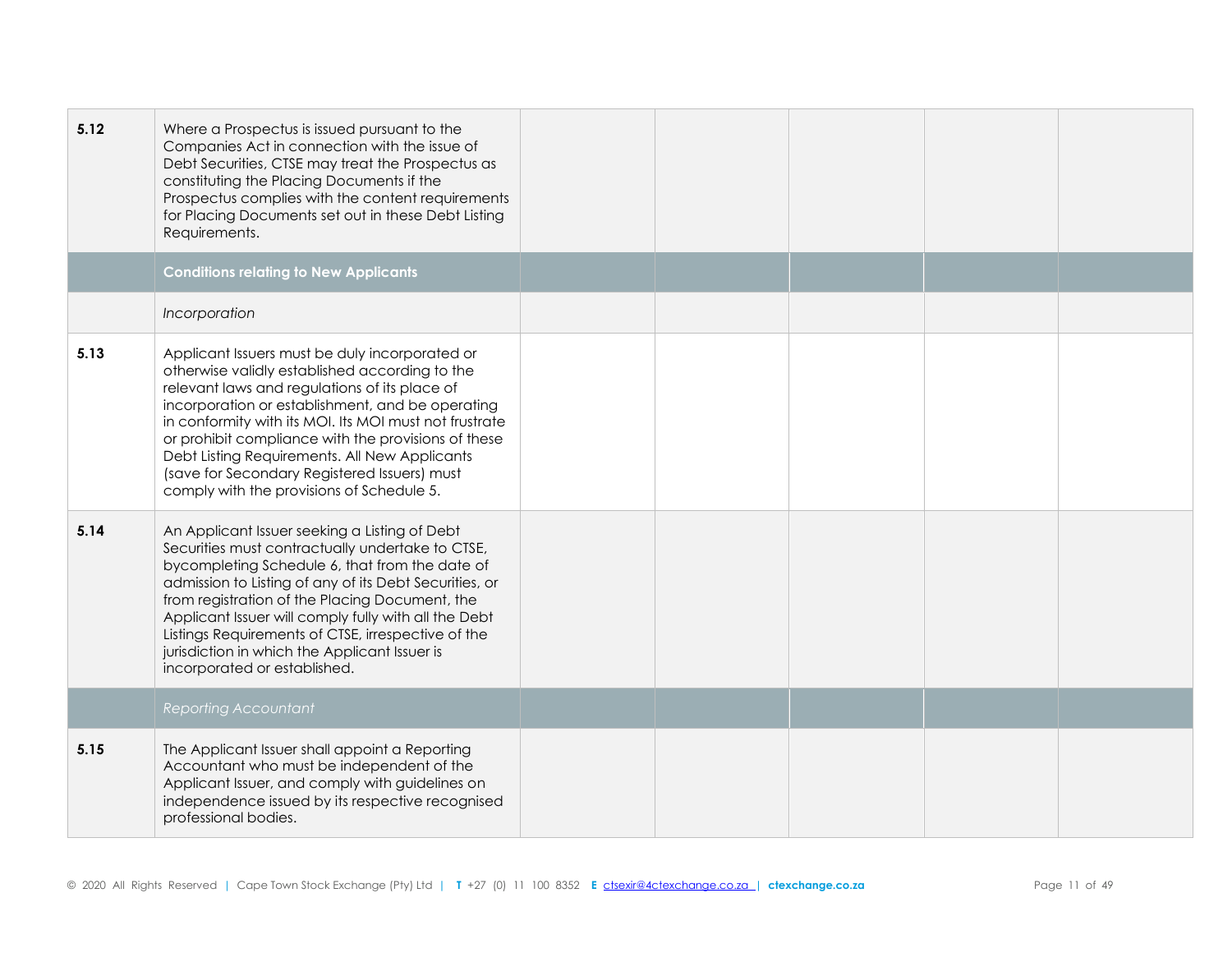| 5.16   | The Applicant Issuer must obtain a written<br>undertaking, in the form of Schedule 9, from the<br>Reporting Accountant that the Reporting<br>Accountant will Immediately inform CTSE of any<br>sanction issued by IRBA or similar recognised<br>regulatory body against the Reporting<br>Accountant.                                                                                                                                                                                                              |  |  |  |
|--------|-------------------------------------------------------------------------------------------------------------------------------------------------------------------------------------------------------------------------------------------------------------------------------------------------------------------------------------------------------------------------------------------------------------------------------------------------------------------------------------------------------------------|--|--|--|
|        | <b>Accounts</b>                                                                                                                                                                                                                                                                                                                                                                                                                                                                                                   |  |  |  |
| 5.17   | A New Applicant must provide audited accounts<br>which:                                                                                                                                                                                                                                                                                                                                                                                                                                                           |  |  |  |
| 5.17.1 | cover at least 3 years (or such applicable shorter<br>period in respect of SPVs that have not been<br>operational for 3 years) except as provided for in<br>Requirement 5.19 and the latest accounts must be<br>in respect of a period ended not more than 9<br>months before the date of the Placing Documents.<br>If more than 9 months have lapsed since the New<br>Applicant's financial year-end, reviewed interim<br>financial statements for the New Applicant must be<br>submitted;                       |  |  |  |
| 5.17.2 | are consolidated accounts in respect of the<br>Applicant Issuer and all its Subsidiaries;                                                                                                                                                                                                                                                                                                                                                                                                                         |  |  |  |
| 5.17.3 | have been prepared in accordance with the<br>Applicant Issuer's national law and, in all Material<br>respects, with IFRS (but save for Requirement 11.56<br>in respect of Secondary Registered Issuers) or any<br>other accounting framework acceptable to the<br>CTSE as determined in consultation with the<br>Registrar). Government, municipalities, parastatals<br>and utilities that are subject to enabling legislation,<br>may require adherence to other standards and this<br>fact should be disclosed; |  |  |  |
| 5.17.4 | have been independently audited in accordance<br>with International Standards on Auditing.                                                                                                                                                                                                                                                                                                                                                                                                                        |  |  |  |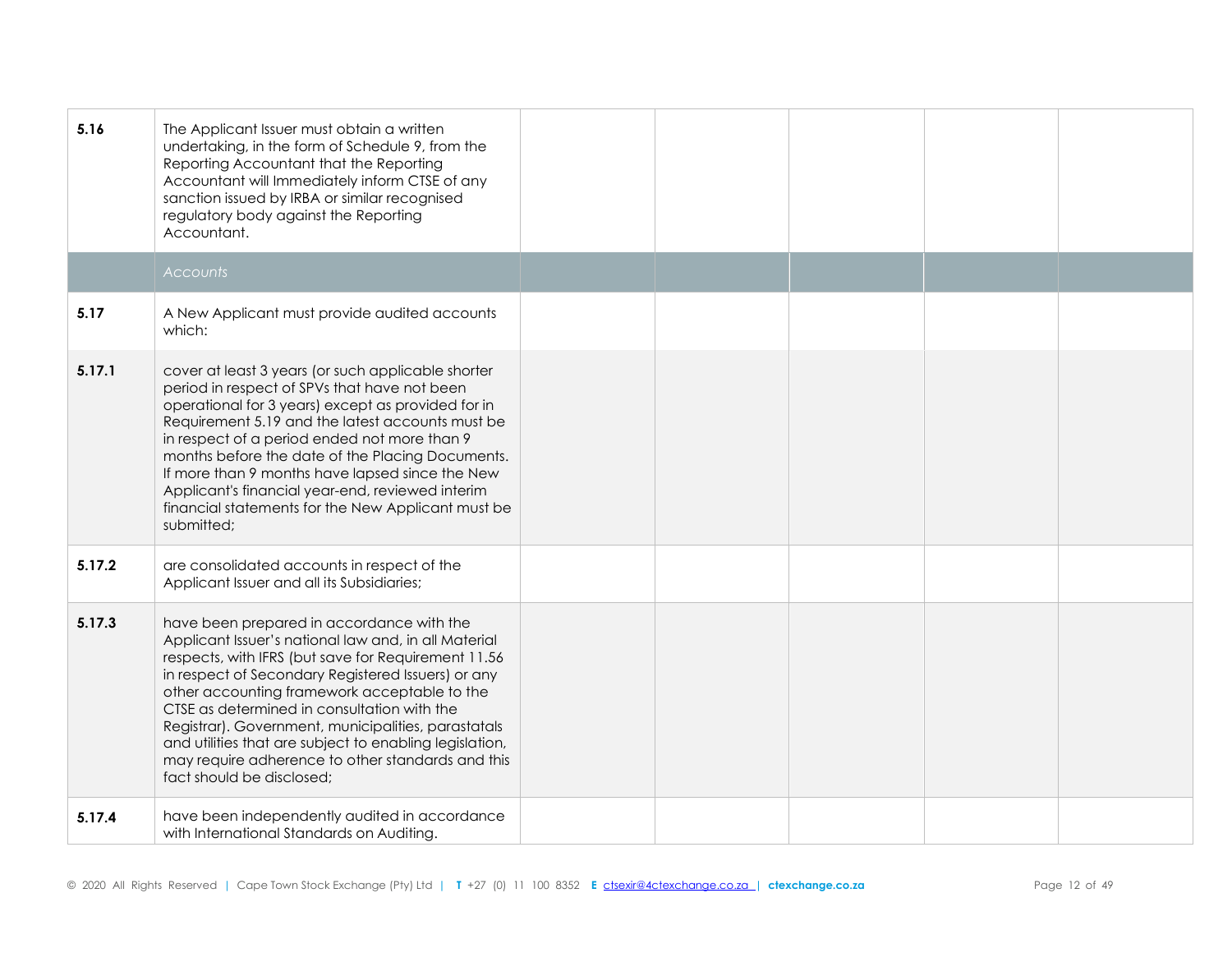|        | Government, municipalities, parastatals and utilities<br>that are audited by the Auditor General, are not<br>required to comply with this Requirement; and                                                                                                                                                                                                                                                                                                                                                                                                 |  |  |  |
|--------|------------------------------------------------------------------------------------------------------------------------------------------------------------------------------------------------------------------------------------------------------------------------------------------------------------------------------------------------------------------------------------------------------------------------------------------------------------------------------------------------------------------------------------------------------------|--|--|--|
| 5.17.5 | have been reported on by the Reporting<br>Accountant, of which the most recent financial<br>year must not contain a qualification or disclaimer<br>of opinion.                                                                                                                                                                                                                                                                                                                                                                                             |  |  |  |
| 5.18   | With reference to Requirement 8.11.16 accounts<br>relating to a period shorter than 3 years may be<br>accepted if CTSE is satisfied that:                                                                                                                                                                                                                                                                                                                                                                                                                  |  |  |  |
| 5.18.1 | Investors have the necessary information available<br>to enable them to make an informed judgement<br>concerning the New Applicant and the Debt<br>Securities for which Listing is sought (e.g. in the case<br>of a newly formed "project" Company concerned<br>with the construction of a major infrastructure<br>project or an SPV). In this regard CTSE may impose<br>additional information requirements, for example,<br>a formal business plan, containing at least the<br>information required by CTSE, signed off by a<br>Reporting Accountant; or |  |  |  |
| 5.18.2 | where the application for Listing is in respect of<br>guaranteed Debt Securities, the guarantor has<br>published audited accounts pertaining to the last 3<br>consecutive years.                                                                                                                                                                                                                                                                                                                                                                           |  |  |  |
|        | Nature and duration of business activities                                                                                                                                                                                                                                                                                                                                                                                                                                                                                                                 |  |  |  |
| 5.19   | A New Applicant which is a Company must be<br>carrying on as its main activity, either by itself or<br>through one or more of its Subsidiaries, an<br>independent business which is revenue earning<br>and must have done so for at least the period<br>covered by the accounts required by Requirement<br>5.17.1, unless the New Applicant is either an SPV<br>due to the nature of such Entity or it satisfies the                                                                                                                                       |  |  |  |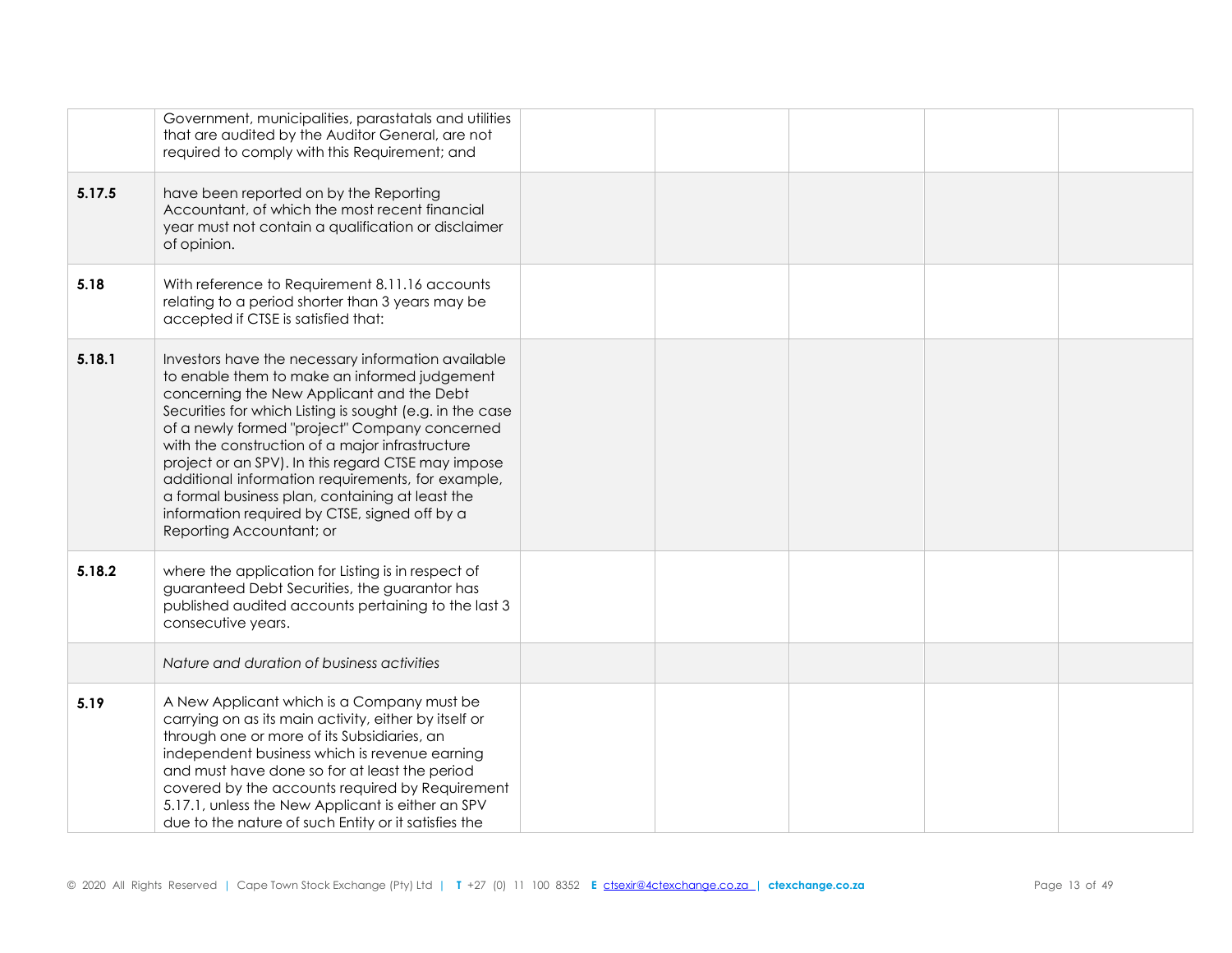|        | conditions of Requirements 11.51 to 11.58<br>(Secondary Registered Issuers).                                                                                                                                                                                 |  |  |  |
|--------|--------------------------------------------------------------------------------------------------------------------------------------------------------------------------------------------------------------------------------------------------------------|--|--|--|
|        | <b>Conditions relating to Securities</b>                                                                                                                                                                                                                     |  |  |  |
|        | Validity                                                                                                                                                                                                                                                     |  |  |  |
| 5.20   | To be Listed, Debt Securities must:                                                                                                                                                                                                                          |  |  |  |
| 5.20.1 | conform to the law of the Applicant Issuer's place<br>of incorporation;                                                                                                                                                                                      |  |  |  |
| 5.20.2 | rank Parri Passu to all Debt Securities of the same<br>class;                                                                                                                                                                                                |  |  |  |
| 5.20.3 | be duly authorised, created and issued according<br>to the requirements of the Applicant Issuer's MOI;                                                                                                                                                       |  |  |  |
| 5.20.4 | be uncertificated; and                                                                                                                                                                                                                                       |  |  |  |
| 5.20.5 | have any other required and necessary statutory or<br>other consents, as the case may be.                                                                                                                                                                    |  |  |  |
|        | Transferability                                                                                                                                                                                                                                              |  |  |  |
| 5.21   | To be Listed, the Debt Securities must be freely<br>transferable unless CTSE and CTSE Registry<br>approveof a restriction on the transferability and<br>such restriction:                                                                                    |  |  |  |
| 5.21.1 | applies equally to all Debt Securities of that class<br>issued or proposed to be issued;                                                                                                                                                                     |  |  |  |
| 5.21.2 | is objectively determinable without ambiguity and<br>uncertainty without requiring recourse to the<br>Applicant Issuer and the Applicant Issuer has<br>indemnified and undertaken to hold CTSE and / or<br>CTSE Registry harmless from any interpretation or |  |  |  |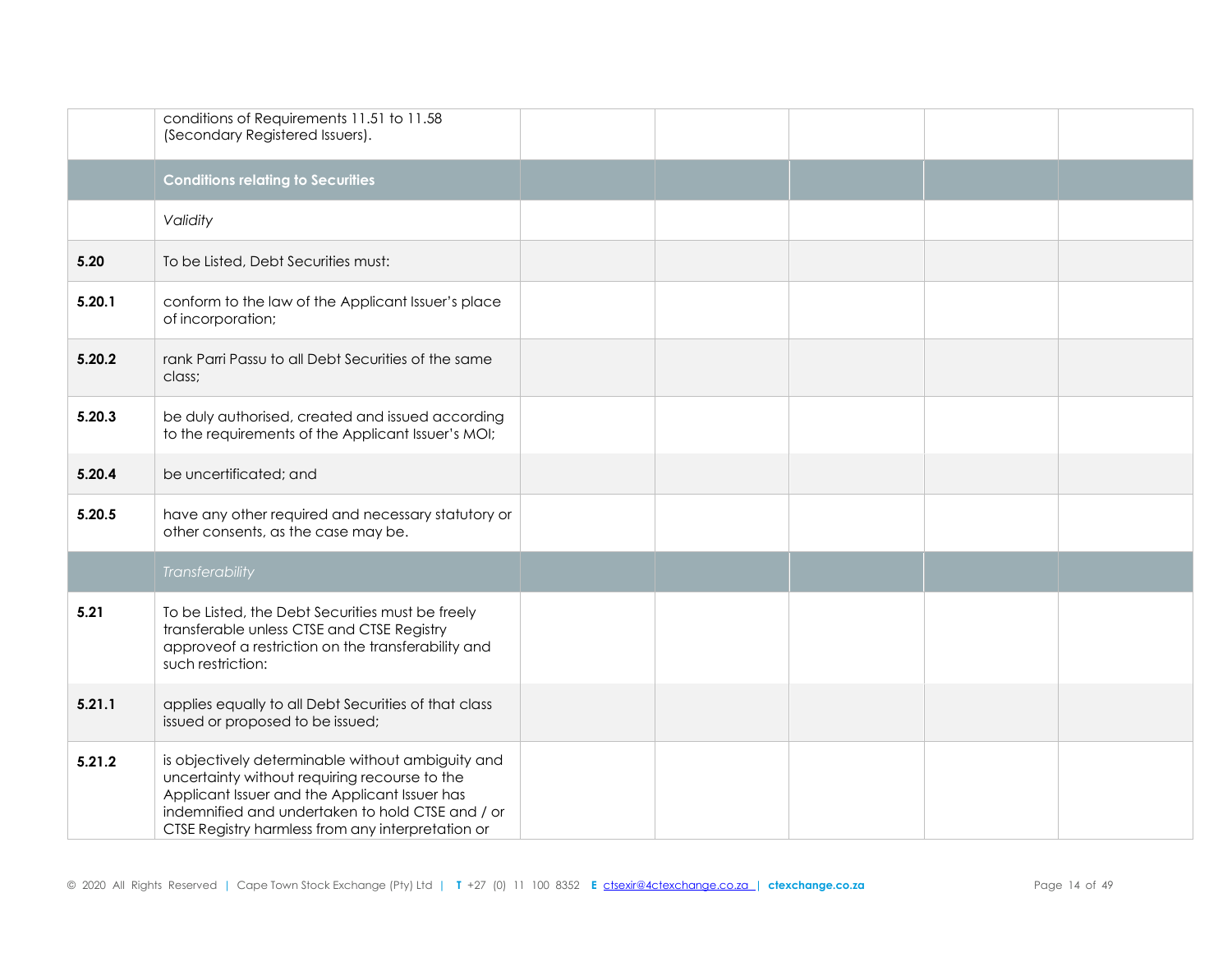|        | application of such transferability restriction made<br>in good faith and in a bona fide manner and<br>without negligence;                                                                                                                                                                                                                                                                                               |  |  |  |
|--------|--------------------------------------------------------------------------------------------------------------------------------------------------------------------------------------------------------------------------------------------------------------------------------------------------------------------------------------------------------------------------------------------------------------------------|--|--|--|
| 5.21.3 | is legally permissible in terms of the Applicant<br>Issuer's MOI and the laws and regulations of South<br>Africa and in the case of Secondary Registered<br>Issuers in accordance with the laws and regulations<br>of the place of incorporation or establishment of<br>the Secondary Registered Issuer;                                                                                                                 |  |  |  |
| 5.21.4 | is unconditional, or where subject to any condition,<br>such condition is objectively determinable without<br>ambiguity and uncertainty without requiring<br>recourse to the Applicant Issuer and the Applicant<br>Issuer has indemnified and undertaken to hold<br>CTSEand CTSE Registry harmless from any<br>interpretation or application of such condition<br>made in a bone fide manner and without<br>negligence;  |  |  |  |
| 5.21.5 | does not limit the Holders of Debt Securities in such<br>a way as to make a Listing inappropriate because<br>there will not be an adequate market demand for<br>the Debt Securities in the market; and                                                                                                                                                                                                                   |  |  |  |
| 5.21.6 | cannot be amended, removed, varied or waived<br>without CTSE's approval.                                                                                                                                                                                                                                                                                                                                                 |  |  |  |
|        | Fully paid up Securities                                                                                                                                                                                                                                                                                                                                                                                                 |  |  |  |
| 5.24   | Notwithstanding the provisions of section 40(5) of<br>the Companies Act, Debt Securities must be fully<br>paid up for before being admitted to the List,<br>unless otherwise required by statute or at the<br>discretion of CTSE (taking into account the<br>objectsof the FMA), be freely transferable. Zero-<br>coupon Debt Securities are not considered partly<br>paid Debt Securities in terms of this Requirement. |  |  |  |
|        | Whole class to be Listed                                                                                                                                                                                                                                                                                                                                                                                                 |  |  |  |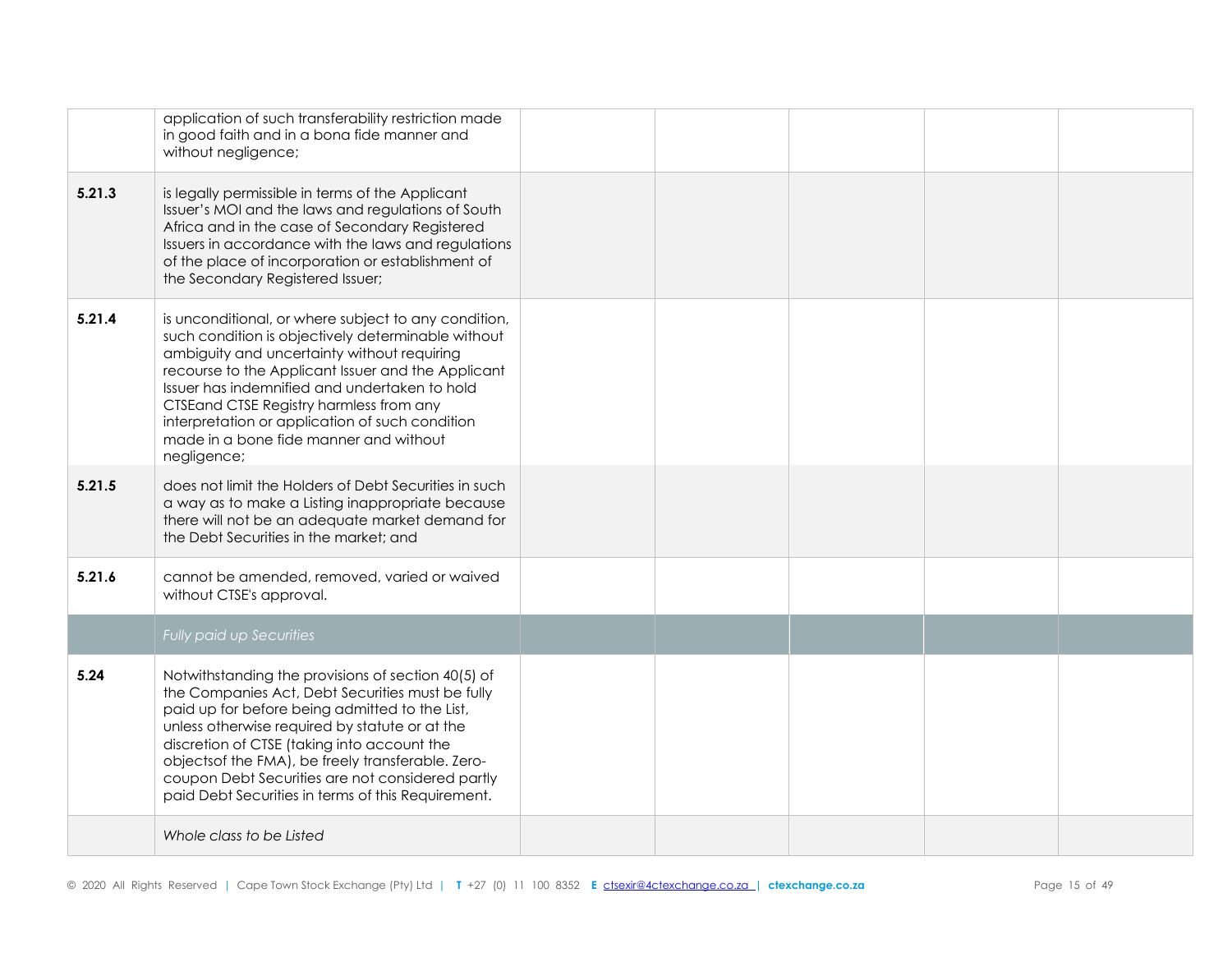| 5.25          | Where an application for Listing is made in respect<br>of any series and / or tranche of Debt Security:                                                                                                                                                               |  |  |  |
|---------------|-----------------------------------------------------------------------------------------------------------------------------------------------------------------------------------------------------------------------------------------------------------------------|--|--|--|
| 5.25.1        | if none of the Debt Securities of that series and / or<br>tranche are already Listed, the application must<br>relate to all Debt Securities of that class issued or<br>proposed to be issued; or                                                                      |  |  |  |
| 5.25.2        | if some of the Debt Securities of that series and / or<br>tranche are already Listed, the application must<br>relate to all further Debt Securities of that class<br>issued or proposed to be issued.                                                                 |  |  |  |
| 5.26          | An application for Listing shall be made for all<br>further issues of Debt Securities of a series and / or<br>tranche already Listed prior to the issue of the Debt<br>Securities.                                                                                    |  |  |  |
|               | <b>Guarantors</b>                                                                                                                                                                                                                                                     |  |  |  |
|               |                                                                                                                                                                                                                                                                       |  |  |  |
| 5.27          | In the event that a guarantor is applicable, the<br>guarantee must be open for inspection in terms of<br>Requirement 6.9.11 and the nature and details of<br>the guarantee and guarantor must be disclosed in<br>the Placing Document and / or Pricing<br>Supplement. |  |  |  |
|               | <b>Pre-issued trading</b>                                                                                                                                                                                                                                             |  |  |  |
| $5.28 - 5.29$ | An Debt Issuer Agent or Designated Person, may<br>only execute transactions in pre-issued Debt<br>Securities after such approval has been granted by<br>CTSE.                                                                                                         |  |  |  |
|               | <b>Exchange control approval</b>                                                                                                                                                                                                                                      |  |  |  |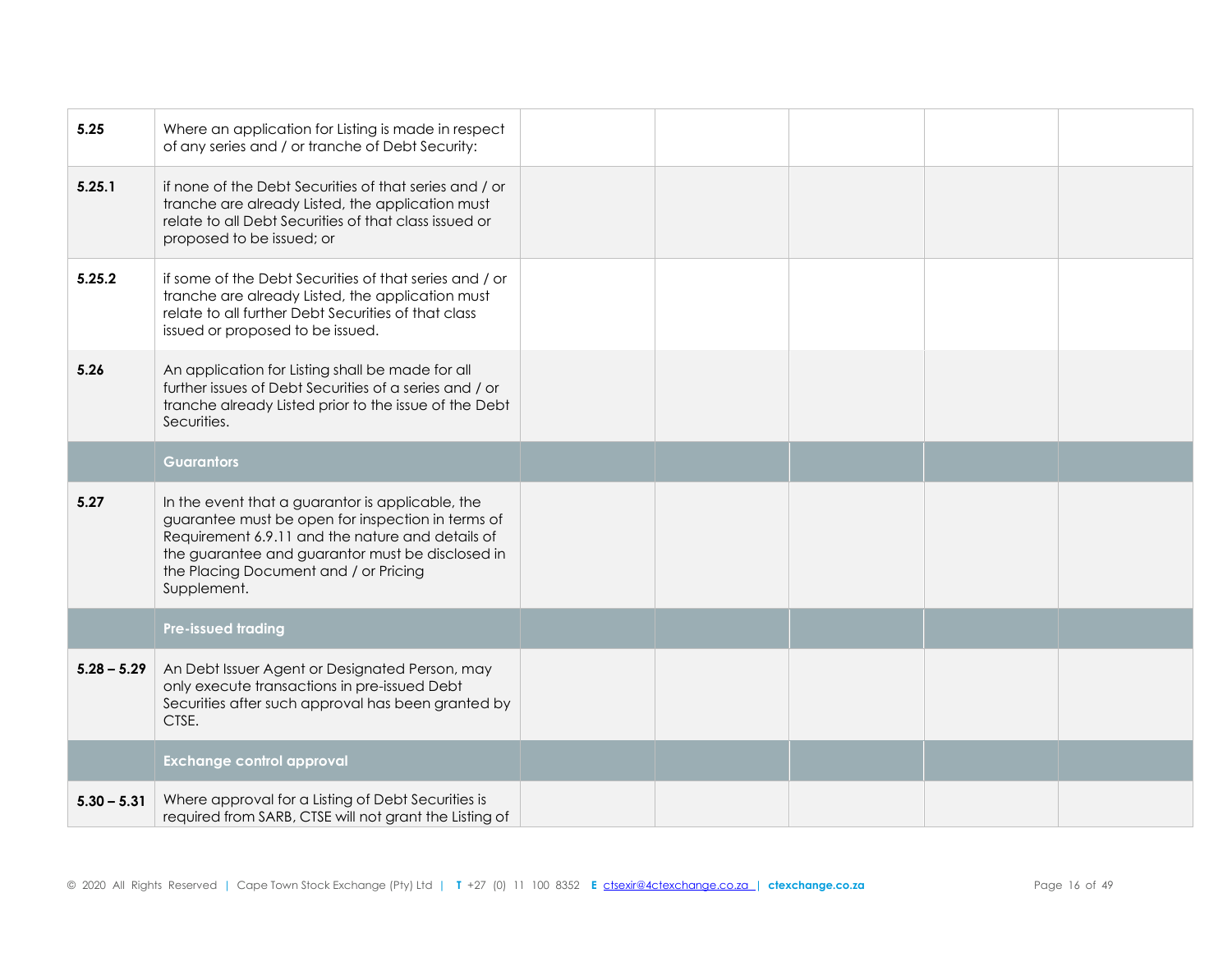| the Debt Securities until such written approval is<br>obtained.                                                     |  |  |  |
|---------------------------------------------------------------------------------------------------------------------|--|--|--|
| <b>Price stabilisation</b>                                                                                          |  |  |  |
| <b>5.32 - 5.33</b> Price stabilisation will be permitted by CTSE<br>inaccordance with the provisions of the<br>FMA. |  |  |  |

| <b>CTSE LR</b><br>Ref | <b>PLACING DOCUMENTS</b><br>Requirement                                                                                                                                                                                                                                                                                                                                                                                                  | <b>ISSUER AGENT</b><br><b>REFERENCE TO</b><br><b>PLACING</b><br><b>DOCUMENT</b><br><b>INDICATING</b><br><b>COMPLIANCE</b> | <b>IRD 1ST SUBMISSION</b><br><b>COMMENTS</b> | <b>ISSUER AGENT</b><br><b>RESPONSE</b> | <b>IRD 2ND</b><br><b>SUBMISSION</b><br><b>COMMENTS</b> | <b>ISSUER AGENT</b><br><b>RESPONSE</b> |
|-----------------------|------------------------------------------------------------------------------------------------------------------------------------------------------------------------------------------------------------------------------------------------------------------------------------------------------------------------------------------------------------------------------------------------------------------------------------------|---------------------------------------------------------------------------------------------------------------------------|----------------------------------------------|----------------------------------------|--------------------------------------------------------|----------------------------------------|
|                       | <b>Requirement for Placing Documents</b>                                                                                                                                                                                                                                                                                                                                                                                                 |                                                                                                                           |                                              |                                        |                                                        |                                        |
| 9.4                   | When an Applicant Issuer applies for Listing of its Debt<br>Securities it must publish Placing Documents, save as<br>provided in Requirements 9.18 (issues not requiring<br>Placing Documents) and 5.12.                                                                                                                                                                                                                                 |                                                                                                                           |                                              |                                        |                                                        |                                        |
|                       | <b>Responsibility</b>                                                                                                                                                                                                                                                                                                                                                                                                                    |                                                                                                                           |                                              |                                        |                                                        |                                        |
| 9.5                   | The Placing Documents and any supplementary<br>Placing Documents must include a statement in the<br>form set out in Requirement 6.9.10, modified as<br>required pursuant to Requirement 9.6.                                                                                                                                                                                                                                             |                                                                                                                           |                                              |                                        |                                                        |                                        |
| 9.6                   | In cases where the Directors of the Applicant Issuer<br>are responsible for only part of the Placing<br>Documents and the Directors of another company<br>being responsible for the remainder, a responsibility<br>statement as per Requirement 6.9.10 would be<br>required from Directors in respect of their respective<br>companies. In exceptional cases, CTSE may require<br>either Persons to give, or join in, the responsibility |                                                                                                                           |                                              |                                        |                                                        |                                        |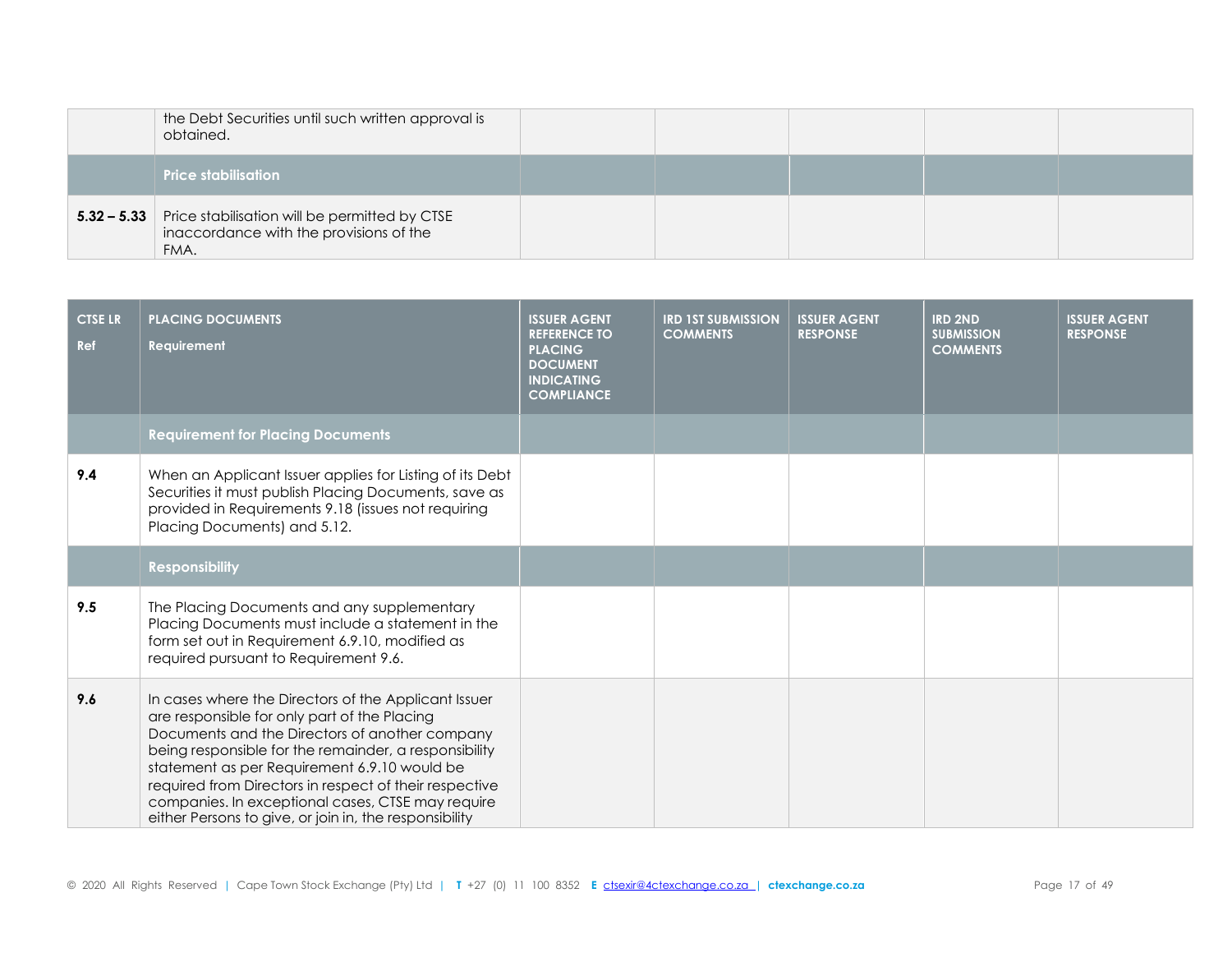|       | statement, in which case the statement must be<br>adapted accordingly.                                                                                                                                                                                                                                                                                                                                                                                 |  |  |  |
|-------|--------------------------------------------------------------------------------------------------------------------------------------------------------------------------------------------------------------------------------------------------------------------------------------------------------------------------------------------------------------------------------------------------------------------------------------------------------|--|--|--|
|       | Form and content                                                                                                                                                                                                                                                                                                                                                                                                                                       |  |  |  |
| 9.7   | The Placing Documents must contain:                                                                                                                                                                                                                                                                                                                                                                                                                    |  |  |  |
| 9.7.1 | All the specific items of information set out in Chapter<br>9 (according to the nature and circumstances of the<br>Applicant Issuer and the type of Debt Security);                                                                                                                                                                                                                                                                                    |  |  |  |
| 9.7.2 | Such other particulars and information which,<br>according to the particular nature of the Applicant<br>Issuer and the Debt Securities for which Listing is<br>sought, is necessary to enable an Investor to make<br>an informed assessment of the activities, assets and<br>liabilities, financial position, management, prospects,<br>and the profits and losses of the Applicant Issuer and<br>of the rights attaching to such Debt Securities; and |  |  |  |
| 9.7.3 | Any additional information required by CTSE as<br>aspecial condition pursuant to Requirement<br>3.19.                                                                                                                                                                                                                                                                                                                                                  |  |  |  |
| 9.8   | A Reporting Accountant's Report on the Applicant<br>Issuer's preceding 3 financial years (subject to<br>Requirement 5.17) must be incorporated into the<br>Placing Documents whenever Placing Documents<br>are required.                                                                                                                                                                                                                               |  |  |  |
| 9.9   | There is no prescribed format for Placing Documents<br>except that:                                                                                                                                                                                                                                                                                                                                                                                    |  |  |  |
| 9.9.1 | CTSE may require that prominence be given in the<br>Placing Documents to important information in such<br>manner as it considers appropriate; and                                                                                                                                                                                                                                                                                                      |  |  |  |
| 9.9.2 | illustrations of a pictorial or graphic nature may be<br>included provided that such illustrations are not                                                                                                                                                                                                                                                                                                                                             |  |  |  |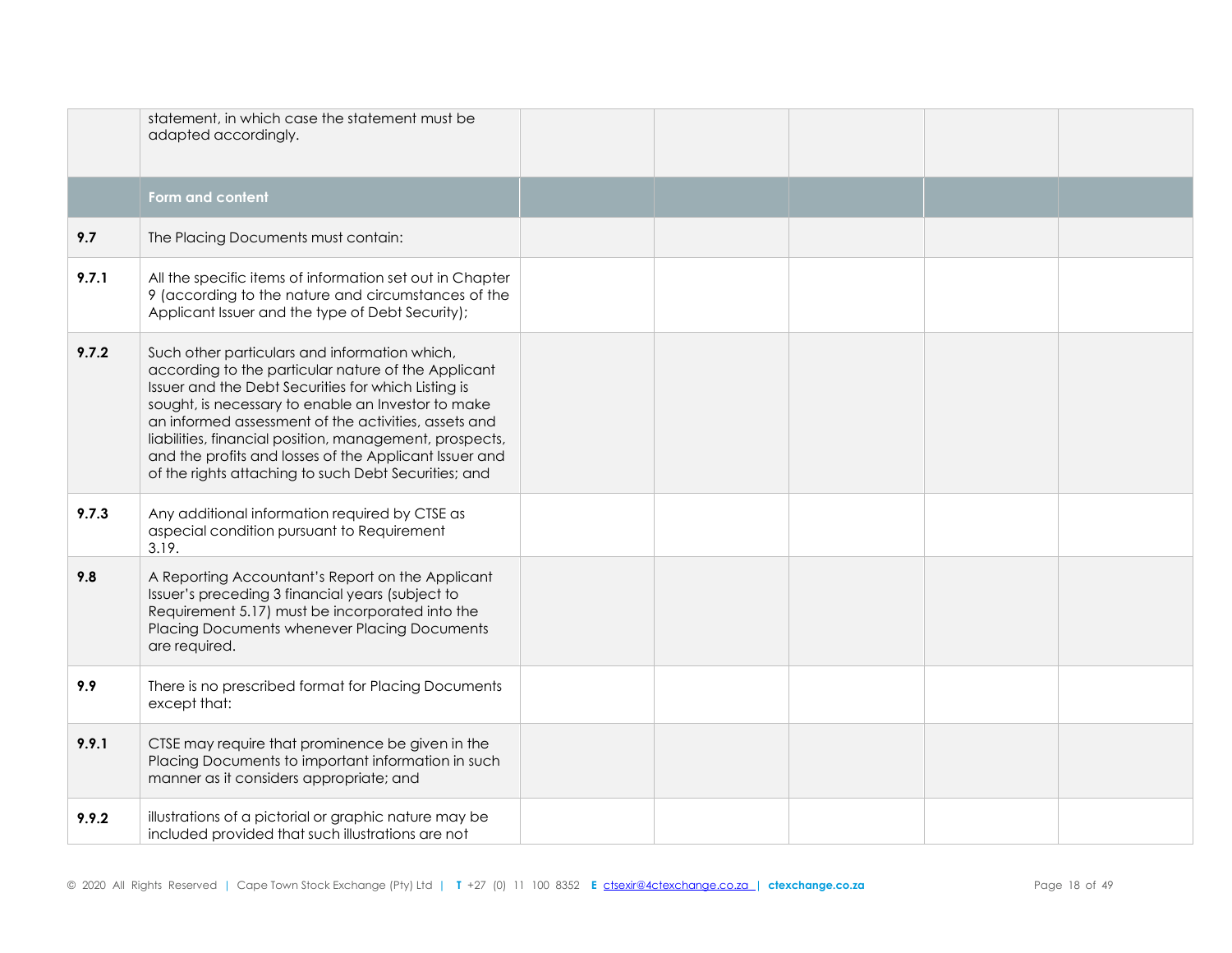|        | misleading or likely to mislead in the form and<br>context in which they are included.                                                                                                                                                                                                                                             |  |  |  |
|--------|------------------------------------------------------------------------------------------------------------------------------------------------------------------------------------------------------------------------------------------------------------------------------------------------------------------------------------|--|--|--|
|        | <b>Omission of information</b>                                                                                                                                                                                                                                                                                                     |  |  |  |
| 9.10   | If any information required by Requirement 9.7.1 is<br>not applicable and no equivalent information is<br>available, it need not be included in the Placing<br>Documents provided that CTSE is informed of this<br>inwriting.                                                                                                      |  |  |  |
| 9.11   | CTSE may authorise the omission of information<br>whichis applicable if it considers that:                                                                                                                                                                                                                                         |  |  |  |
| 9.11.1 | the information is of minor importance only and not<br>such as will influence assessment of the assets and<br>liabilities, financial position, profits and losses and<br>prospects of the Applicant Issuer;                                                                                                                        |  |  |  |
| 9.11.2 | disclosure would detrimentally affect the information<br>needs of the market, namely that the inclusion of the<br>information would not be Material to an Investor's<br>decision to invest and its inclusion would be likely to<br>distort and mislead in relation to matters which are<br>required to be disclosed; or            |  |  |  |
| 9.11.3 | disclosure would be seriously detrimental to the<br>Applicant Issuer or a third party with whom the<br>Applicant Issuer has a relationship and omission is not<br>likely to mislead Investors with regard to facts and<br>circumstances, knowledge of which is essential for<br>the assessment of the Debt Securities in question. |  |  |  |
| 9.12   | Requests to CTSE to authorise any omission<br>ofinformation must:                                                                                                                                                                                                                                                                  |  |  |  |
| 9.12.1 | be in writing from the Debt Issuer Agent or<br>Designated Person;                                                                                                                                                                                                                                                                  |  |  |  |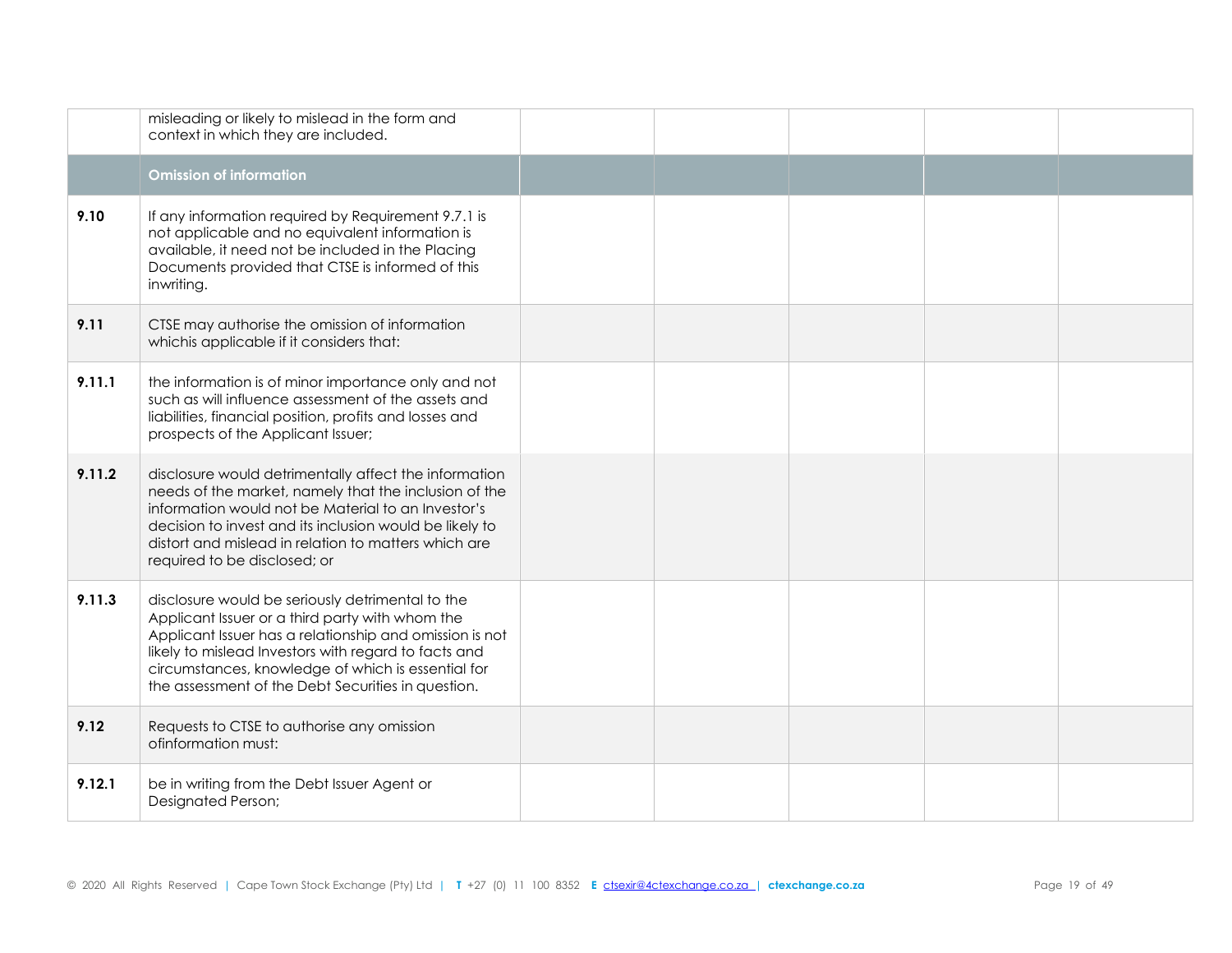| 9.12.2 | clearly identify the information concerned and the<br>reasons for the omission;                                                                                                                                                                                                                                                                                                                                                                                          |  |  |  |
|--------|--------------------------------------------------------------------------------------------------------------------------------------------------------------------------------------------------------------------------------------------------------------------------------------------------------------------------------------------------------------------------------------------------------------------------------------------------------------------------|--|--|--|
| 9.12.3 | state why in the opinion of the Applicant Issuer one<br>or more of the grounds in Requirement 9.11 applies;<br>and                                                                                                                                                                                                                                                                                                                                                       |  |  |  |
| 9.12.4 | confirm that notwithstanding the omission, the<br>Placing Documents comply with the Companies Act<br>and the FMA to the extent required.                                                                                                                                                                                                                                                                                                                                 |  |  |  |
|        | <b>Formal approval</b>                                                                                                                                                                                                                                                                                                                                                                                                                                                   |  |  |  |
| 9.13   | Placing Documents must be formally approved by<br>the IRC. Such approval will only be given if the IRC<br>considers that the information in the Placing<br>Documents is complete. Applicant Issuers must<br>confirm in the application for Listing (see Schedule 1)<br>that the Placing Documents contain all information<br>required by Requirement 9.7 or will contain all such<br>information by the time that the final version is<br>submitted for formal approval. |  |  |  |
|        | <b>Supplementary Placing Documents</b>                                                                                                                                                                                                                                                                                                                                                                                                                                   |  |  |  |
| 9.14   | CTSE must be advised Immediately when<br>supplementary Placing Documents are prepared if,<br>at any time after the Placing Documents have been<br>formally approved by the IRC and before Dealings in<br>the relevant Debt Securities commence, the<br>Applicant Issuer becomes aware that:                                                                                                                                                                              |  |  |  |
| 9.14.1 | there has been a Material change affecting any<br>matter contained in the Placing Documents; or                                                                                                                                                                                                                                                                                                                                                                          |  |  |  |
| 9.14.2 | a Material new matter has arisen, the inclusion of<br>information in respect of which would have been<br>required to be mentioned in the Placing Documents<br>if it had arisen at the time of initial preparation.                                                                                                                                                                                                                                                       |  |  |  |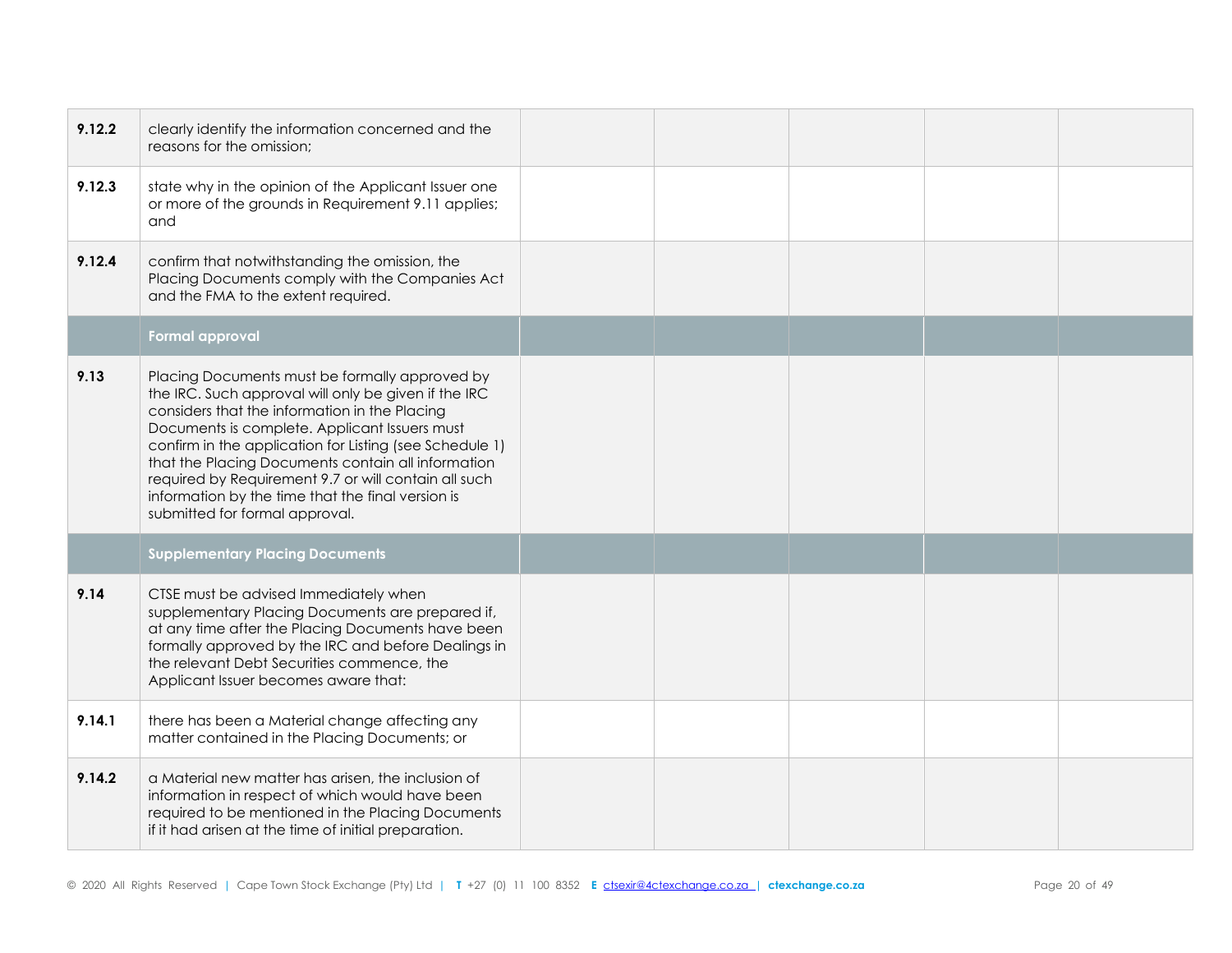| 9.15   | Supplementary Placing Documents must:                                                                                                                                                                                                                                                                                                                                                          |  |  |  |
|--------|------------------------------------------------------------------------------------------------------------------------------------------------------------------------------------------------------------------------------------------------------------------------------------------------------------------------------------------------------------------------------------------------|--|--|--|
| 9.15.1 | give details of the change or new matter;                                                                                                                                                                                                                                                                                                                                                      |  |  |  |
| 9.15.2 | contain the statement required by Requirement 9.5;                                                                                                                                                                                                                                                                                                                                             |  |  |  |
| 9.15.3 | contain a statement that, save as disclosed, there<br>has been no Material change and no Material new<br>matter has arisen since the Announcement of the<br>previous Placing Documents on the CTSE News<br>Service; and                                                                                                                                                                        |  |  |  |
| 9.15.4 | be approved by CTSE prior to issue.                                                                                                                                                                                                                                                                                                                                                            |  |  |  |
|        | <b>Profit Forecasts</b>                                                                                                                                                                                                                                                                                                                                                                        |  |  |  |
| 9.16   | Placing Documents must not contain reference<br>(general or particular) to future profits or contain<br>distribution forecasts based on an assumed future<br>level of profit unless supported by formal profit<br>forecasts. Distribution forecasts not based on<br>assumed future profits (e.g. distribution forecasts<br>based on retained reserves) are not subject to this<br>Requirement. |  |  |  |
| 9.17   | As required by Requirement 9.16 where a profit<br>forecast appears in any Placing Documents, the<br>principal assumptions upon which it is based must be<br>stated. These assumptions must relate only to<br>uncertain matters which are outside the control of<br>the Directors and which could have a Material effect<br>on the achievement of the forecast and must:                        |  |  |  |
| 9.17.1 | be readily understandable by Investors;                                                                                                                                                                                                                                                                                                                                                        |  |  |  |
| 9.17.2 | be specific about the particular aspect of the<br>forecast to which they refer and about the<br>uncertainty attaching to that aspect;                                                                                                                                                                                                                                                          |  |  |  |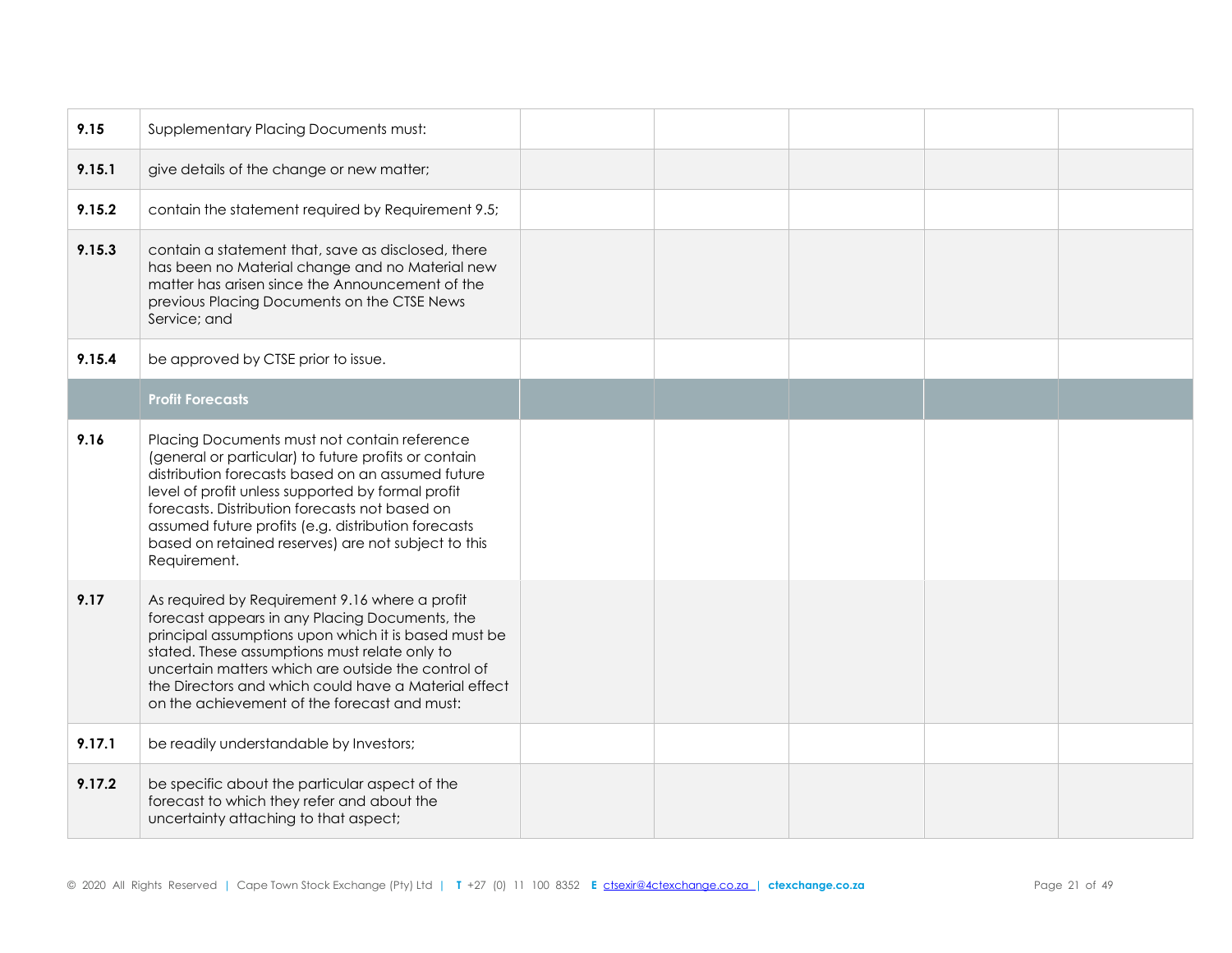| 9.17.3   | not include the business estimates underlying the<br>forecasts; and                                                                                                                                                                                                                                     |  |  |  |
|----------|---------------------------------------------------------------------------------------------------------------------------------------------------------------------------------------------------------------------------------------------------------------------------------------------------------|--|--|--|
| 9.17.4   | be prepared in accordance with the SAICA Guide<br>on Profit forecasts.                                                                                                                                                                                                                                  |  |  |  |
|          | <b>Previously published documents</b>                                                                                                                                                                                                                                                                   |  |  |  |
| 9.18     | CTSE may exempt Listed Applicant Issuers wholly<br>orpartially from the obligation to publish Placing<br>Documents, where:                                                                                                                                                                              |  |  |  |
| 9.19.1   | Application is made for admission of Debt Securities<br>all or part of which have been:                                                                                                                                                                                                                 |  |  |  |
| 9.18.1.1 | the subject of a public issue;                                                                                                                                                                                                                                                                          |  |  |  |
| 9.18.1.2 | issued in connection with a takeover offer; or                                                                                                                                                                                                                                                          |  |  |  |
| 9.18.1.3 | issued in connection with a merger involving the<br>acquisition of another Company or the formation of<br>a new Company, the division of a Company, the<br>transfer of all or part of an undertaking's assets and<br>liabilities or as consideration for the transfer of assets<br>other than cash; and |  |  |  |
| 9.18.2   | not more than 12 months before admission of the<br>Debt Securities, a document ("Relevant Document")<br>has been published in South Africa containing, in the<br>opinion of CTSE, equivalent information to that which<br>would otherwise be required to be included in<br>Placing Documents by CTSE.   |  |  |  |
| 9.19     | Where exemption is given under Requirement 9.18,<br>the following information must be Announced on the<br>CTSE News Service, in Placing Documents if the<br>exemption is partial or if the exemption is total:                                                                                          |  |  |  |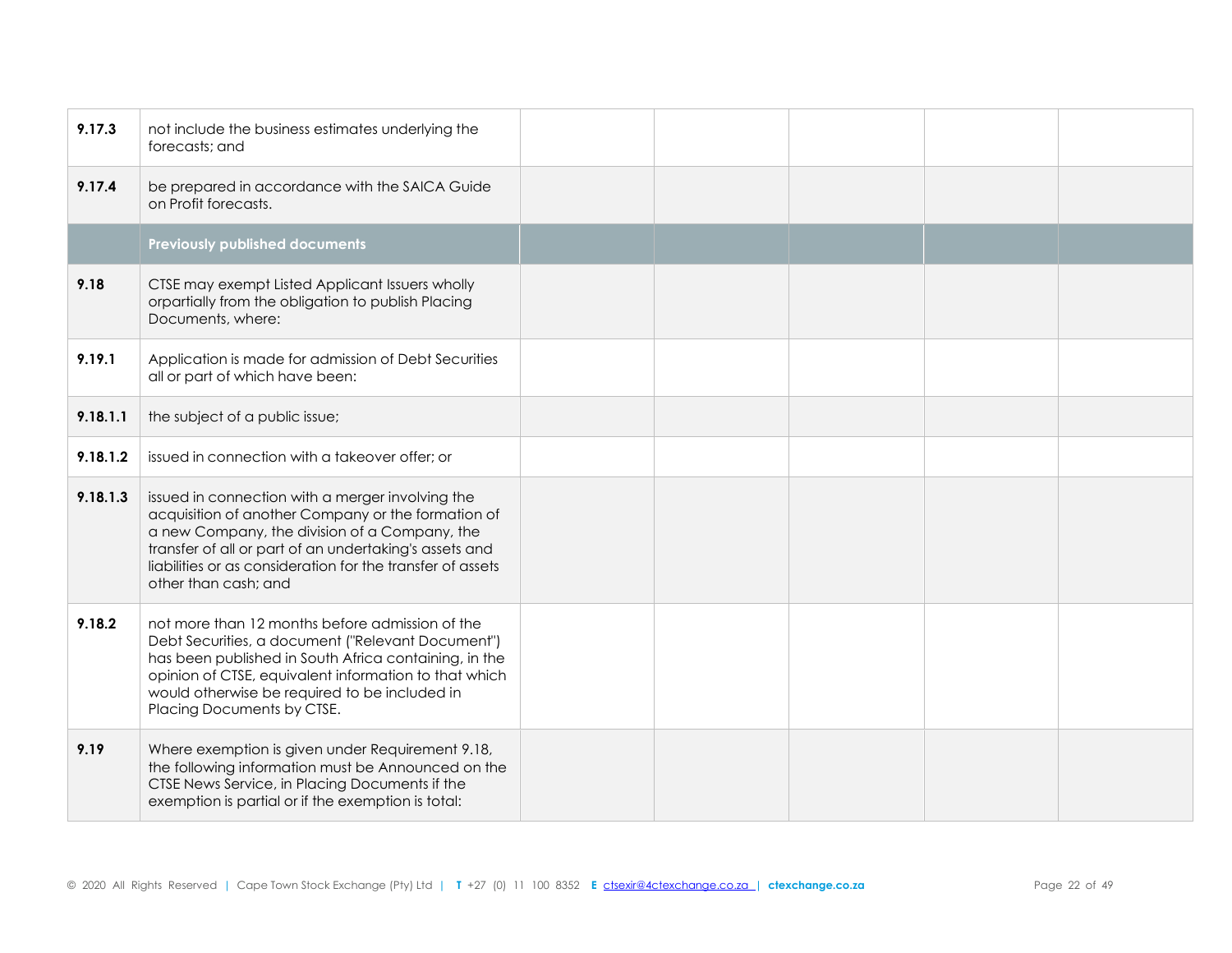| 9.19.1 | details of any Material changes which have<br>occurred since the date of the relevant document or<br>an appropriate negative statement;                                  |  |  |  |
|--------|--------------------------------------------------------------------------------------------------------------------------------------------------------------------------|--|--|--|
| 9.19.2 | a statement that application has been made for<br>Listing of the Debt Securities specifying the number<br>and class of the Debt Securities in question; and              |  |  |  |
| 9.19.3 | a declaration by the Directors as to their responsibility<br>for the information required by this Requirement and<br>contained in the relevant document.                 |  |  |  |
| 9.20   | The FSCA shall be informed accordingly.                                                                                                                                  |  |  |  |
| 9.21   | The information specified in Requirement 9.19 (if not<br>comprised in Placing Documents) must be<br>Announced on the CTSE News Service in<br>accordance with Chapter 10. |  |  |  |

| <b>CTSE LR</b><br>Ref | <b>CONTENTS OF PLACING DOCUMENTS</b>                                                                                                                                                                                                                                                                                                                                                                                                                                                                      | <b>ISSUER AGENT</b><br><b>REFERENCE TO</b><br><b>PLACING</b><br><b>DOCUMENT</b><br><b>INDICATING</b><br><b>COMPLIANCE</b> | <b>IRD 1ST SUBMISSION</b><br><b>COMMENTS</b> | <b>ISSUER AGENT</b><br><b>RESPONSE</b> | <b>IRD 2ND</b><br><b>SUBMISSION</b><br><b>COMMENTS</b> | <b>ISSUER AGENT</b><br><b>RESPONSE</b> |
|-----------------------|-----------------------------------------------------------------------------------------------------------------------------------------------------------------------------------------------------------------------------------------------------------------------------------------------------------------------------------------------------------------------------------------------------------------------------------------------------------------------------------------------------------|---------------------------------------------------------------------------------------------------------------------------|----------------------------------------------|----------------------------------------|--------------------------------------------------------|----------------------------------------|
| 6.1                   | The Placing Document shall contain sufficient<br>information to provide full disclosure of the Applicant<br>Issuer's operations, financial resources and<br>requirements and the risks associated with the<br>Applicant Issuer's business and market place for the<br>purposes of a comprehensive analysis of the<br>Applicant Issuer's ability to service and redeem the<br>Debt Securities.<br>It shall also contain all relevant information with<br>respect to the particular nature of the Applicant |                                                                                                                           |                                              |                                        |                                                        |                                        |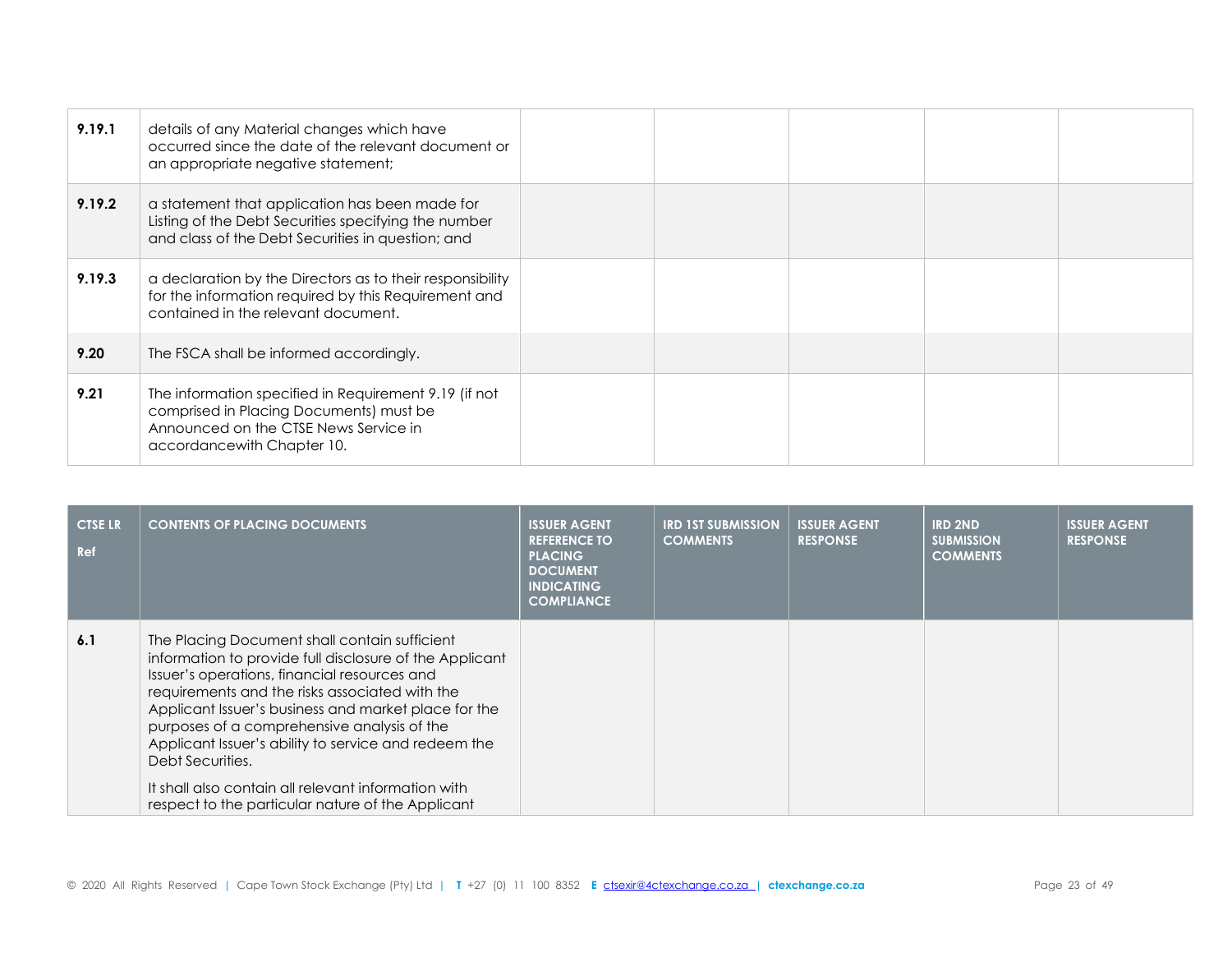|     | Issuer's Debt Securities for which application is being<br>made.                                                                                                                                                                                                                                                                                                                               |  |  |  |
|-----|------------------------------------------------------------------------------------------------------------------------------------------------------------------------------------------------------------------------------------------------------------------------------------------------------------------------------------------------------------------------------------------------|--|--|--|
|     | It shall also contain details of any other Material Debt<br>Securities of the Applicant Issuer, whether Listed or<br>not, including but not limited to details of seniority,<br>security, covenants, warranties, pledges or all other<br>forms of security.                                                                                                                                    |  |  |  |
|     | The Placing Document shall contain that minimum<br>disclosure which an Investor would reasonably<br>require in order to be in a position to make an<br>informed assessment of the nature and state of the<br>Applicant Issuer's business and most particularly its<br>ability to effect agreed scheduled interest payments<br>on Debt Securities and the repayment of the<br>principal amount. |  |  |  |
| 6.2 | The Placing Document and other documentation<br>required for the Listing of Debt Securities in terms of<br>the Debt Listings Requirements must be submitted to<br>CTSE.                                                                                                                                                                                                                        |  |  |  |
| 6.3 | Approval for Listing of Debt Securities is subject to the<br>submission to CTSE of all the documents required in<br>terms of these Debt Listings Requirements and such<br>documents as may be requested by CTSE prior to<br>formal approval of the Listing.                                                                                                                                    |  |  |  |
| 6.4 | No Placing Document is to be made available to the<br>investing community unless CTSE has granted formal<br>written approval. However, circulation of a draft or<br>preliminary Placing Document to Potential Investors,<br>which is clearly marked as such and which states that<br>it has not been approved by CTSE is permitted with<br>the prior written consent of CTSE.                  |  |  |  |
| 6.5 | No Placing Document shall bear the words "final"<br>unless such Placing Document has been formally<br>approved by CTSE. A Placing Document must be<br>signed as provided for in these Debt Listings                                                                                                                                                                                            |  |  |  |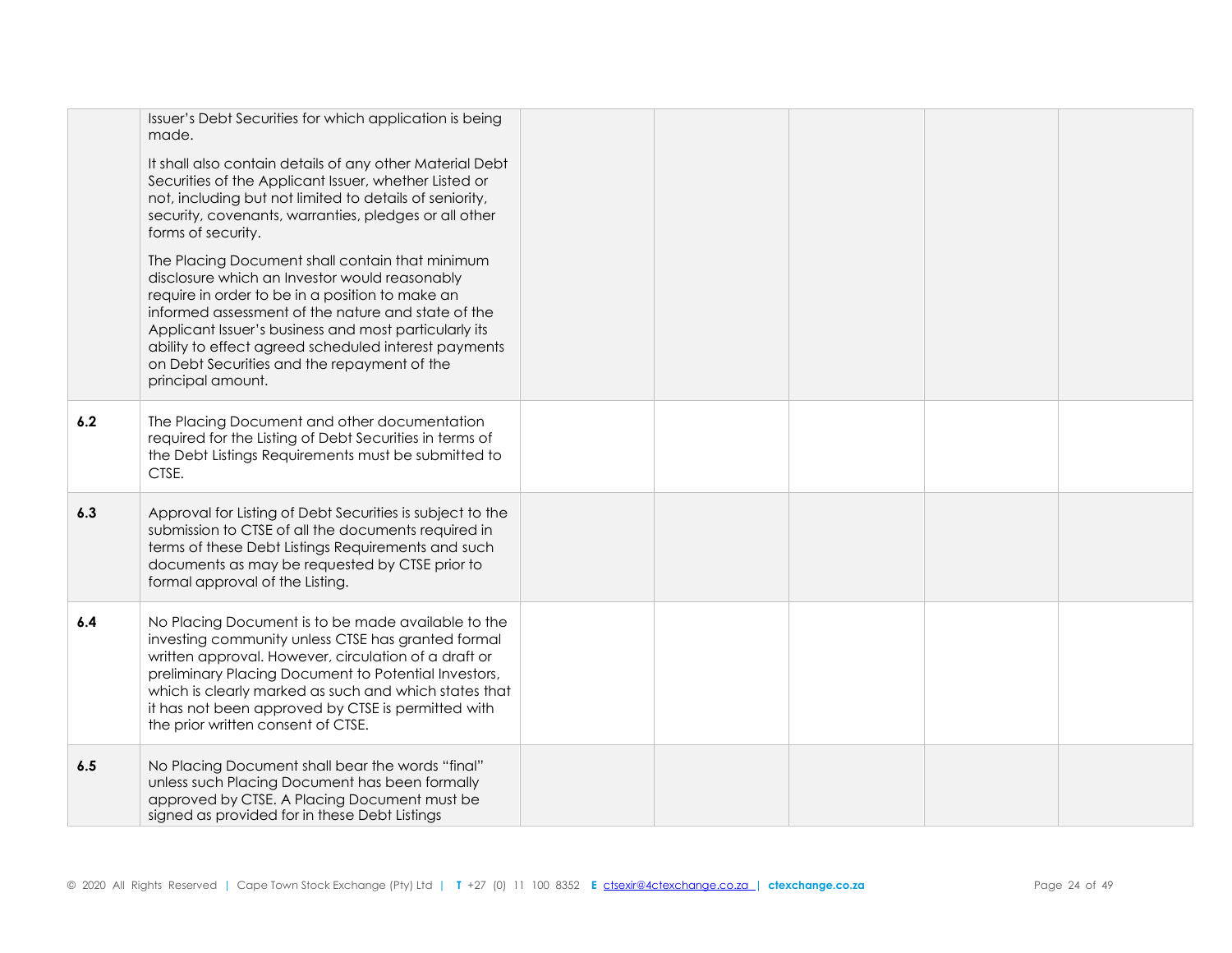|       | Requirements and a signed copy submitted to<br>CTSEbefore it is issued to the public.                                                                                                                                                                                                                                                                              |  |  |  |
|-------|--------------------------------------------------------------------------------------------------------------------------------------------------------------------------------------------------------------------------------------------------------------------------------------------------------------------------------------------------------------------|--|--|--|
| 6.6   | All Debt Securities to be Listed on CTSE shall be<br>cleared and settled through a CSDP(s) and a CSD or<br>any other system approved by CTSE to perform<br>electronic settlement of funds and dematerialised<br>scrip from time to time. All Applicant Issuers are<br>required to be admitted by a CSD and comply with<br>the central securities depository rules. |  |  |  |
| 6.7   | To the extent that the performance of an instrument<br>relates to the performance of an Index and / or the<br>calculation thereof, the Index Calculator for Debt<br>Securities must be recognised as such by CTSE and<br>the Index must be approved by CTSE in terms of<br>Schedule 10.                                                                            |  |  |  |
| 6.8   | The Placing Document for any Listing must describe<br>the terms and conditions of the issue, including but<br>not limited to provisions with respect to the<br>description of the Debt Securities being offered,<br>interest payments, conversions and redemption<br>dates.                                                                                        |  |  |  |
| 6.9   | The following is a summary of the requirements for<br>disclosure that must be contained in the Placing<br>Document and / or Pricing Supplement:                                                                                                                                                                                                                    |  |  |  |
| 6.9.1 | details of the Applicant Issuer:                                                                                                                                                                                                                                                                                                                                   |  |  |  |
| (a)   | the Applicant Issuer's full name, registration number,<br>date and place of incorporation, street and postal<br>addresses and contact details. If the Applicant Issuer<br>changed its name within the last year, the old name<br>must be printed in bold type under the existing name<br>on the cover and first page;                                              |  |  |  |
| (b)   | a general description of the business carried or to be<br>carried on by the Applicant Issuer and its Subsidiaries                                                                                                                                                                                                                                                  |  |  |  |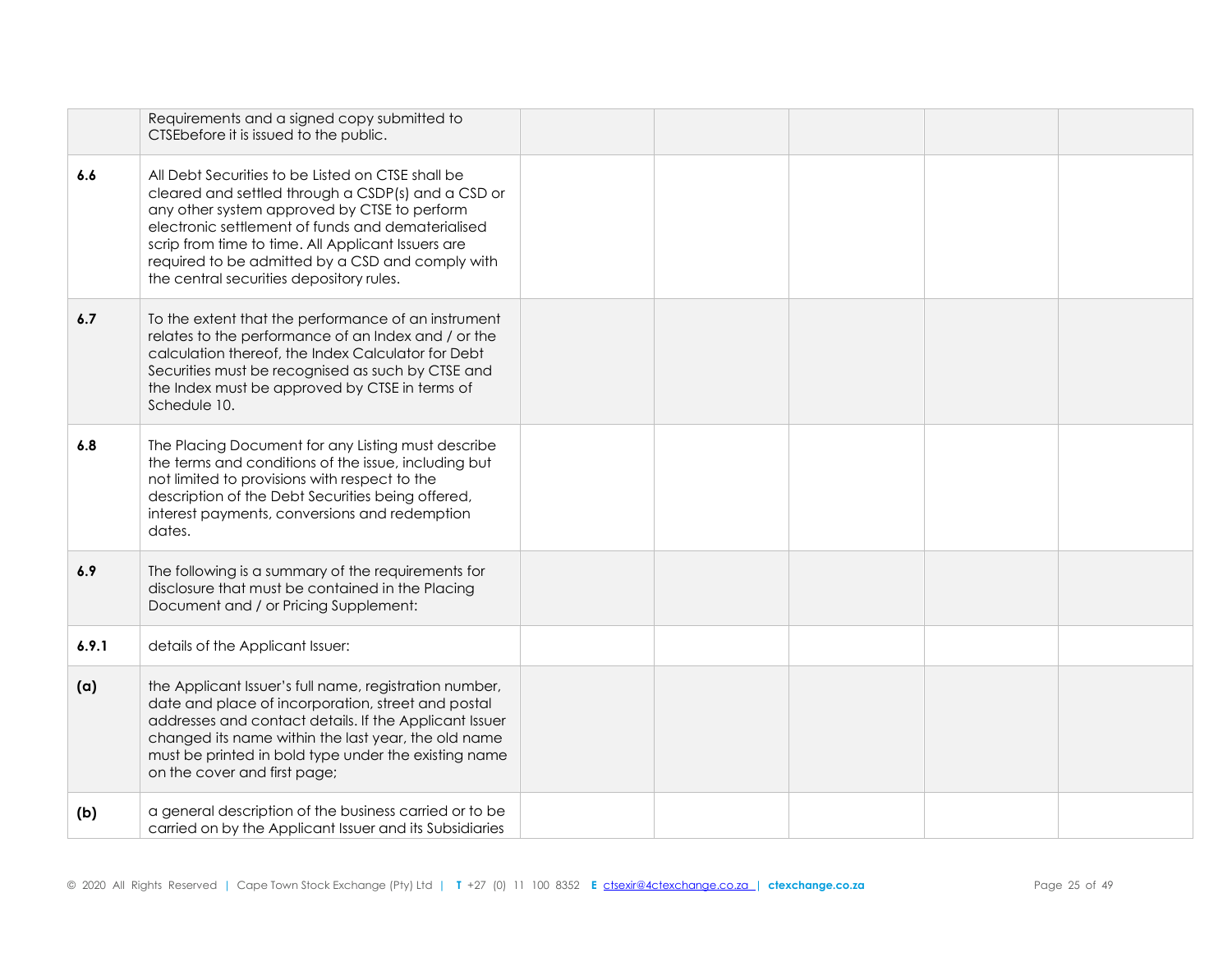|     | (if any), and where the Applicant Issuer or its<br>Subsidiaries will carry on two or more businesses that<br>are Material having regard to the profit and losses,<br>assets employed, or to be employed, or any other<br>factor information as to the relative importance of<br>each such business;                                                                                                                                                         |  |  |  |
|-----|-------------------------------------------------------------------------------------------------------------------------------------------------------------------------------------------------------------------------------------------------------------------------------------------------------------------------------------------------------------------------------------------------------------------------------------------------------------|--|--|--|
| (c) | the full names, age and qualifications of the<br>Applicant Issuer's Board;                                                                                                                                                                                                                                                                                                                                                                                  |  |  |  |
| (d) | the full names of the Applicant Issuer's company<br>secretary (if a Company), and the address of its<br>offices and of the registered office (if a Company). In<br>relation to an Applicant Issuer that is not a Company,<br>full disclosure must be made in relation to the person<br>with corresponding powers and duties;                                                                                                                                |  |  |  |
| (e) | the full name, street and postal address of the<br>attorneys, advisers, Auditors, Reporting Accountant,<br>Dealers, Arrangers, Managers, Calculation Agent,<br>Paying Agent, Transfer Secretary, trustees, and<br>representatives, Debt Issuer Agent or Designated<br>Person and other advisers or consultants;                                                                                                                                             |  |  |  |
| (f) | a description of the Material risk factors of the issue of<br>Debt Securities to such risk factors must be provided<br>(e.g. Securitisation, derivative type issues). The risk<br>factors must not only include matters concerning the<br>business and financial condition of the Applicant<br>Issuer, but also such matters (when applicable) like<br>the absence of an operating history, the absence of<br>profitable operations and future projections; |  |  |  |
| (g) | details of the legislation under which the New<br>Applicant is incorporated and the legal form which it<br>has adopted under the legislation;                                                                                                                                                                                                                                                                                                               |  |  |  |
| (h) | a statement as to the adherence to the King Code<br>(except for SPVs provided that alternate governance<br>structures are in place), or if not fully compliant, the<br>areas of non-compliance together with the reasons                                                                                                                                                                                                                                    |  |  |  |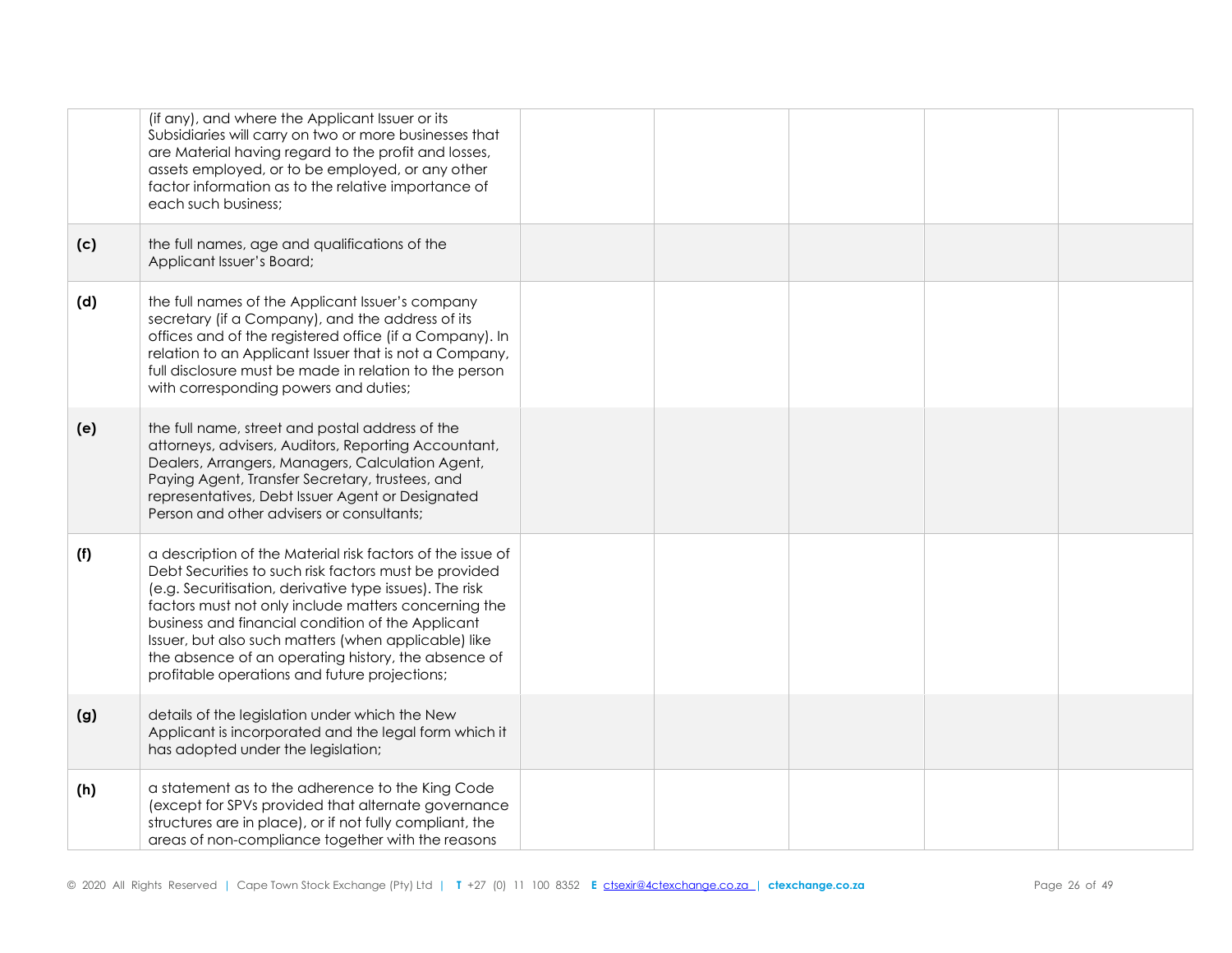|       | thereto. A Secondary Registered Issuer is required to<br>state which corporate governance codes they<br>comply with (if any); and                                                                                                                                                                                                                        |  |  |  |
|-------|----------------------------------------------------------------------------------------------------------------------------------------------------------------------------------------------------------------------------------------------------------------------------------------------------------------------------------------------------------|--|--|--|
| (i)   | information on any legal or arbitration proceedings,<br>pending or threatened, which have or will have a<br>Material effect on the New Applicant's financial<br>position, or an appropriate negative statement;                                                                                                                                          |  |  |  |
| 6.9.2 | terms and conditions to be included in the Placing<br>Document:                                                                                                                                                                                                                                                                                          |  |  |  |
| (a)   | a description of the types of Debt Securities that can<br>be issued under the Placing Document;                                                                                                                                                                                                                                                          |  |  |  |
| (b)   | a detailed description of the interest calculation and<br>payment methods applicable to all Debt Securities<br>under (a) above. The Placing Document must also<br>include a statement that the interest amount will be<br>communicated to CTSE and Announced on the<br>CTSE News Service at least 3 Business Days prior to<br>the relevant payment date; |  |  |  |
| (c)   | a detailed description of the repayment and<br>redemption provisions;                                                                                                                                                                                                                                                                                    |  |  |  |
| (d)   | details of covenants including inter alia negative<br>pledge, financial covenants and other covenants;                                                                                                                                                                                                                                                   |  |  |  |
| (e)   | details of all possible rankings of the Debt Securities<br>that can be issued under the Placing Documents;                                                                                                                                                                                                                                               |  |  |  |
| (f)   | a description of the events of default including any<br>remedy periods;                                                                                                                                                                                                                                                                                  |  |  |  |
| (g)   | a provision for modification to the Placing Document,<br>Pricing Supplement, terms and conditions of the Debt<br>Securities, the guarantee, security or credit<br>enhancement agreement (as applicable); and                                                                                                                                             |  |  |  |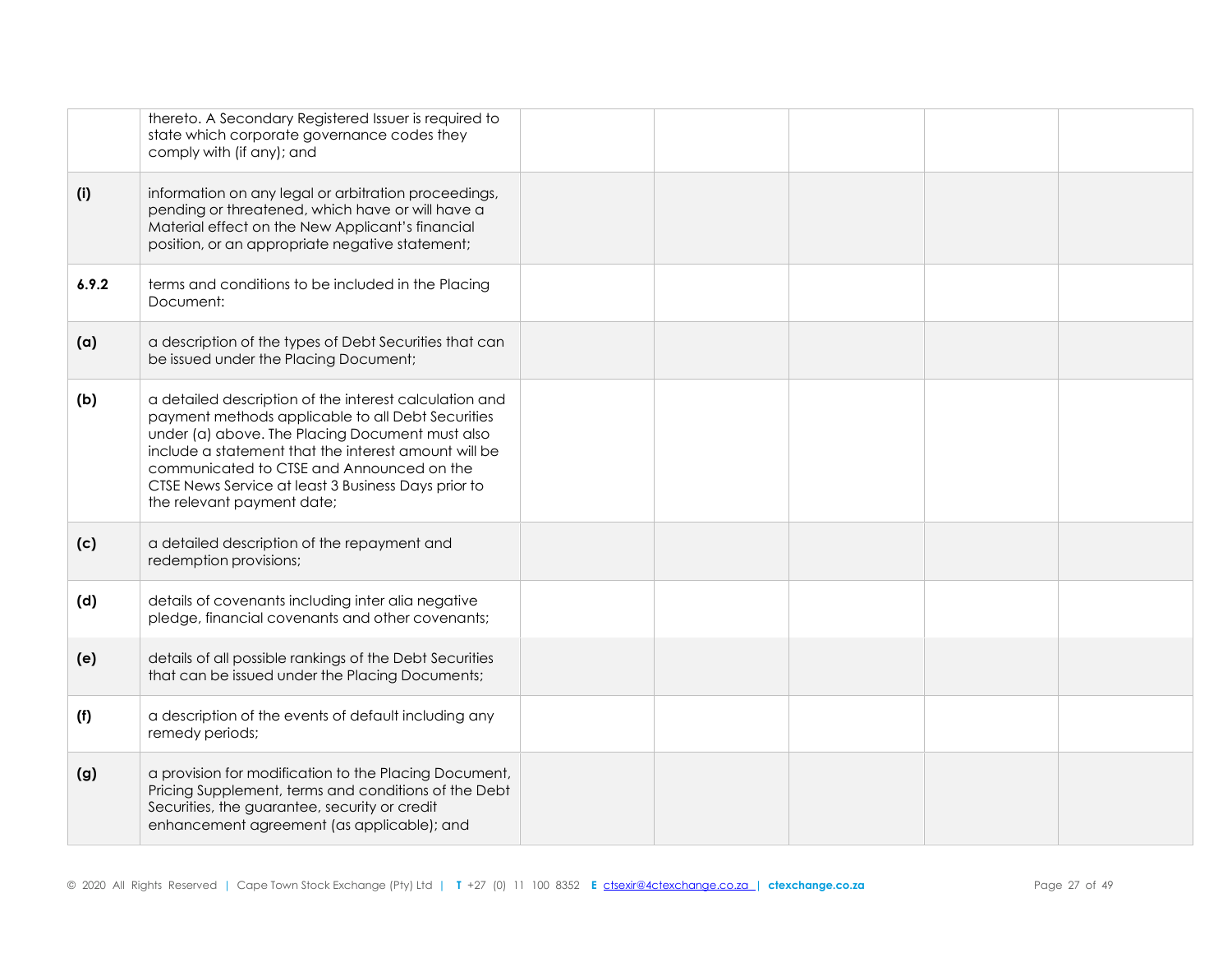| (h)   | a statement of the law under which the Debt<br>Securities are governed;                                                                                                                                                                                                                          |  |  |  |
|-------|--------------------------------------------------------------------------------------------------------------------------------------------------------------------------------------------------------------------------------------------------------------------------------------------------|--|--|--|
| 6.9.3 | where the Debt Security to be issued is guaranteed,<br>secured or subject to credit enhancement, the<br>Placing Document must include:                                                                                                                                                           |  |  |  |
| (a)   | a description of the effective date, salient terms and<br>conditions of the guarantee, security and / or credit<br>enhancement agreement, as the case may be;                                                                                                                                    |  |  |  |
| (b)   | the full name, registration number, registered address<br>and general business of the entity providing the<br>guarantee, security and / or credit enhancement;                                                                                                                                   |  |  |  |
| (c)   | full names of the entities Directors or the person with<br>corresponding powers and duties where the entity is<br>not a company;                                                                                                                                                                 |  |  |  |
| (d)   | the financial position of the entity providing the<br>guarantee, security and / or credit enhancement<br>and its ability to meet its commitments under the<br>guarantee;                                                                                                                         |  |  |  |
| (e)   | information on any legal or arbitration proceedings,<br>pending or threatened, which have or will have a<br>Material effect on the New Applicant's financial<br>position, or an appropriate negative statement;                                                                                  |  |  |  |
| (f)   | whether the guarantee, security or credit<br>enhancement is conditional or unconditional and<br>whether revocable or irrevocable;                                                                                                                                                                |  |  |  |
| (g)   | confirmation that the duly executed Board resolution<br>of the guarantor or appropriate legal authority<br>authorising the provision of the guarantee, security<br>document and / or credit enhancement will be<br>available for inspection at the Registered Office of<br>the Applicant Issuer; |  |  |  |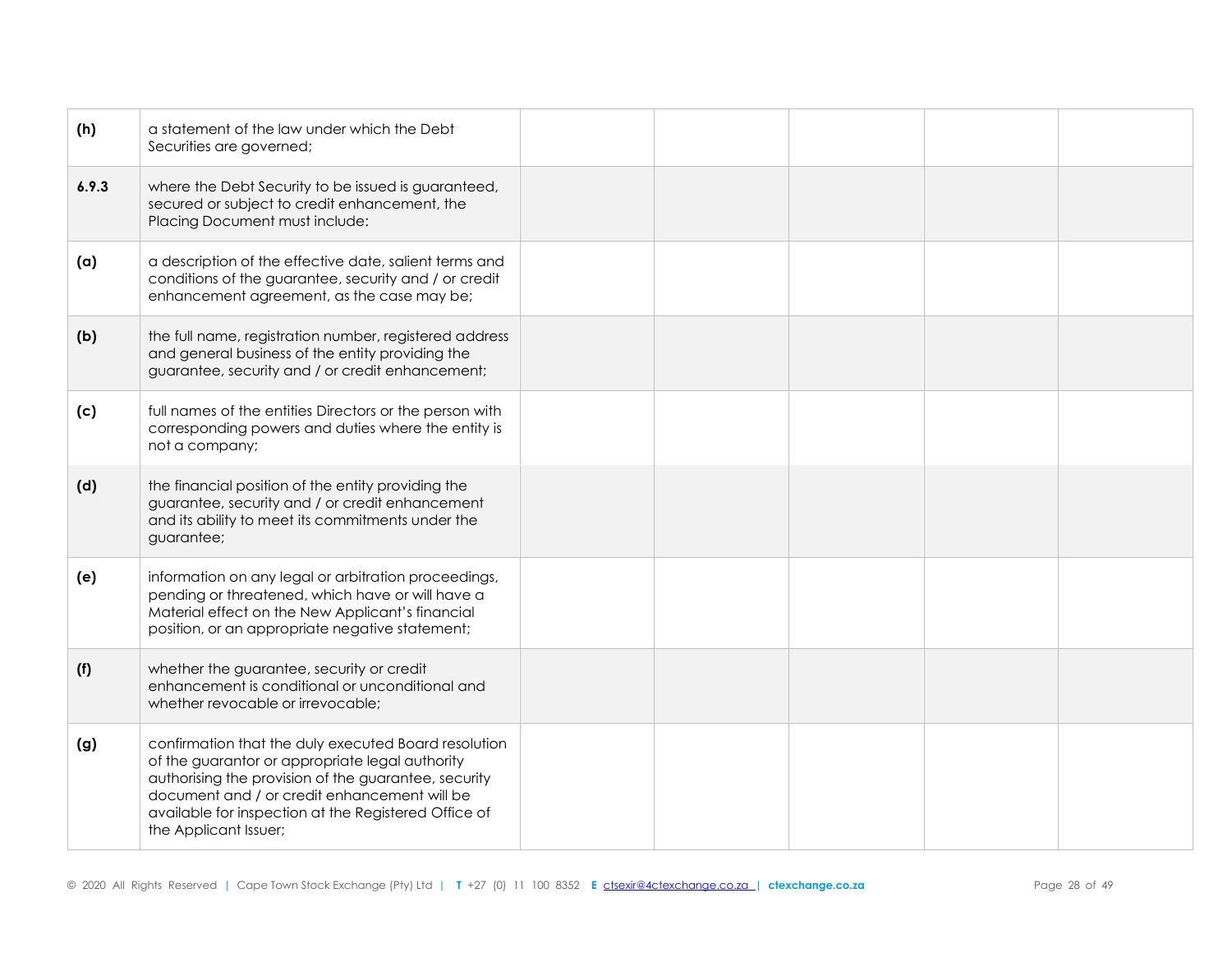| (h)   | the effective date of the Security Structure,<br>guarantee, security agreement and / or credit<br>enhancement and mechanism;                                                                                                                                                                                                                                                                                                                                                             |  |  |  |
|-------|------------------------------------------------------------------------------------------------------------------------------------------------------------------------------------------------------------------------------------------------------------------------------------------------------------------------------------------------------------------------------------------------------------------------------------------------------------------------------------------|--|--|--|
| (i)   | where a copy of the guarantee, security or credit<br>enhancement agreement can be obtained;                                                                                                                                                                                                                                                                                                                                                                                              |  |  |  |
| (j)   | the trigger events and the conditions under which<br>payments are made;                                                                                                                                                                                                                                                                                                                                                                                                                  |  |  |  |
| (k)   | a requirement for at least 66.67% of Holders of Debt<br>Securities to approve any changes to the guarantee<br>(excluding an amendment concomitant to an<br>increase in the authorised amount) security or credit<br>enhancement;                                                                                                                                                                                                                                                         |  |  |  |
| (1)   | the full names, registered addresses of trustees or of<br>other representatives for the Holders of Debt<br>Securities, their responsibilities and the terms or<br>conditions under which the trustee or representative<br>may be replaced; and                                                                                                                                                                                                                                           |  |  |  |
| (m)   | a statement that the trust deed or the agreement<br>entered into between the Applicant Issuer and the<br>representative of the Holders of Debt Securities will<br>be available to the public on the Website;                                                                                                                                                                                                                                                                             |  |  |  |
| 6.9.4 | a statement regarding whether the Applicant Issuer is<br>required to gross up income payments where there is<br>a withholding tax on the income from the Debt<br>Securities (in the country of origin and South Africa in<br>the case of Listing Debt Securities on CTSE), or a<br>negative statement as well as details of any taxation<br>imposed or levied on the Applicant Issuer as a result<br>of the issue of the Debt Securities as required by law,<br>or a negative statement; |  |  |  |
| 6.9.5 | information on any Exchange Control Regulations to<br>be considered that may be relevant to an Investor<br>and if applicable, a statement that exchange                                                                                                                                                                                                                                                                                                                                  |  |  |  |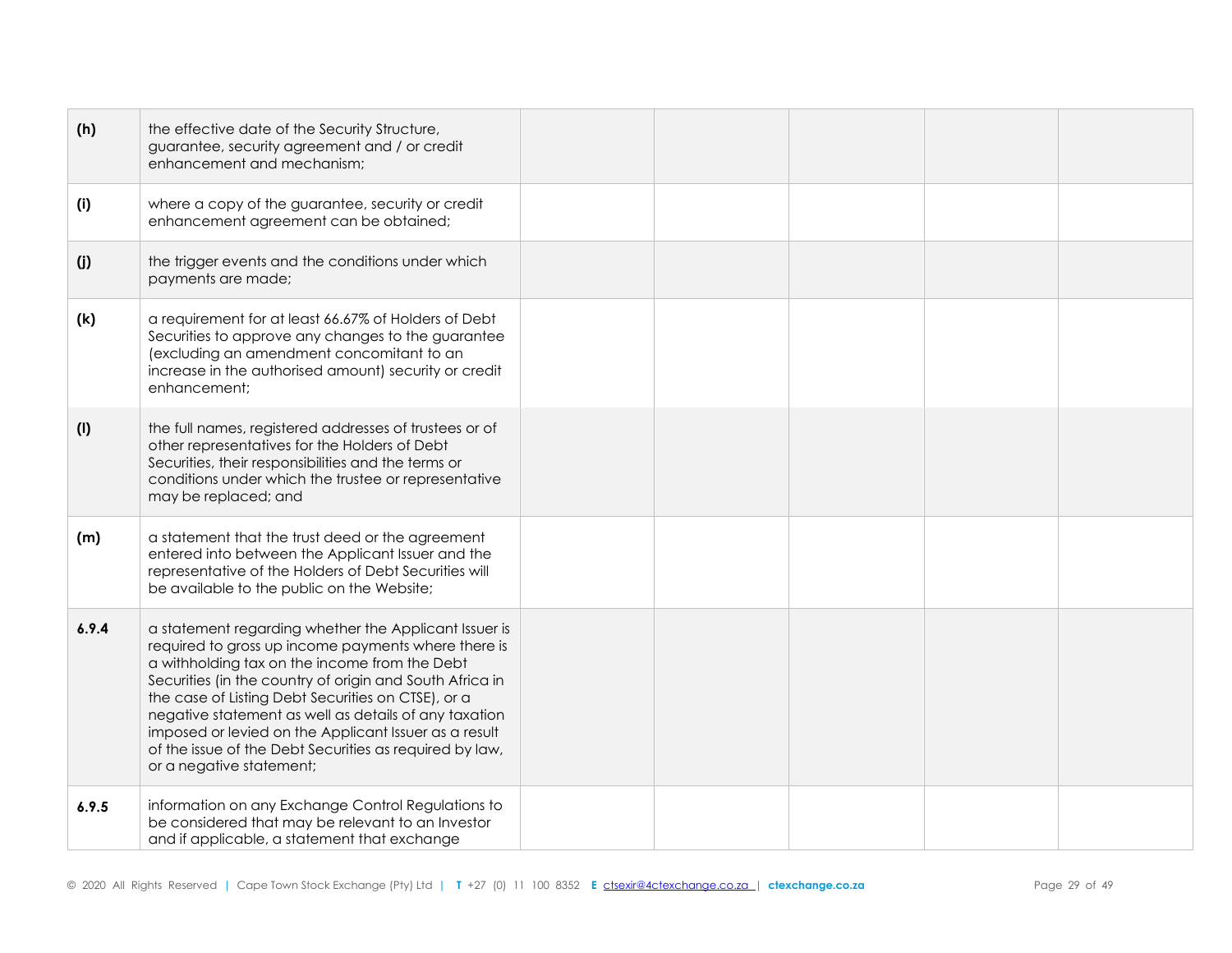|        | control approval has been granted to the Applicant<br>Issuer and a negative statement if exchange control<br>approval is not required;                                                                                                                                                                                                                                                                                                               |  |  |  |
|--------|------------------------------------------------------------------------------------------------------------------------------------------------------------------------------------------------------------------------------------------------------------------------------------------------------------------------------------------------------------------------------------------------------------------------------------------------------|--|--|--|
| 6.9.6  | the Financial Information in these Requirements shall<br>either be included in the Placing Document or<br>incorporated by reference. If the guarantor has no<br>operating assets, then this Requirement will not apply;                                                                                                                                                                                                                              |  |  |  |
| 6.9.7  | a statement detailing any Material change in the<br>financial or trading position of the Applicant Issuer<br>and its Subsidiaries that has occurred since the end<br>of the last financial period for which either audited<br>annual financial statements or unaudited interim<br>reports have been published and if this disclosure<br>was reviewed and reported on by the Applicant<br>Issuer's Auditors, or an appropriate negative<br>statement; |  |  |  |
| 6.9.8  | the Reporting Accountant's Report to be included in<br>the Placing Document or incorporated by reference;                                                                                                                                                                                                                                                                                                                                            |  |  |  |
| 6.9.9  | the document must make provision for at least<br>66.67% of Holders of a specific class of Debt Securities<br>or all Debt Securities approving changes to the terms<br>and conditions of the Debt Securities as well as the<br>fact that notification of Holders of Debt Securities<br>meetings will be published on the CTSE News Service;                                                                                                           |  |  |  |
| 6.9.10 | the Applicant Issuer must accept full responsibility for<br>the accuracy of the information contained in this<br>Placing Document. The Placing Document must<br>include:                                                                                                                                                                                                                                                                             |  |  |  |
| (a)    | the following statement: "The Applicant Issuer<br>certifies that to the best of their knowledge and<br>belief there are no facts that have been omitted<br>which would make any statement false or misleading<br>and that all reasonable enquiries to ascertain such<br>facts have been made as well as that the Placing<br>Document contains all information required by law                                                                        |  |  |  |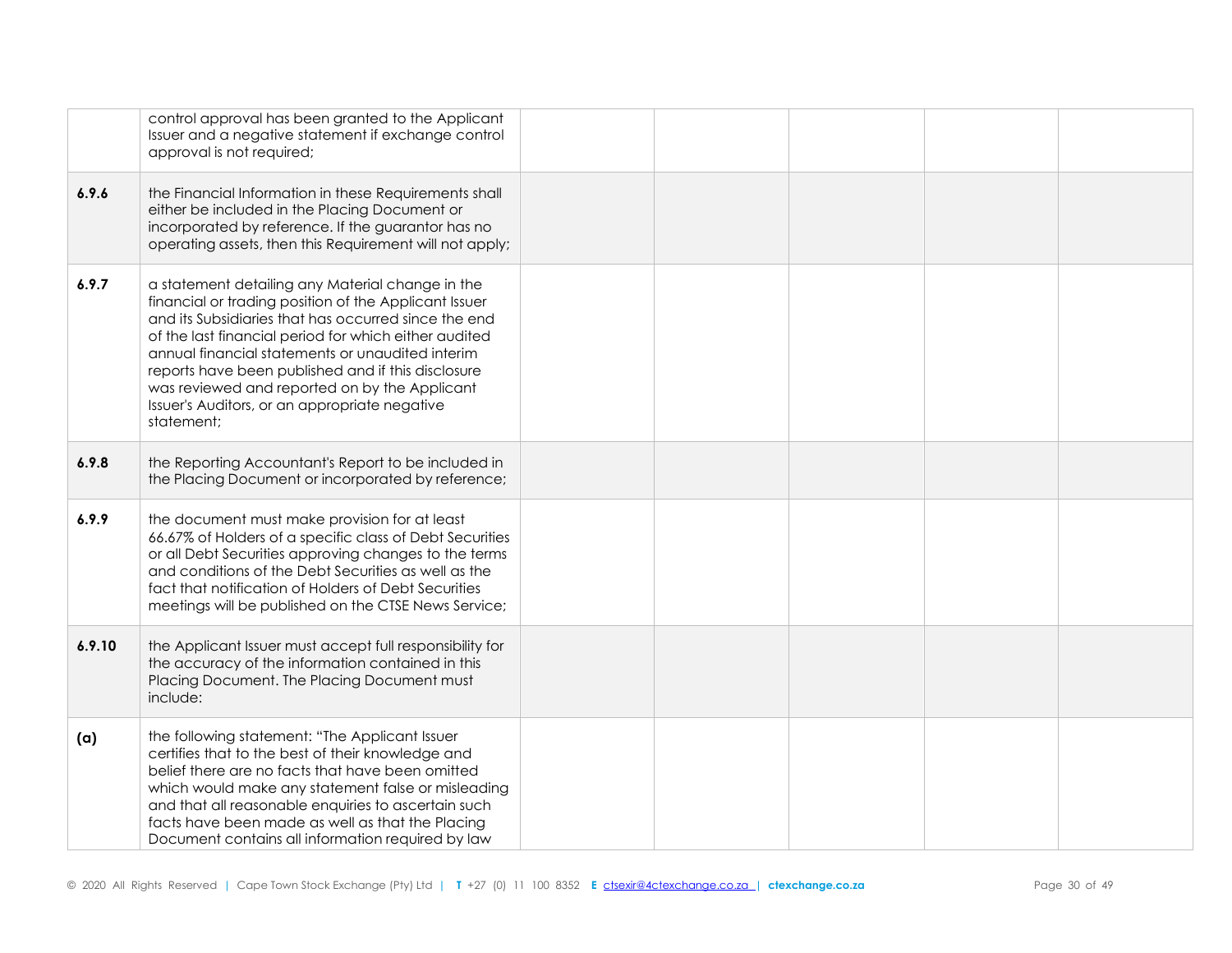|        | and the Debt Listings Requirements. The Applicant<br>Issuer hereby accepts full responsibility for the<br>accuracy of the information contained in the Placing<br>Document, Pricing Supplements, the annual financial<br>statements, and / or the Annual Report, and any<br>amendments or supplements to the aforementioned<br>documents, except as otherwise stated therein"; and                                                                                                                                                                                                                                                                                                                                                                                                                                                                                                                                                                                                                                                                                                                                                                                                                                                                           |  |  |  |
|--------|--------------------------------------------------------------------------------------------------------------------------------------------------------------------------------------------------------------------------------------------------------------------------------------------------------------------------------------------------------------------------------------------------------------------------------------------------------------------------------------------------------------------------------------------------------------------------------------------------------------------------------------------------------------------------------------------------------------------------------------------------------------------------------------------------------------------------------------------------------------------------------------------------------------------------------------------------------------------------------------------------------------------------------------------------------------------------------------------------------------------------------------------------------------------------------------------------------------------------------------------------------------|--|--|--|
| (b)    | a limitation of liability provision must be provided in<br>the Placing Document, that CTSE and CTSE Registry<br>take no responsibility for the contents of the Placing<br>Document, Pricing Supplements, and the Annual<br>Report (as amended or restated from time to time) or<br>the amendments to the Annual Report, makes no<br>representation as to the accuracy or completeness<br>of any of the foregoing documents and expressly<br>disclaims any liability for any loss arising from or in<br>reliance upon the whole or any part of Placing<br>Document, Pricing Supplements, or the Annual<br>Report (as amended or restated from time to time) or<br>the amendments to the Annual Report. The<br>Applicant Issuer shall accept full responsibility for the<br>accuracy of the information contained in the Placing<br>Document, Pricing Supplements, and the Annual<br>Report or the amendments to the Annual Report,<br>and any amendments or supplements to the<br>aforementioned documents and expressly disclaims<br>any liability for any loss arising from or in reliance<br>upon the whole or any part of the aforementioned<br>documents and CTSE will not be liable for any claim,<br>loss, cost and / or expense of whatsoever nature; |  |  |  |
| 6.9.11 | a statement that the following documentation shall<br>be available for inspection at the registered office of<br>the Applicant Issuer for as long as the Placing<br>Document remains registered with CTSE:                                                                                                                                                                                                                                                                                                                                                                                                                                                                                                                                                                                                                                                                                                                                                                                                                                                                                                                                                                                                                                                   |  |  |  |
| (a)    | the current Placing Document;                                                                                                                                                                                                                                                                                                                                                                                                                                                                                                                                                                                                                                                                                                                                                                                                                                                                                                                                                                                                                                                                                                                                                                                                                                |  |  |  |
| (b)    | any supplementary documents published since the<br>current Placing Document was published;                                                                                                                                                                                                                                                                                                                                                                                                                                                                                                                                                                                                                                                                                                                                                                                                                                                                                                                                                                                                                                                                                                                                                                   |  |  |  |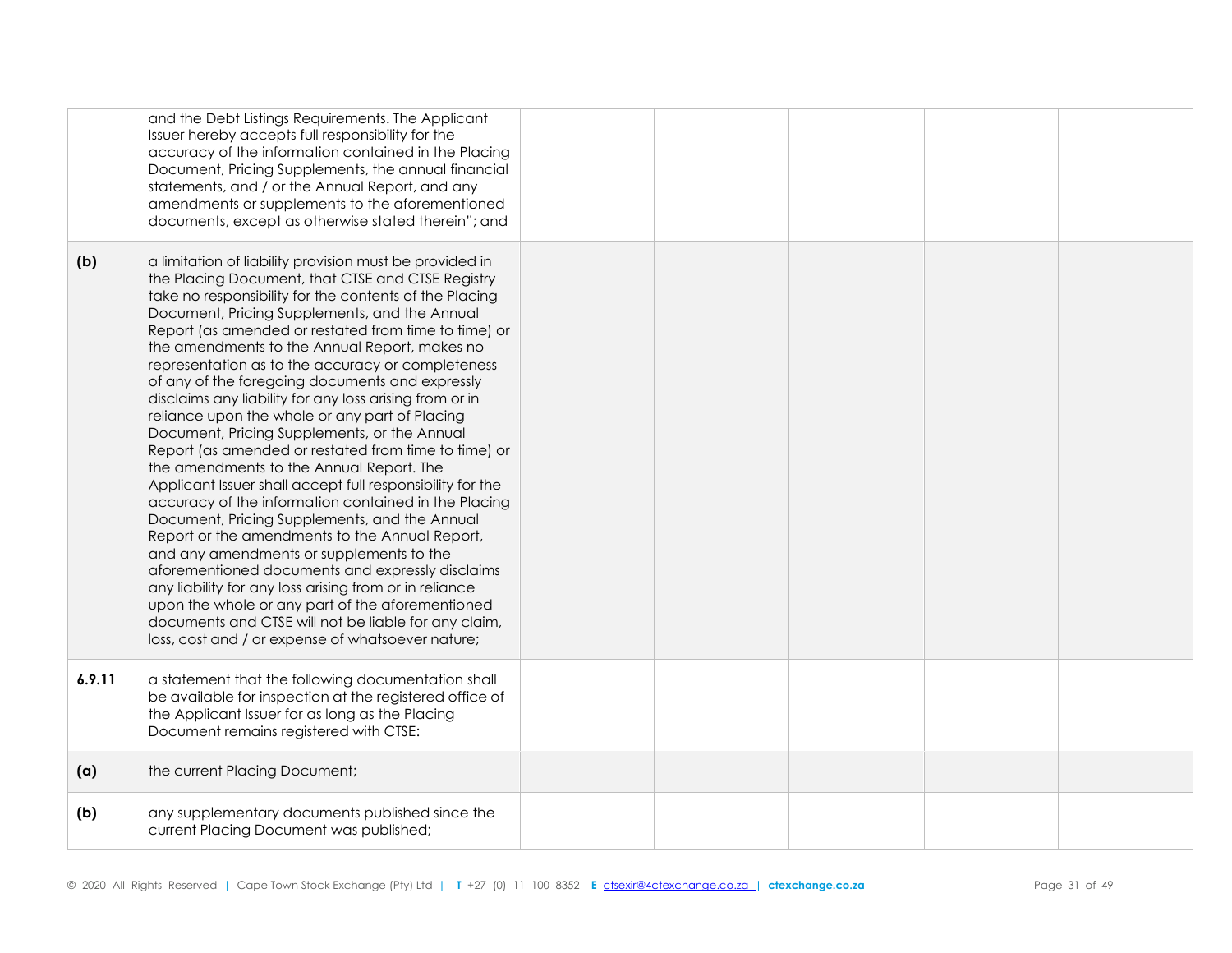| (c)    | any Pricing Supplements;                                                                                                                                                                                                                                                                                                                                                                                                                                |  |  |  |
|--------|---------------------------------------------------------------------------------------------------------------------------------------------------------------------------------------------------------------------------------------------------------------------------------------------------------------------------------------------------------------------------------------------------------------------------------------------------------|--|--|--|
| (d)    | any document incorporated into the Placing<br>Document by reference;                                                                                                                                                                                                                                                                                                                                                                                    |  |  |  |
| (e)    | the annual and interim financial statements of the<br>Applicant Issuer;                                                                                                                                                                                                                                                                                                                                                                                 |  |  |  |
| (f)    | the annual and interim financial statements of the<br>guarantor, if applicable;                                                                                                                                                                                                                                                                                                                                                                         |  |  |  |
| (g)    | the constitutional documents of the Applicant Issuer;<br>and                                                                                                                                                                                                                                                                                                                                                                                            |  |  |  |
| (h)    | the guarantee, security and / or credit enhancement<br>agreement, if applicable;                                                                                                                                                                                                                                                                                                                                                                        |  |  |  |
| 6.9.12 | the documentation referred to in Requirement 6.9.11<br>must also be made available in electronic form on<br>the CTSE Website must be made available on the<br>Applicant Issuer's Website;                                                                                                                                                                                                                                                               |  |  |  |
| 6.9.13 | the Placing Document must be available to the<br>public via placement of the document on the CTSE<br>Website and the Website at least 5 Business Days<br>before the Listing date of the first Debt Security. If the<br>Applicant Issuer has a Listing on CTSE or any<br>Recognised Exchange, the Placing Document must<br>be available on the CTSE Website and the Website<br>atleast 3 Business Days before the Listing of the first<br>Debt Security; |  |  |  |
| 6.9.14 | the Placing Document shall:                                                                                                                                                                                                                                                                                                                                                                                                                             |  |  |  |
| (a)    | in the case where the Applicant Issuer is a Company,<br>be signed by 2 Directors of such Company, or if such<br>Company has only one Director, by that Director and                                                                                                                                                                                                                                                                                     |  |  |  |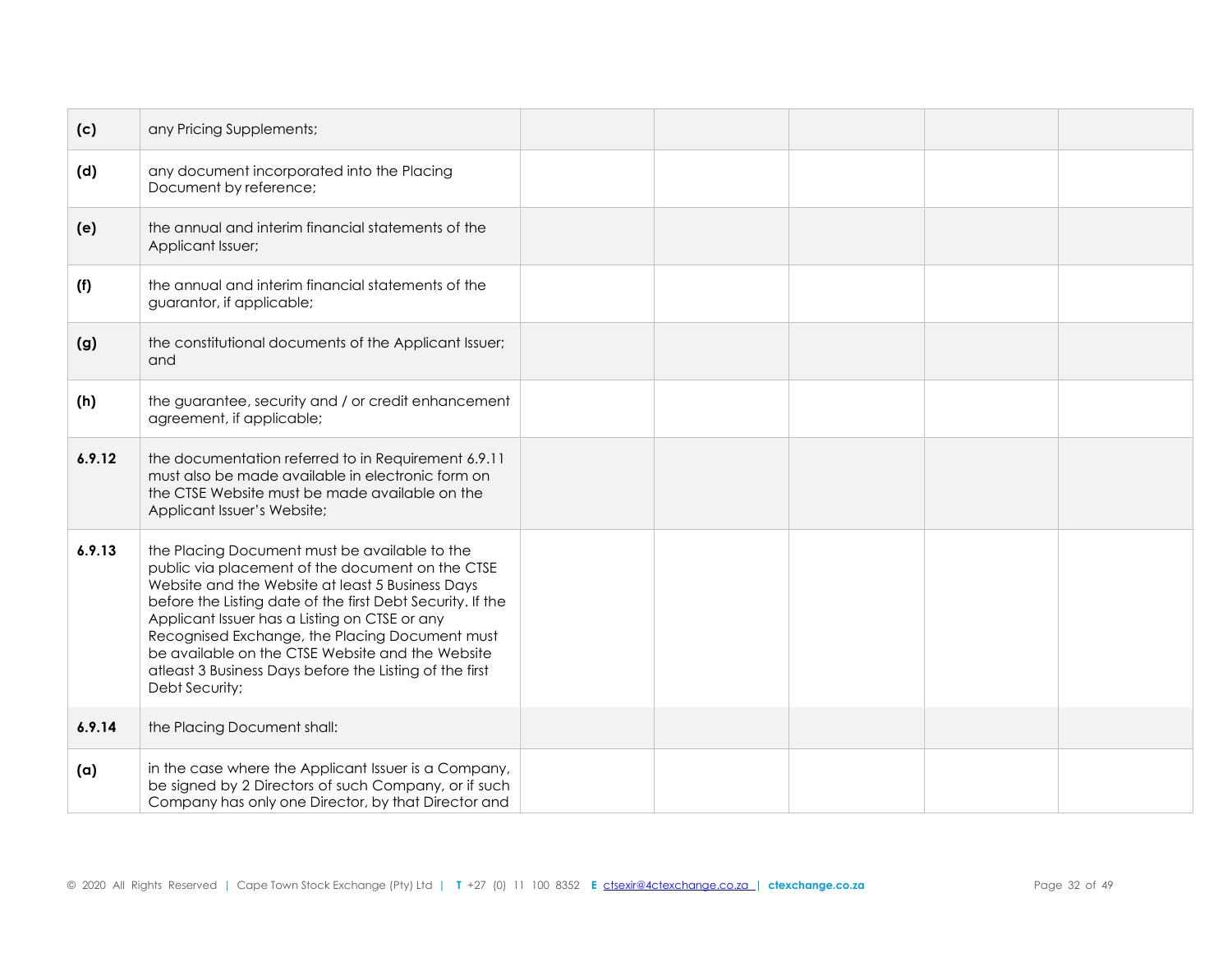|        | by a duly authorised signatory of such Applicant<br>Issuer:                                                                                                                                                                                                                                                                                                                                                                                                    |  |  |  |
|--------|----------------------------------------------------------------------------------------------------------------------------------------------------------------------------------------------------------------------------------------------------------------------------------------------------------------------------------------------------------------------------------------------------------------------------------------------------------------|--|--|--|
| (b)    | in the case where the Applicant Issuer is not subject<br>to the CP Regulations or Securitisation Regulations,<br>be signed by duly authorised senior officials of such<br>Applicant Issuer;                                                                                                                                                                                                                                                                    |  |  |  |
| (c)    | in the case where the Applicant Issuer is subject to<br>the CP Regulations or Securitisation Regulations, be<br>signed in accordance with the applicable<br>regulation;                                                                                                                                                                                                                                                                                        |  |  |  |
| (d)    | the signatories shall be deemed to have authorised<br>the publication of the Placing Document; and                                                                                                                                                                                                                                                                                                                                                             |  |  |  |
| (e)    | every signature to a Placing Document shall be<br>dated, and the latest of such dates shall be deemed<br>to be the date of the Placing Document;                                                                                                                                                                                                                                                                                                               |  |  |  |
| 6.9.15 | the Offering Circular or Pricing Supplement relating to<br>a specific issue of a Debt Security under a registered<br>Programme Memorandum (or in the case of a<br>Secondary Registered Issuer, the CTSE Supplement)<br>must provide an Investor with enough information<br>including the full terms and conditions of that Debt<br>Security for an Investor to fully understand the<br>product and must include, as a minimum if<br>applicable, the following: |  |  |  |
| (a)    | instrument code;                                                                                                                                                                                                                                                                                                                                                                                                                                               |  |  |  |
| (b)    | <b>Issue Date;</b>                                                                                                                                                                                                                                                                                                                                                                                                                                             |  |  |  |
| (c)    | issue price;                                                                                                                                                                                                                                                                                                                                                                                                                                                   |  |  |  |
| (d)    | issue price;                                                                                                                                                                                                                                                                                                                                                                                                                                                   |  |  |  |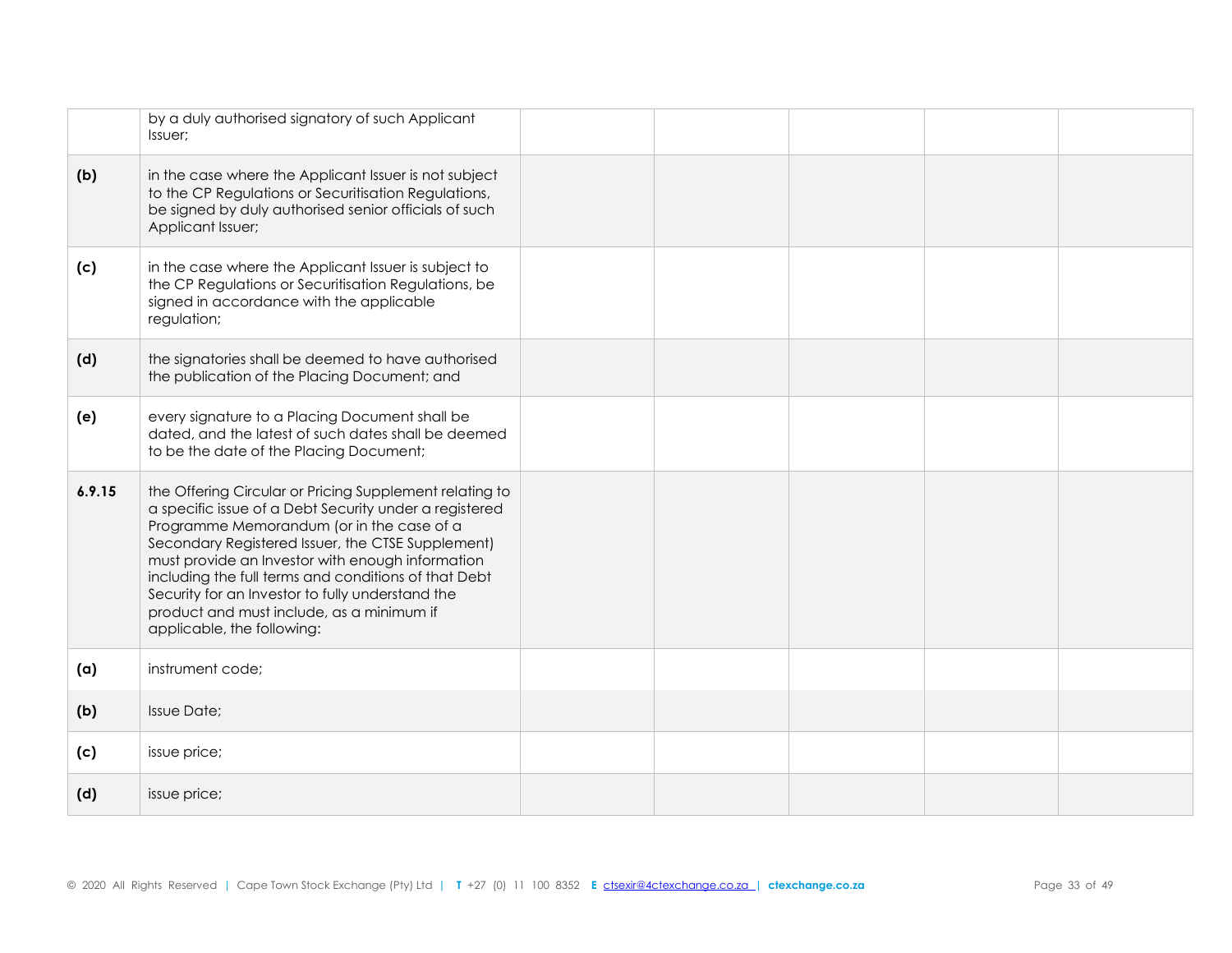| (e) | ISIN;                                                                                                                                  |  |  |  |
|-----|----------------------------------------------------------------------------------------------------------------------------------------|--|--|--|
| (f) | the type of Debt Security to be issued (e.g. fixed rate<br>note, floating rate note, zero coupon note etc.);                           |  |  |  |
| (g) | the date from which interest accrues;                                                                                                  |  |  |  |
| (h) | day and method for interest calculation<br>methodology;                                                                                |  |  |  |
| (i) | if several interest rates are provided for, an indication<br>of the conditions that will trigger the changes in the<br>interest rates; |  |  |  |
| (j) | interest payment dates;                                                                                                                |  |  |  |
| (k) | Coupon rate (limited to three decimals);                                                                                               |  |  |  |
| (1) | base CPI for linked instruments;                                                                                                       |  |  |  |
| (m) | Last Day to Register;                                                                                                                  |  |  |  |
| (n) | books closed period;                                                                                                                   |  |  |  |
| (o) | redemption / maturity date and the legal maturity<br>date if different to the maturity date;                                           |  |  |  |
| (p) | a description of the underlying asset including the<br>identity of the reference entity in the case of a credit<br>linked note;        |  |  |  |
| (q) | value of total notes in issue;                                                                                                         |  |  |  |
| (r) | date of the Placing Document;                                                                                                          |  |  |  |
| (s) | <b>Business Day Convention;</b>                                                                                                        |  |  |  |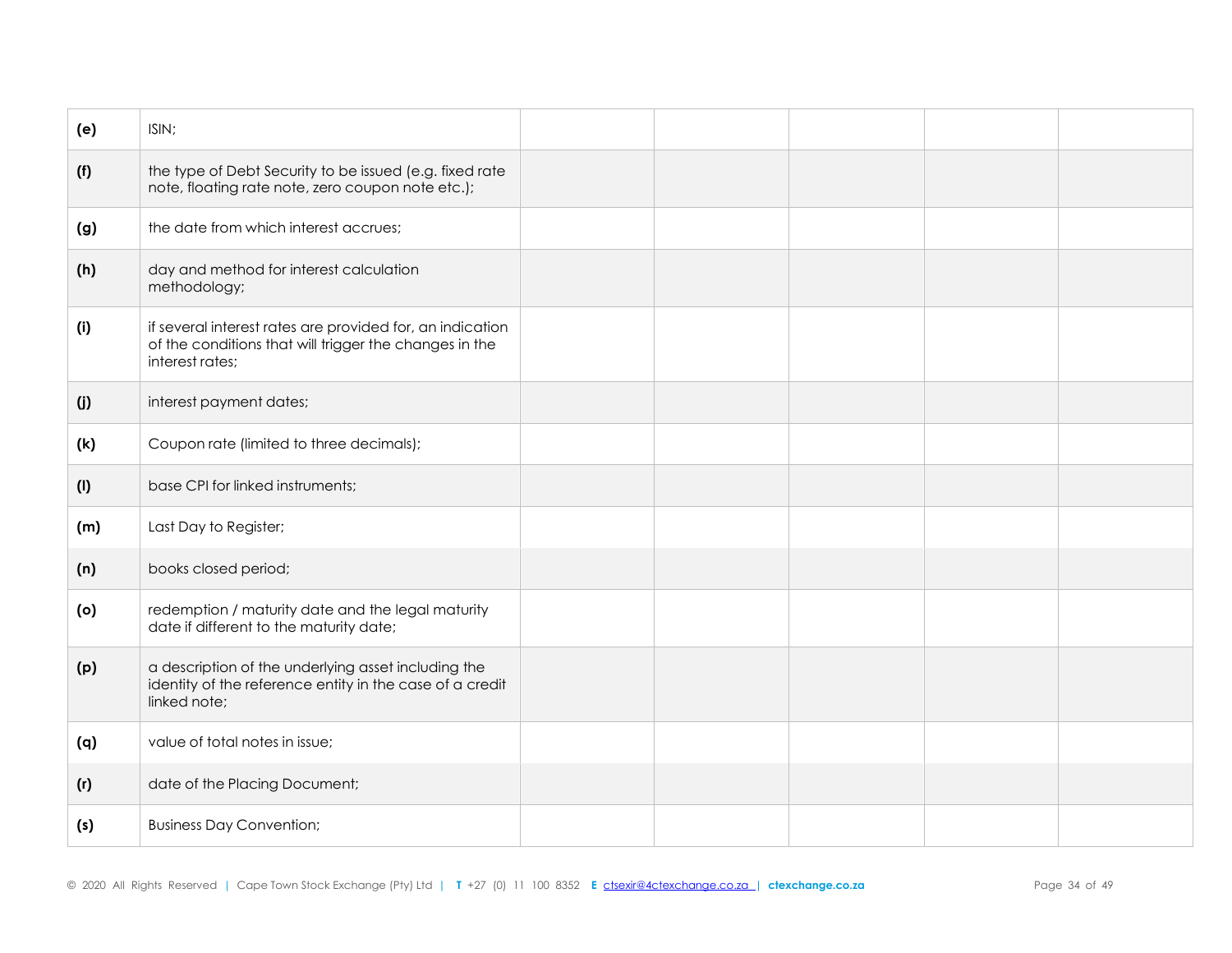| (t)  | final amount payable on maturity if different from<br>nominal value;                                                            |  |  |  |
|------|---------------------------------------------------------------------------------------------------------------------------------|--|--|--|
| (v)  | whether the instrument is linked to another Listed<br>instrument and the name, code and ISIN of that<br>instrument;             |  |  |  |
| (v)  | credit rating for Applicant Issuer, guarantor, Placing<br>Document or debt instrument, if applicable;                           |  |  |  |
| (w)  | the arrangement for the amortisation of Debt<br>Securities, if applicable, including any repayment<br>procedures and schedules; |  |  |  |
| (x)  | names and addresses of Paying Agents or<br>Calculation Agents and settlement agents;                                            |  |  |  |
| (y)  | events of default;                                                                                                              |  |  |  |
| (z)  | capital raising process to be followed;                                                                                         |  |  |  |
| (aa) | date the credit rating was issued and the date it is up<br>for review;                                                          |  |  |  |
| (bb) | responsibility statement by the Applicant Issuer<br>complying with Requirement 6.9.10;                                          |  |  |  |
| (cc) | any additional terms not disclosed in the Placing<br>Document;                                                                  |  |  |  |
| (dd) | In the case of credit-linked notes:                                                                                             |  |  |  |
| i.   | the name of the reference entity;                                                                                               |  |  |  |
| ii.  | the name of the issuing entity of the reference<br>obligation, if applicable;                                                   |  |  |  |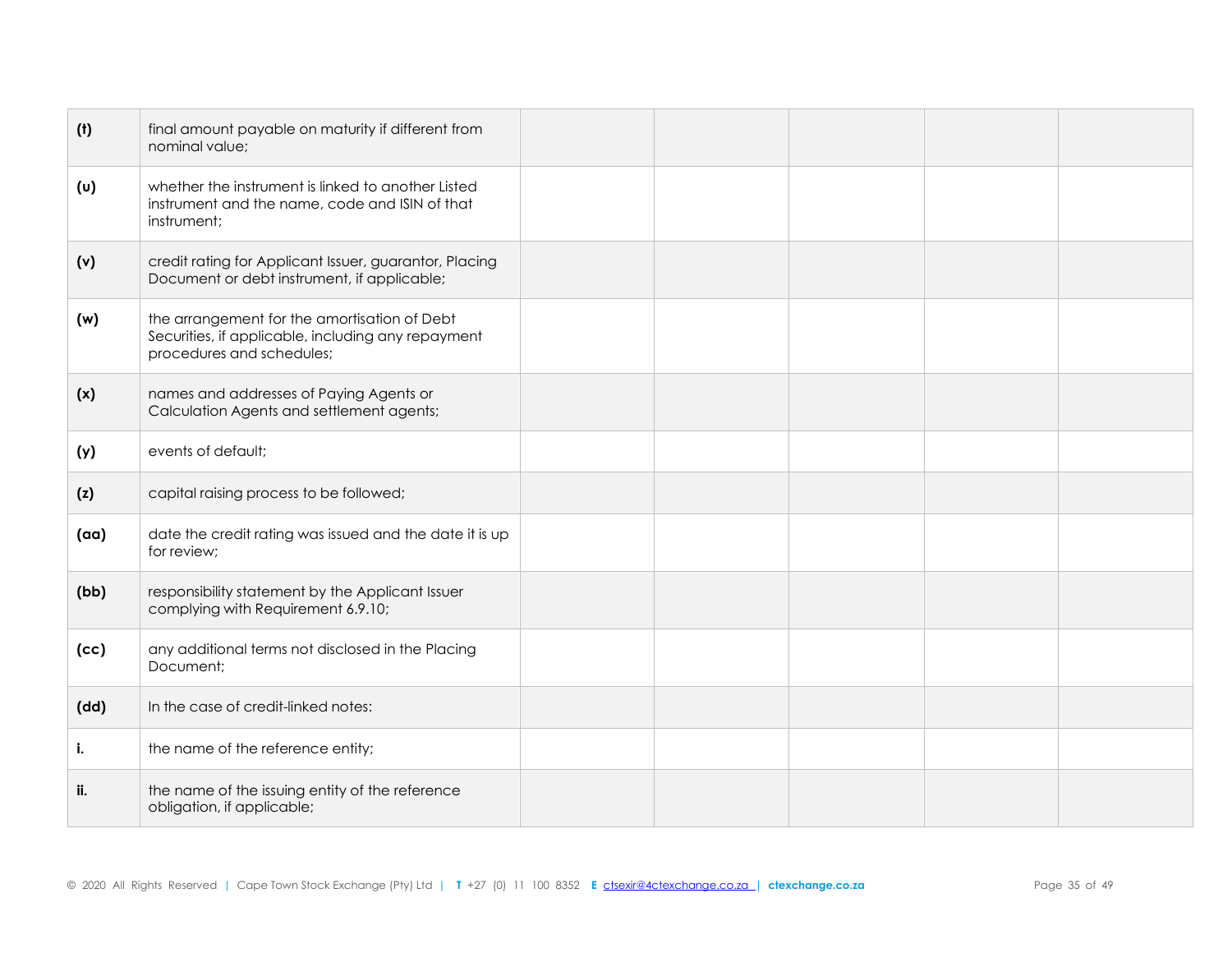| iii. | the characteristics and ISIN of the reference<br>obligation, if applicable; and                                                                                                                                                                                                                                                                                                                         |  |  |  |
|------|---------------------------------------------------------------------------------------------------------------------------------------------------------------------------------------------------------------------------------------------------------------------------------------------------------------------------------------------------------------------------------------------------------|--|--|--|
| iv.  | if the issuing entity of the reference obligation (or if<br>there is no reference obligation, the reference<br>entity):                                                                                                                                                                                                                                                                                 |  |  |  |
|      | (1) is Listed on CTSE, no additional information<br>needsto be provided;                                                                                                                                                                                                                                                                                                                                |  |  |  |
|      | (2) is not Listed on CTSE but is guaranteed, a<br>statement that the financial information of the<br>guarantor will be available on the guarantor's<br>website and the website address must be included;<br><b>or</b>                                                                                                                                                                                   |  |  |  |
|      | (3) does not fall within (1) or (2) above, a statement<br>that the financial information of the issuing entity of<br>the reference obligation (or if there is no reference<br>obligation, the reference entity) will be available on<br>the issuing entity's or reference entity's website and<br>the website address must be included;                                                                 |  |  |  |
| (ee) | in the case of Asset-Backed Debt Securities:                                                                                                                                                                                                                                                                                                                                                            |  |  |  |
| i.   | supplementary information on the underlying assets<br>as required by Chapter 7. Applicant Issuers must<br>ensure that the Website addresses where the<br>financial information of the issuing entities of the<br>underlying assets, as referred to in Requirement<br>7.8.2(k), are included in the Pricing Supplement,<br>Offering Circular or the report produced by Issuers for<br>its Investors; and |  |  |  |
| ii.  | the Pricing Supplement, Offering Circular or report<br>produced by Issuers for its Investors must indicate if<br>the proceeds of the Debt Security issue will be used<br>to acquire underlying assets and if so, the date on<br>which the assets will be transferred to the Issuer;                                                                                                                     |  |  |  |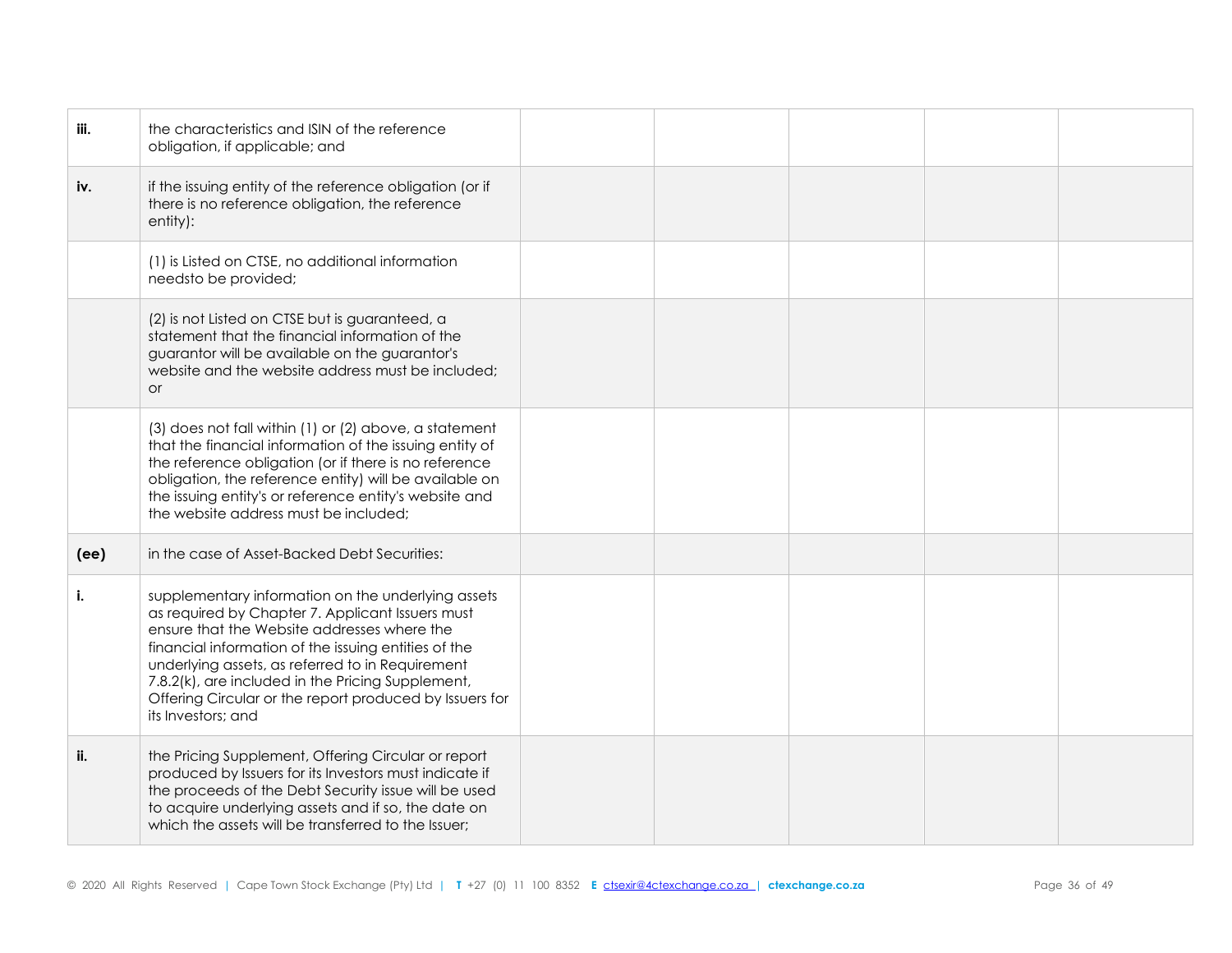| (ff)   | any other relevant information including but not<br>limited to exchange control approvals, confirmations<br>or Material change statements;                                                                                                                                                                                                                                                                                                                                                                  |  |  |  |
|--------|-------------------------------------------------------------------------------------------------------------------------------------------------------------------------------------------------------------------------------------------------------------------------------------------------------------------------------------------------------------------------------------------------------------------------------------------------------------------------------------------------------------|--|--|--|
| 6.9.16 | the Applicant Issuer must include a statement in the<br>Pricing Supplement relating to a specific issue of<br>Debt Securities issued under a registered Placing<br>Document (or in the case of a Secondary Registered<br>Issuer, under the CTSE Supplement) that the<br>authorised amount has not been exceeded;                                                                                                                                                                                            |  |  |  |
| 6.9.17 | the Pricing Supplement shall be signed by a duly<br>authorised signatory, including their name(s) and<br>capacity, of the Applicant Issuer who are deemed to<br>have authorised the publication of the Pricing<br>Supplement;                                                                                                                                                                                                                                                                               |  |  |  |
| 6.9.18 | if the Pricing Supplement contains Material<br>amendments to the original Placing Document, such<br>changes must be Announced on the CTSE News<br>Service 2 Business Days before the Issue Date of the<br>Debt Securities;                                                                                                                                                                                                                                                                                  |  |  |  |
| 6.9.19 | where Asset-Backed Debt Securities are issued under<br>a Placing Document, (or in the case of a Secondary<br>Registered Issuer under the CTSE Supplement) the<br>relevant Pricing Supplements must comprise<br>supplementary information on the underlying assets<br>as required by Chapter 7; and                                                                                                                                                                                                          |  |  |  |
| 6.9.20 | an Applicant Issuer or guarantor of the Applicant<br>Issuer's Debt Securities is not required to use the<br>services of a rating agency. Should the Applicant<br>Issuer or guarantor of the Applicant Issuer's Debt<br>Securities elect to utilise the services of a credit rating<br>agency and formally accepts the rating given to the<br>Applicant Issuer or guarantor of the Applicant Issuer's<br>Debt Securities, such rating must be included in the<br>Placing Document or the Pricing Supplement. |  |  |  |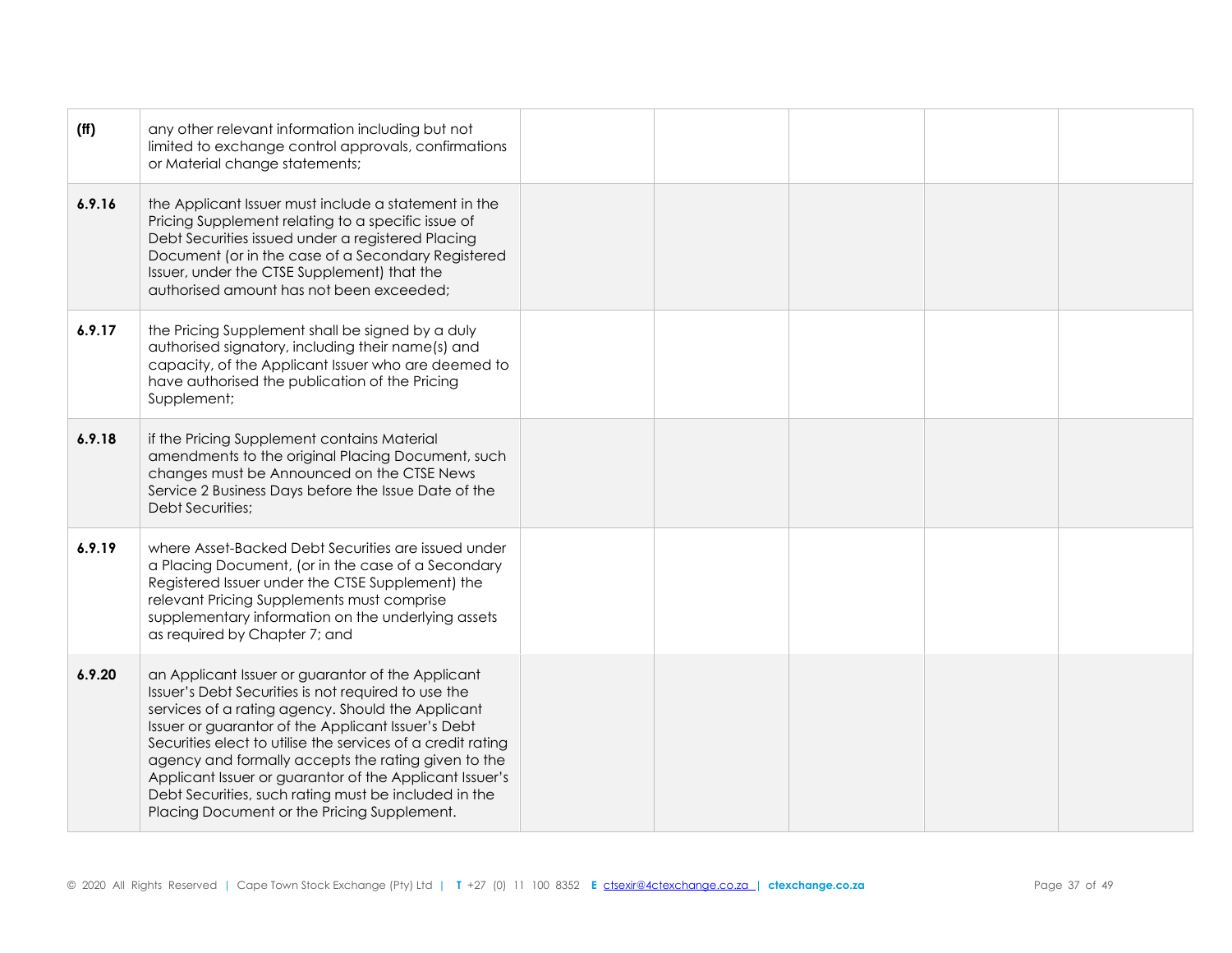| 6.10           | Government issuing Debt Securities must comply with<br>Chapter 14 and Secondary Registered Issuers are<br>covered under the Express Listing Process provided<br>for under Requirements 6.11 and 6.12.                                                                   |  |  |  |
|----------------|-------------------------------------------------------------------------------------------------------------------------------------------------------------------------------------------------------------------------------------------------------------------------|--|--|--|
| $\overline{7}$ | <b>Securitisations</b>                                                                                                                                                                                                                                                  |  |  |  |
| 7.2            | The Placing Document or Pricing Supplement<br>published in connection with the issue of Debt<br>Securities in a Securitisation must, over and above<br>those requirements in Chapter 6, include the<br>following additional information:                                |  |  |  |
| 7.2.1          | A general description of the underlying assets / rights<br>to the Securitisation, specifying at least the following,<br>where relevant:                                                                                                                                 |  |  |  |
| (a)            | the legal jurisdiction(s) where the assets are located;                                                                                                                                                                                                                 |  |  |  |
| (b)            | the title / recourse to the assets;                                                                                                                                                                                                                                     |  |  |  |
| (c)            | the eligibility criteria for the selection of the assets<br>which must be fully disclosed in the Placing<br>Document and any amendment to the eligibility will<br>require noteholder approval in accordance with the<br>amendment requirements under Requirement 11.21; |  |  |  |
| (d)            | the number and value of the assets in the portfolio<br>assets or asset pool;                                                                                                                                                                                            |  |  |  |
| (e)            | the seasoning of the assets;                                                                                                                                                                                                                                            |  |  |  |
| (f)            | the level of collateralisation;                                                                                                                                                                                                                                         |  |  |  |
| (g)            | rights of the Applicant Issuer or seller or Originator of<br>the assets to substitute the assets and the qualifying<br>criteria;                                                                                                                                        |  |  |  |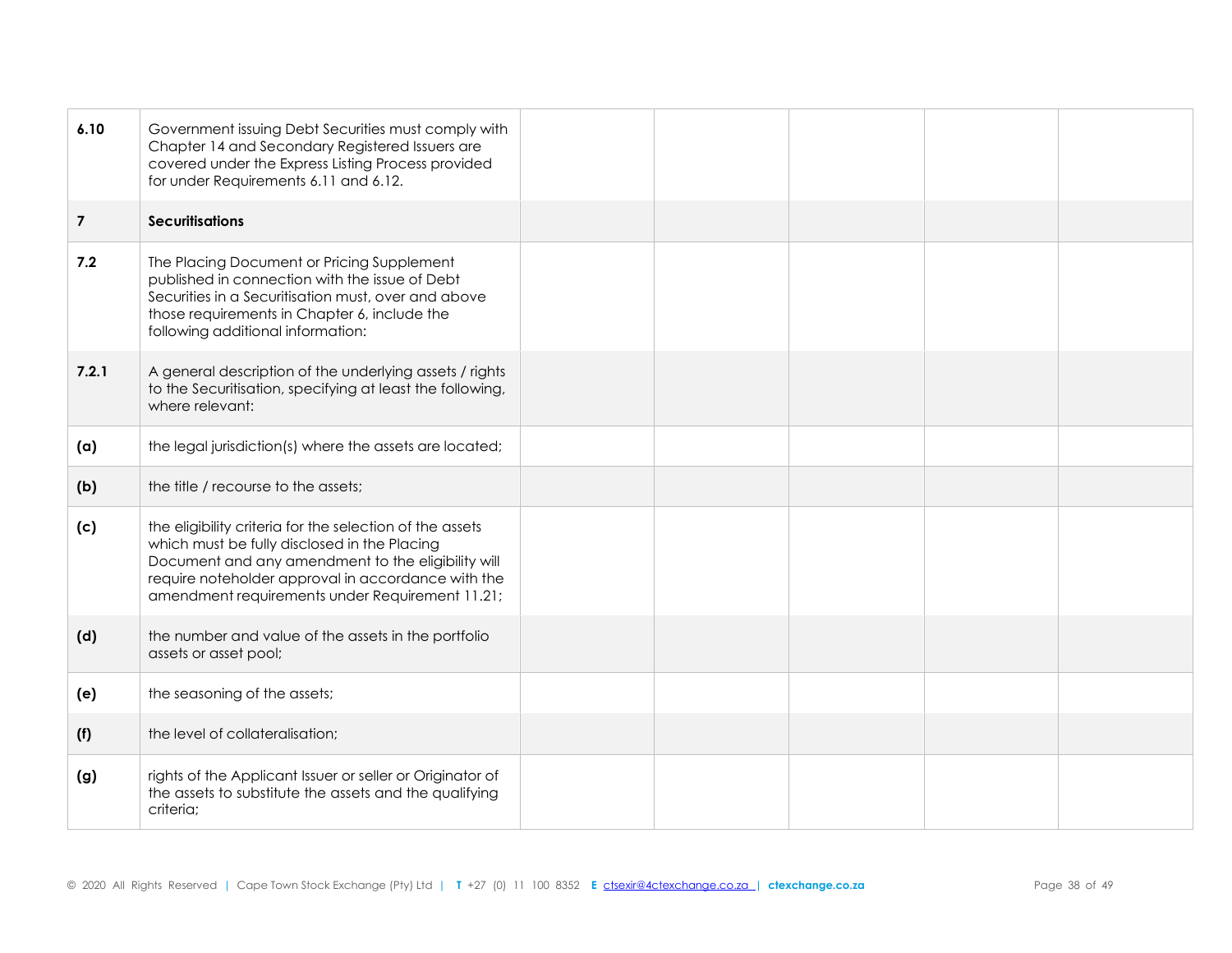| (h)   | the treatment of early amortisation or pre-payment<br>of the assets; and                                                                                                                                                  |  |  |  |
|-------|---------------------------------------------------------------------------------------------------------------------------------------------------------------------------------------------------------------------------|--|--|--|
| (i)   | the general characteristics and descriptions of the<br>underlying assets.                                                                                                                                                 |  |  |  |
| 7.2.2 | Details on the following:                                                                                                                                                                                                 |  |  |  |
| (a)   | a description of the sale or transfer of the assets or<br>assignment of any rights in the assets to the Applicant<br>Issuer, indicating the extent of the right of recourse of<br>the Originator or seller of the assets; |  |  |  |
| (b)   | a description of the structure and a flow diagram of<br>the structure;                                                                                                                                                    |  |  |  |
| (c)   | an explanation of the flow of funds stating:                                                                                                                                                                              |  |  |  |
| i.    | how often payments are collected in respect of the<br>underlying assets;                                                                                                                                                  |  |  |  |
| ii.   | all fees payable by the Applicant Issuer;                                                                                                                                                                                 |  |  |  |
| iii.  | the order of priority of payments made by the<br>Applicant Issuer;                                                                                                                                                        |  |  |  |
| iv.   | details of any other arrangements upon which<br>payment of interest and principal to Holders of Debt<br>Securities are dependent;                                                                                         |  |  |  |
| v.    | an indication of where potential Material liquidity<br>shortfalls may occur and mitigating factors to cover<br>potential shortfalls;                                                                                      |  |  |  |
| (d)   | information regarding the accumulation of surpluses<br>in the Applicant Issuer and an indication of the<br>investment criteria for the investment of any liquidity<br>surpluses;                                          |  |  |  |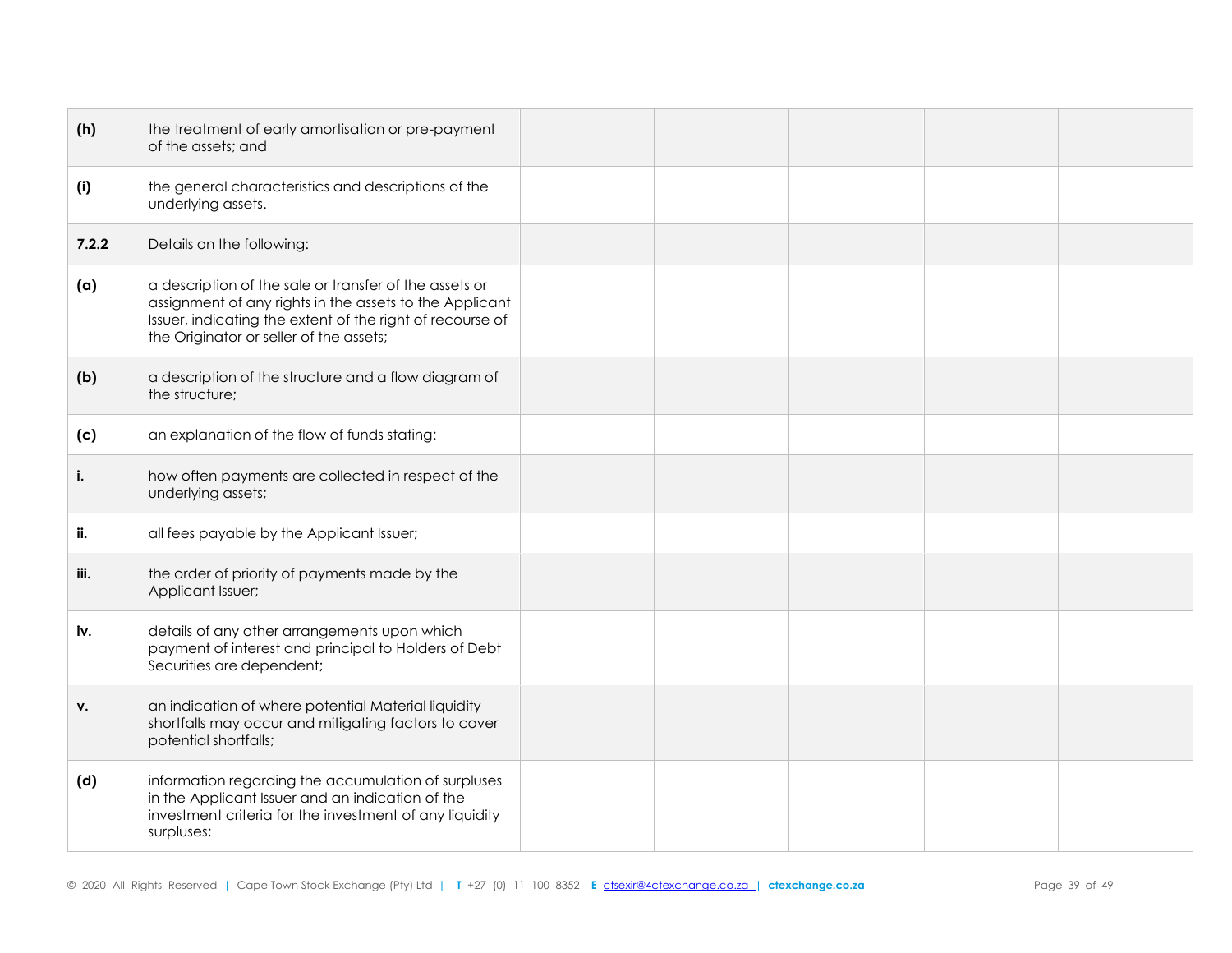| (e)   | details of any interest held in Debt Securities by the<br>Originator;                                                                                                                                                                                                                                                                                                                                                                                                                  |  |  |  |
|-------|----------------------------------------------------------------------------------------------------------------------------------------------------------------------------------------------------------------------------------------------------------------------------------------------------------------------------------------------------------------------------------------------------------------------------------------------------------------------------------------|--|--|--|
| (f)   | the name, address, description and Material business<br>activities of the Originator or the seller of the of the<br>underlying assets to the Securitisation, as applicable;<br>and                                                                                                                                                                                                                                                                                                     |  |  |  |
| (g)   | the name, address, description and Material business<br>activities and a summary of the Servicing Agent's<br>responsibilities and the provisions relating to the<br>appointment and removal of the Servicing Agent<br>and back-up Servicing Agent.                                                                                                                                                                                                                                     |  |  |  |
| 7.3   | The additional information listed in Requirements 7.2.1<br>and 7.2.2 can be included in an Investor report,<br>provided that the Website address (where the report<br>will be available) must be included in the Placing<br>Document or Pricing Supplement and such Investor<br>Report must be made available on the relevant<br>Website by no later than the Issue Date.                                                                                                              |  |  |  |
|       | <b>CP Regulations</b>                                                                                                                                                                                                                                                                                                                                                                                                                                                                  |  |  |  |
| 7.5   | The Placing Document or Pricing Supplement<br>published in connection with the issue of Debt<br>Securities in a CP Regulations transaction must, over<br>and above those requirements in Chapter 6, include<br>the following additional information:                                                                                                                                                                                                                                   |  |  |  |
| 7.5.1 | All information under Requirements 7.2, mutatis<br>mutandis. The additional information listed in<br>Requirements 7.2.1(d), 7.2.1(e), 7.2.1(f), 7.2.1(i) and<br>7.2.2(c)(i.) can be included in an Investor report,<br>provided that the Website address (where the report<br>will be available) must be included in the Placing<br>Document or Pricing Supplement and such Investor<br>report must also be made available on the relevant<br>Website by no later than the Issue Date. |  |  |  |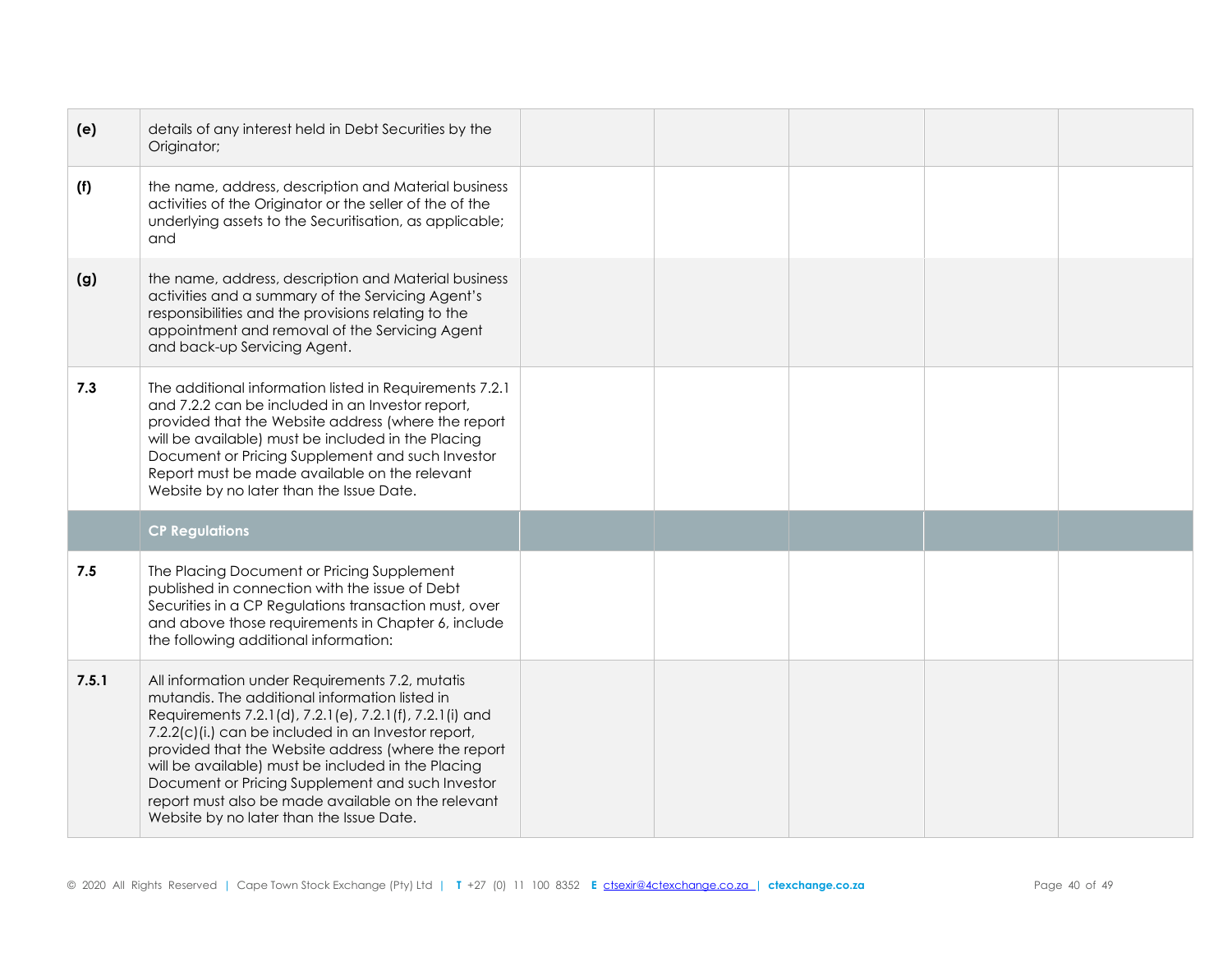| 7.5.2 | The names and addresses and brief description of:                                                                                                                                                                                                                                                                                                                                                                                                                                                  |  |  |  |
|-------|----------------------------------------------------------------------------------------------------------------------------------------------------------------------------------------------------------------------------------------------------------------------------------------------------------------------------------------------------------------------------------------------------------------------------------------------------------------------------------------------------|--|--|--|
| (a)   | the provider(s) of Material forms of credit<br>enhancement and details of the credit<br>enhancement; and                                                                                                                                                                                                                                                                                                                                                                                           |  |  |  |
| (b)   | and the providers of liquidity facilities and details of<br>the liquidity facility.                                                                                                                                                                                                                                                                                                                                                                                                                |  |  |  |
|       | <b>Other Asset-Backed Debt Securities</b>                                                                                                                                                                                                                                                                                                                                                                                                                                                          |  |  |  |
| 7.8   | For Asset-Backed Debt Securities with Debt Securities<br>as the underlying instruments, the Placing Document<br>or Pricing Supplement published in connection with<br>the issue of these Debt Securities must, in additional<br>to the information required under Chapter 6, include<br>the following additional information where<br>applicable:                                                                                                                                                  |  |  |  |
| 7.8.1 | all the information required under Requirements<br>$7.2.1(a)$ to $(d)$ ; $(g)$ and $(h)$ and $7.2.2$ . The additional<br>information listed in Requirements 7.2.1(d) and<br>7.2.2(c)(i.) can be included in an Investor report,<br>provided that the Website address (where the report<br>will be available) must be included in the Placing<br>Document or Pricing Supplement and such Investor<br>report must also be made available on the relevant<br>Website by no later than the Issue Date. |  |  |  |
| 7.8.2 | for each underlying asset that accounts for 10% or<br>greater of the total value of the underlying assets, the<br>following must be disclosed:                                                                                                                                                                                                                                                                                                                                                     |  |  |  |
| (a)   | the name of the obligor;                                                                                                                                                                                                                                                                                                                                                                                                                                                                           |  |  |  |
| (b)   | the maturity date;                                                                                                                                                                                                                                                                                                                                                                                                                                                                                 |  |  |  |
| (c)   | the interest rate earned;                                                                                                                                                                                                                                                                                                                                                                                                                                                                          |  |  |  |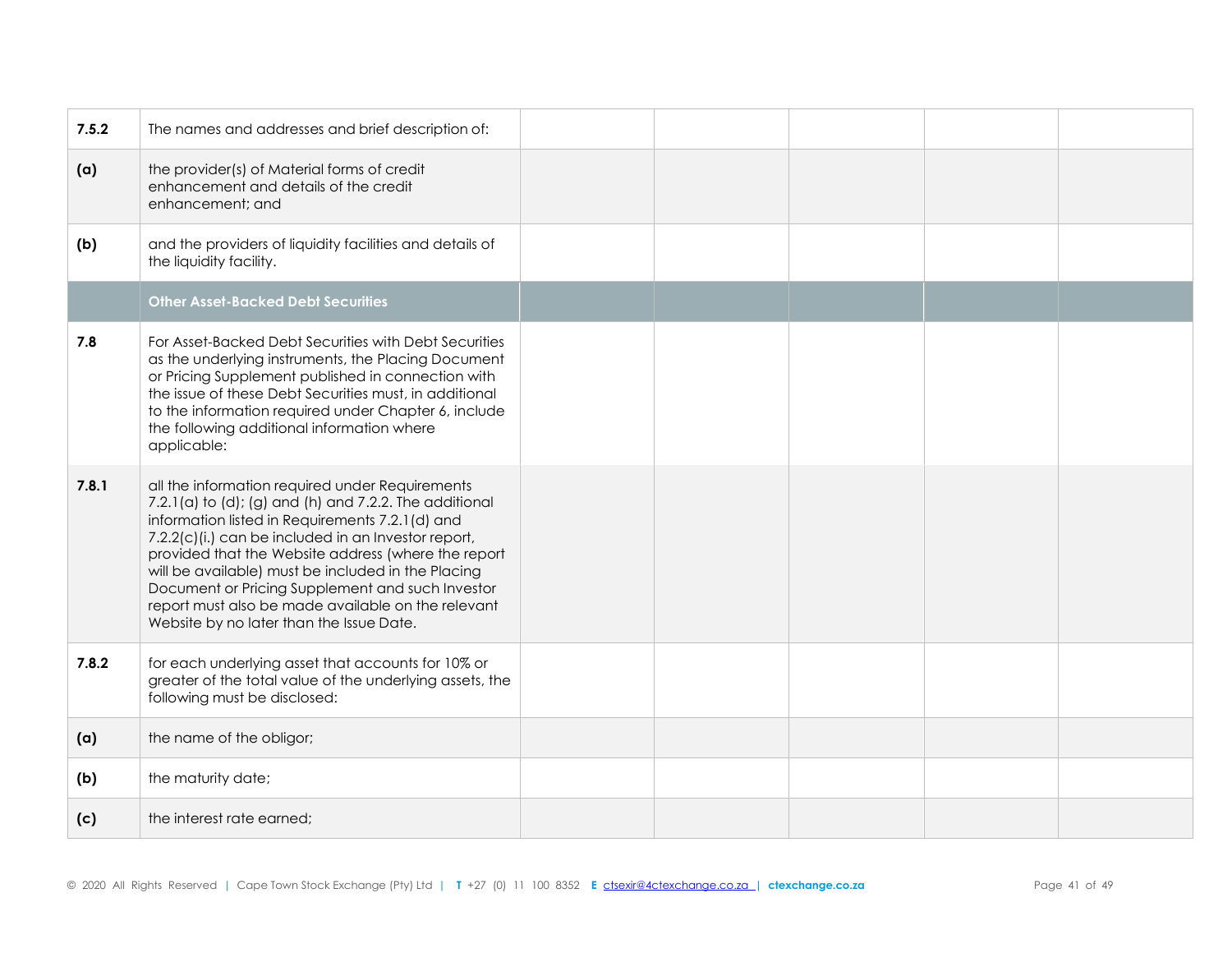| (d) | payment periods;                                                                                                                                                                                                                                                                                                                                          |  |  |  |
|-----|-----------------------------------------------------------------------------------------------------------------------------------------------------------------------------------------------------------------------------------------------------------------------------------------------------------------------------------------------------------|--|--|--|
| (e) | whether the asset is amortised;                                                                                                                                                                                                                                                                                                                           |  |  |  |
| (f) | the nominal value;                                                                                                                                                                                                                                                                                                                                        |  |  |  |
| (g) | the financial year end of the obligor;                                                                                                                                                                                                                                                                                                                    |  |  |  |
| (h) | information on any Physical Assets which the<br>Financial Asset is related;                                                                                                                                                                                                                                                                               |  |  |  |
| (i) | details of the guarantor of any of the Physical Assets;                                                                                                                                                                                                                                                                                                   |  |  |  |
| (j) | the website address where the financial information<br>of the obligor of the underlying assets can be<br>obtained; and                                                                                                                                                                                                                                    |  |  |  |
| (k) | if the issuing entity of the underlying asset:                                                                                                                                                                                                                                                                                                            |  |  |  |
|     | a. is Listed on CTSE, a statement must be included<br>that the financial information of such entity will be<br>available on such entity's website or a third party's<br>website (e.g. the arranger's website). If available on<br>a third party's website, then such website address<br>must be included;                                                 |  |  |  |
|     | b. is not Listed on CTSE but is listed on another<br>exchange and has its financial information available<br>on its or a third party's website, a statement must be<br>included that the financial information of such entity<br>will be available on such entity's website or a third<br>party's website and the website address must be<br>included; or |  |  |  |
|     | c. is not Listed on CTSE but is guaranteed and the<br>guarantee complies with the following provisions:<br>i. the guarantee is an irrevocable, unconditional<br>guarantee, with the guarantor(s) being jointly                                                                                                                                            |  |  |  |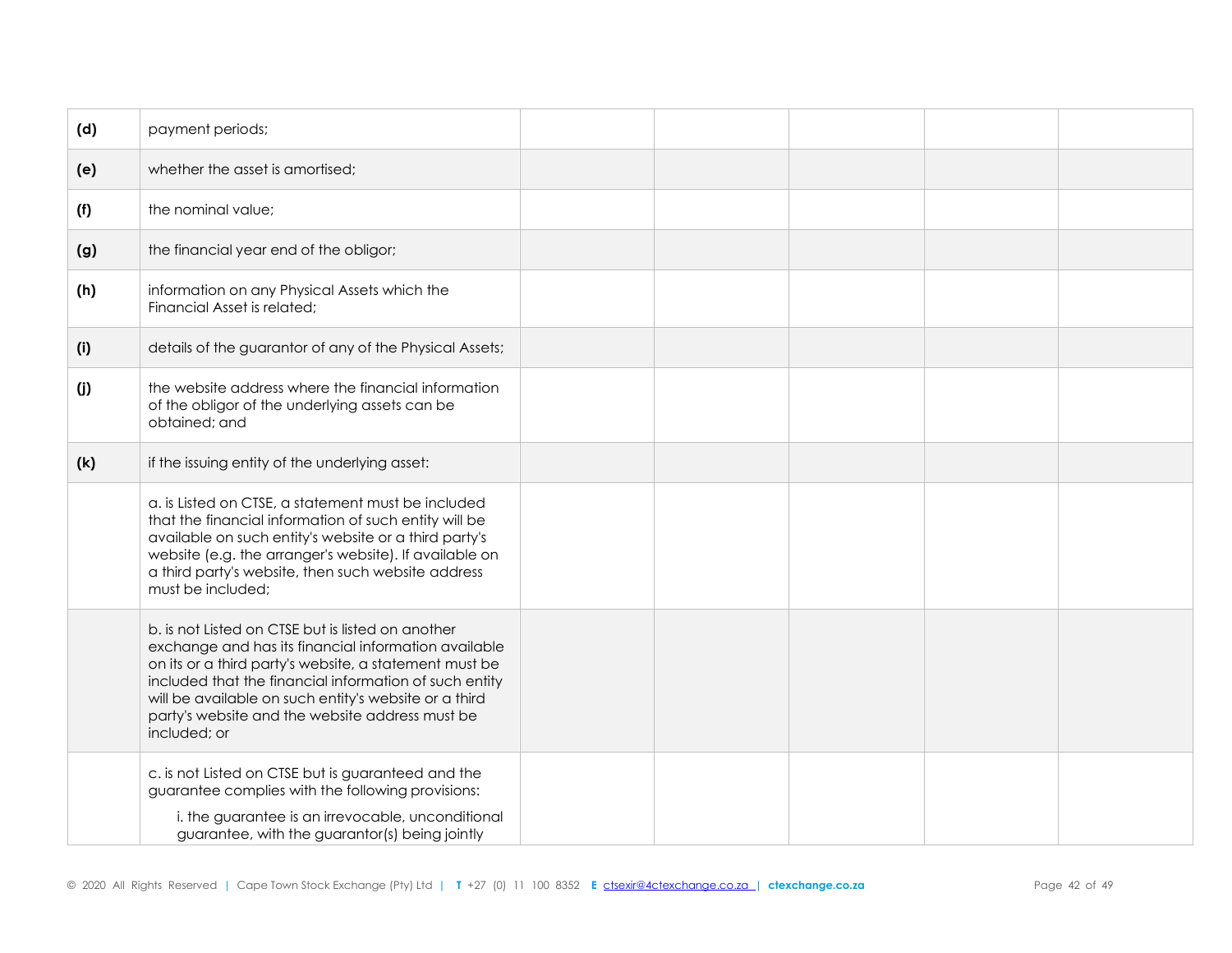|       | and severally liable for the issuing entity's<br>obligations in terms of the underlying assets;<br>ii. the guarantee is an irrevocable, unconditional<br>guarantee with the guarantor(s) being jointly<br>and severally liable for the punctual<br>performance by the issuing entity of its<br>obligations e.g. amount due on interest and<br>nominal;<br>iii. the guarantee states that the guarantor(s)<br>shall immediately on written demand pay the<br>amount due by the issuing entity as if it was the<br>principle obligor; and<br>iv. the guarantee states that guarantor(s) will<br>immediately pay on written demand any<br>amount due but not paid by the issuing entity in<br>terms of its obligations with no waiting period,<br>then the financial information of the issuing entity can<br>be replaced by the financial information of the<br>guarantor. The Applicant Issuer must confirm to CTSE<br>that the guarantee complies with the above<br>provisions and that the process to enforce the<br>guarantee is seamless and with no waiting period. A<br>statement must be included in the Placing<br>Document, Pricing Supplement or the report<br>produced by Issuers for its Investors that the<br>guarantee will be made available at the registered<br>address of the Applicant Issuer and the financial<br>information of the guarantor will be available on the<br>guarantor's website or a third party's website and<br>such website address must be included; or |  |  |  |
|-------|-----------------------------------------------------------------------------------------------------------------------------------------------------------------------------------------------------------------------------------------------------------------------------------------------------------------------------------------------------------------------------------------------------------------------------------------------------------------------------------------------------------------------------------------------------------------------------------------------------------------------------------------------------------------------------------------------------------------------------------------------------------------------------------------------------------------------------------------------------------------------------------------------------------------------------------------------------------------------------------------------------------------------------------------------------------------------------------------------------------------------------------------------------------------------------------------------------------------------------------------------------------------------------------------------------------------------------------------------------------------------------------------------------------------------------------------------------------------------------------------------|--|--|--|
|       | d. if the issuing entity of the underlying asset is not<br>listed on any exchange or guaranteed, a statement<br>must be included that the financial information of<br>such entity will be available on the Issuer's or a third<br>party's website and such website address must be<br>included;                                                                                                                                                                                                                                                                                                                                                                                                                                                                                                                                                                                                                                                                                                                                                                                                                                                                                                                                                                                                                                                                                                                                                                                               |  |  |  |
| 7.8.3 | where there are no underlying assets which comprise<br>more than 10% of the total value of the underlying                                                                                                                                                                                                                                                                                                                                                                                                                                                                                                                                                                                                                                                                                                                                                                                                                                                                                                                                                                                                                                                                                                                                                                                                                                                                                                                                                                                     |  |  |  |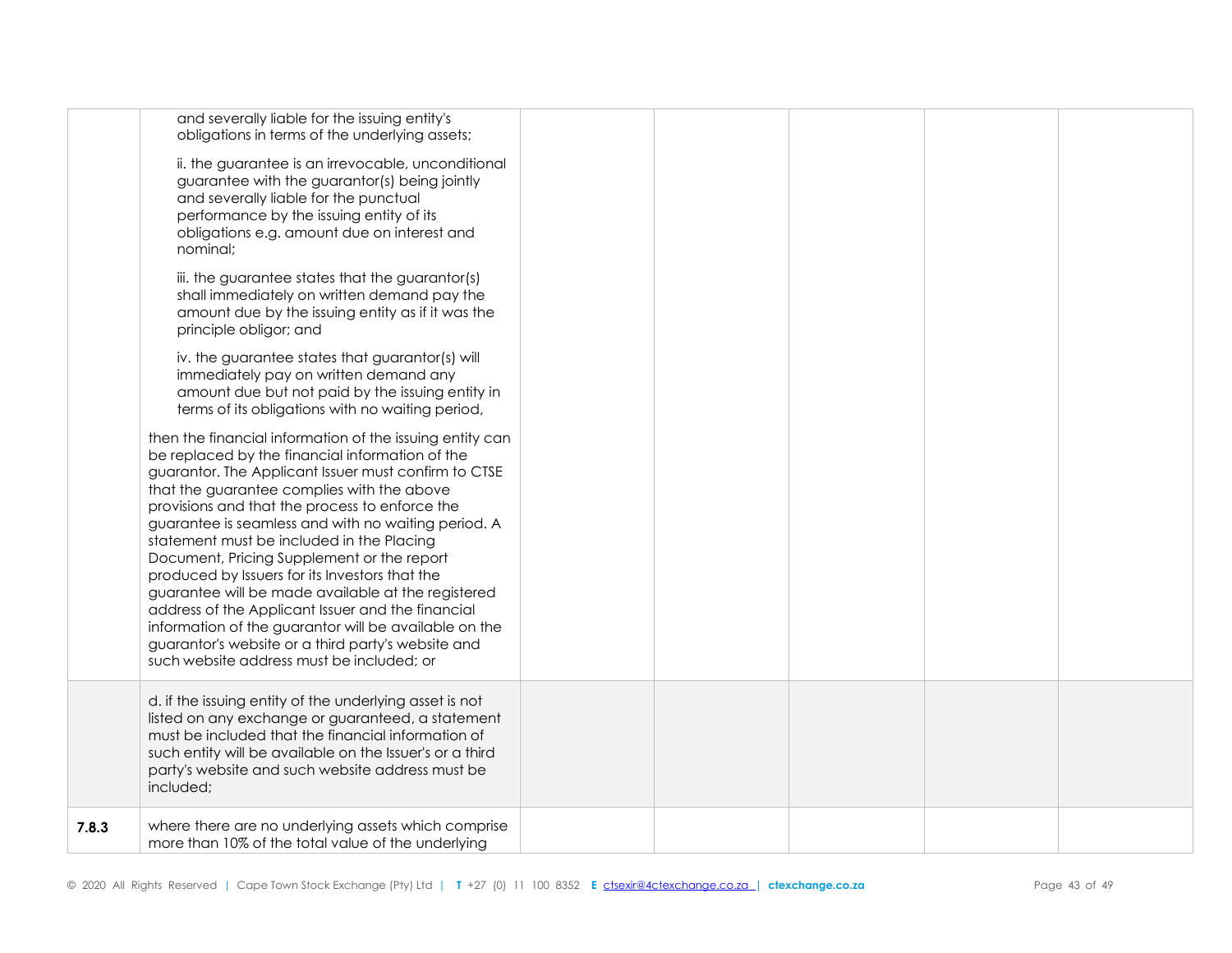|        | assets, the general characteristics and description of<br>the underlying assets;                                                                                                                                                                                                                                                                                                           |  |  |  |
|--------|--------------------------------------------------------------------------------------------------------------------------------------------------------------------------------------------------------------------------------------------------------------------------------------------------------------------------------------------------------------------------------------------|--|--|--|
| 7.8.4  | the weighted average time to maturity;                                                                                                                                                                                                                                                                                                                                                     |  |  |  |
| 7.8.5  | the weighted average interest rate unless there is<br>only a single underlying asset, in which case the<br>interest cover ratio must be provided; and                                                                                                                                                                                                                                      |  |  |  |
| 7.8.6  | where the underlying assets have been rated, the<br>relevant credit rating.                                                                                                                                                                                                                                                                                                                |  |  |  |
| 7.9    | For Asset-Backed Debt Securities with Equity Securities<br>as the underlying instruments, such Debt Securities<br>must comply with Requirements 7.10 and 7.11 below                                                                                                                                                                                                                        |  |  |  |
| 7.10   | The Asset-Backed Debt Securities must:                                                                                                                                                                                                                                                                                                                                                     |  |  |  |
| 7.10.1 | be Listed on CTSE or a Recognised<br>Exchangeapproved to by CTSE;                                                                                                                                                                                                                                                                                                                          |  |  |  |
| 7.10.2 | have underlying assets which are minority interests<br>and must not confer legal or management control of<br>the listed companies; and                                                                                                                                                                                                                                                     |  |  |  |
| 7.10.3 | in respect of each underlying asset that accounts for<br>10% or more of the total market value of the<br>underlying assets, the financial information of the<br>listed company related to such asset must be<br>publicly available.                                                                                                                                                        |  |  |  |
| 7.11   | The following information, where applicable, must be<br>disclosed in either the Placing Document or Pricing<br>Supplement in addition to the information required<br>under Chapter 6. This additional information which<br>can be included in an Investor report or the Website<br>address must be included in the Placing Document<br>or Pricing Supplement, and the Investor report must |  |  |  |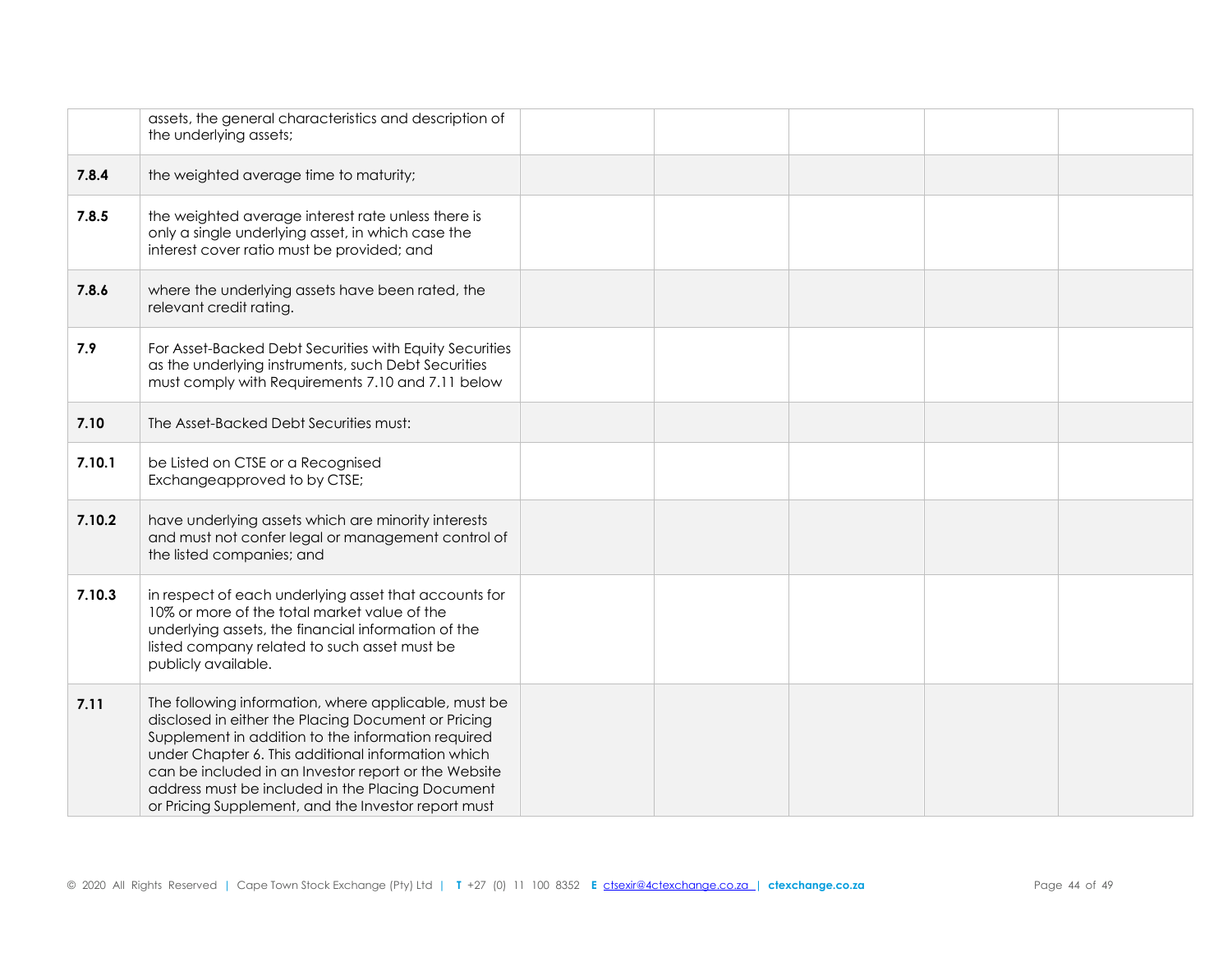|        | be available on the Website by no later than the<br><b>Issue Date:</b>                                                                                                                                                                                                                                                                                                                                                                                                  |  |  |  |
|--------|-------------------------------------------------------------------------------------------------------------------------------------------------------------------------------------------------------------------------------------------------------------------------------------------------------------------------------------------------------------------------------------------------------------------------------------------------------------------------|--|--|--|
| 7.11.1 | details of the underlying assets, including but not<br>limited to the following (which additional information<br>listed in Requirements 7.11.1(a) to (e) can be<br>included in an Investor report, provided that the<br>Website address (where such report will be available)<br>must be included in the Placing Document or Pricing<br>Supplement and such Investor report must also be<br>made available on the relevant Website by no later<br>than the Issue Date): |  |  |  |
| (a)    | the number of assets held;                                                                                                                                                                                                                                                                                                                                                                                                                                              |  |  |  |
| (b)    | total market value of the assets and if different to the<br>total market value, total costs or projected costs of<br>the assets;                                                                                                                                                                                                                                                                                                                                        |  |  |  |
| (c)    | historical financial performance of the assets for the<br>past 12 months;                                                                                                                                                                                                                                                                                                                                                                                               |  |  |  |
| (d)    | the information required under Requirements 7.2.1(a)<br>to $(c)$ and $(g)$ ;                                                                                                                                                                                                                                                                                                                                                                                            |  |  |  |
| (e)    | for each of the assets which comprise 10% or more of<br>the total value of the underlying asset the following<br>needs to be included for listed companies:                                                                                                                                                                                                                                                                                                             |  |  |  |
| i.     | the name and ISIN;                                                                                                                                                                                                                                                                                                                                                                                                                                                      |  |  |  |
| ii.    | the financial year-end;                                                                                                                                                                                                                                                                                                                                                                                                                                                 |  |  |  |
| iii.   | the exchange it is listed on;                                                                                                                                                                                                                                                                                                                                                                                                                                           |  |  |  |
| iv.    | the percentage held in proportion to the Company's<br>total issued share capital;                                                                                                                                                                                                                                                                                                                                                                                       |  |  |  |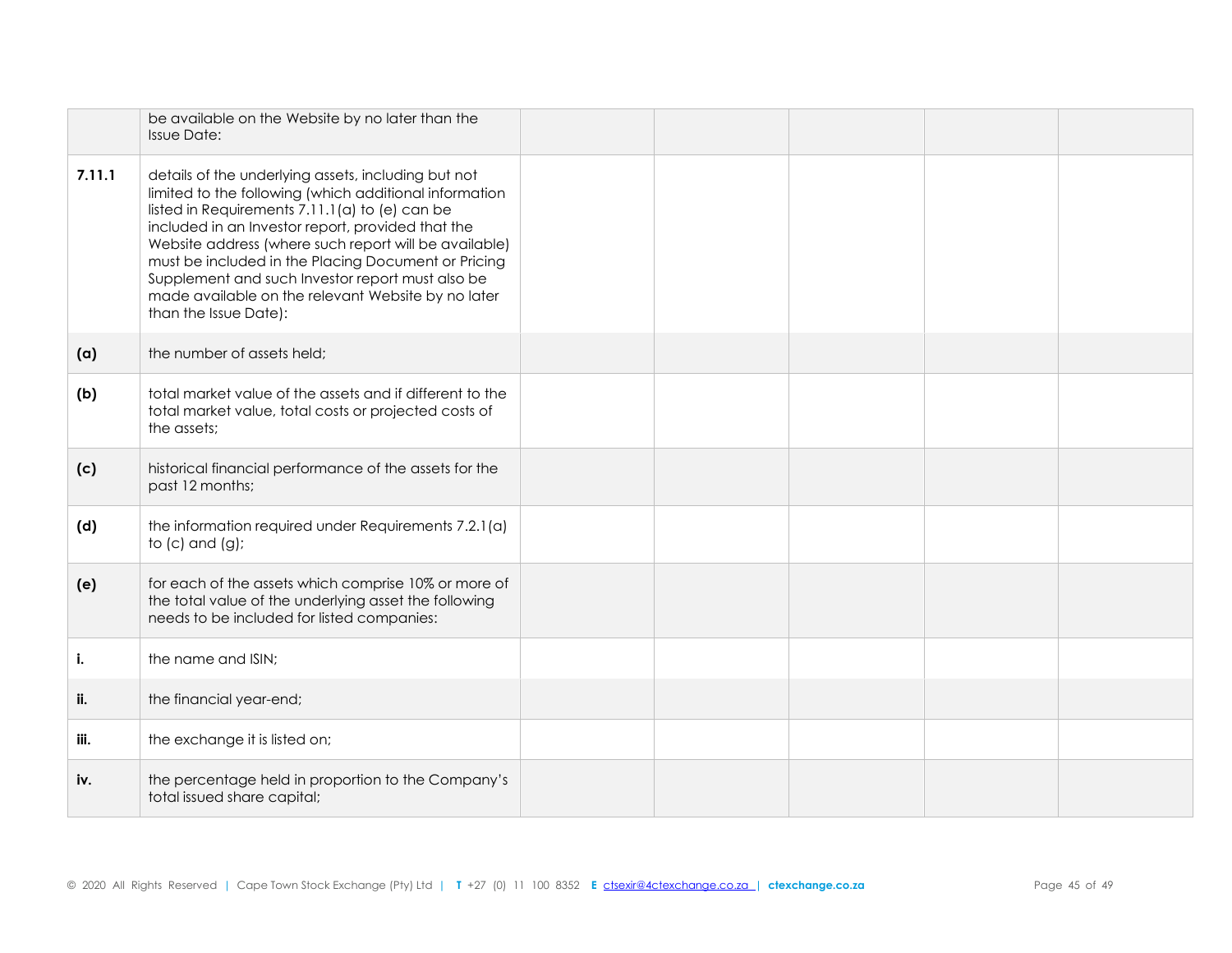| v.     | the market value of the equity held (at the last<br>practical date prior to finalisation of the Placing<br>Document);                                                                                                                                                                                                                                                                                                                                                                                                                                                                                                                |  |  |  |
|--------|--------------------------------------------------------------------------------------------------------------------------------------------------------------------------------------------------------------------------------------------------------------------------------------------------------------------------------------------------------------------------------------------------------------------------------------------------------------------------------------------------------------------------------------------------------------------------------------------------------------------------------------|--|--|--|
| vi.    | the cost of the assets or projected cost; and                                                                                                                                                                                                                                                                                                                                                                                                                                                                                                                                                                                        |  |  |  |
| vii.   | the website address where the financial information<br>of the obligor of the underlying assets is made<br>available to the public;                                                                                                                                                                                                                                                                                                                                                                                                                                                                                                   |  |  |  |
| 7.11.2 | all information required under Requirements 7.2.2(b)<br>to (d), (f) and (g);                                                                                                                                                                                                                                                                                                                                                                                                                                                                                                                                                         |  |  |  |
| 7.11.3 | the dividend or interest payment policy;                                                                                                                                                                                                                                                                                                                                                                                                                                                                                                                                                                                             |  |  |  |
| 7.11.4 | how corporate actions in the underlying asset(s) or<br>affecting the underlying assets will influence the rights<br>of the Holders of Debt Securities; and                                                                                                                                                                                                                                                                                                                                                                                                                                                                           |  |  |  |
| 7.11.5 | whether the Holders of Debt Securities will receive<br>any distributions receivable on the underlying asset(s)<br>and the frequency thereof.                                                                                                                                                                                                                                                                                                                                                                                                                                                                                         |  |  |  |
| 7.12   | For Asset-Backed Debt Securities with both Debt<br>Securities and Equity Securities as underlying assets:                                                                                                                                                                                                                                                                                                                                                                                                                                                                                                                            |  |  |  |
| 7.12.1 | The Applicant Issuer of Asset-Backed Debt Securities<br>must make an Announcement on the CTSE News<br>Service where the financial information of the<br>individual obligors of the underlying assets can be<br>obtained, if the value of a single underlying asset<br>represents 10% or more of the total underlying asset<br>or if it is a single underlying asset. The Announcement<br>must be made as soon as the financial information<br>becomes available, but not more than 6 months<br>after the obligor's financial year-end. The financial<br>information of the guarantor of the obligor can be<br>substituted providing: |  |  |  |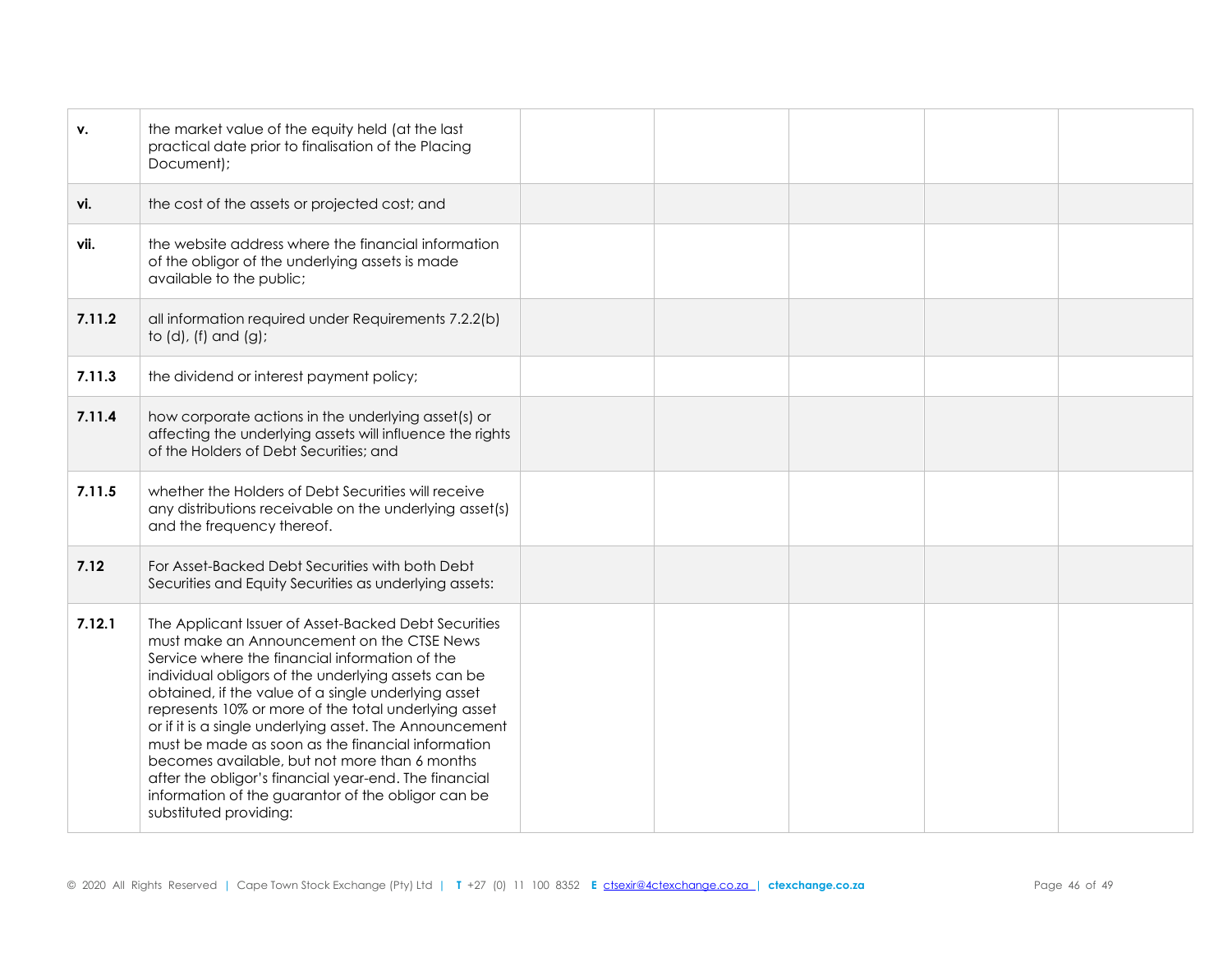|      | the guarantor has issued an irrevocable and<br>unconditional guarantee being jointly and severally<br>liable for the obligor's obligations and prompt<br>performance in terms of the underlying assets and<br><b>Placing Document;</b> |  |  |  |
|------|----------------------------------------------------------------------------------------------------------------------------------------------------------------------------------------------------------------------------------------|--|--|--|
| ii.  | the guarantor shall immediately pay on demand the<br>amounts due by the obligor as if it were the principle<br>obligor;                                                                                                                |  |  |  |
| iii. | the guarantor has contracted that it will immediately<br>meet the obligations of the obligor and that the<br>guarantee is seamless with no waiting period;                                                                             |  |  |  |
| iv.  | the Applicant Issuer must confirm to CTSE that<br>theguarantee complies with (i) to (iii) above;<br>and                                                                                                                                |  |  |  |
| ۷.   | the guarantee must be made available on the<br>Website.                                                                                                                                                                                |  |  |  |

| <b>CTSE LR</b><br>Ref | <b>PUBLICATION REQUIREMENTS</b>                                                                                                                                                                                                                                                                                                  | <b>ISSUER AGENT</b><br><b>REFERENCE TO</b><br><b>PLACING</b><br><b>DOCUMENT</b><br><b>INDICATING</b><br><b>COMPLIANCE</b> | <b>IRD 1ST SUBMISSION</b><br><b>COMMENTS</b> | <b>ISSUER AGENT</b><br><b>RESPONSE</b> | <b>IRD 2ND</b><br><b>SUBMISSION</b><br><b>COMMENTS</b> | <b>ISSUER AGENT</b><br><b>RESPONSE</b> |
|-----------------------|----------------------------------------------------------------------------------------------------------------------------------------------------------------------------------------------------------------------------------------------------------------------------------------------------------------------------------|---------------------------------------------------------------------------------------------------------------------------|----------------------------------------------|----------------------------------------|--------------------------------------------------------|----------------------------------------|
|                       | <b>Placing Documents and Formal Notices</b>                                                                                                                                                                                                                                                                                      |                                                                                                                           |                                              |                                        |                                                        |                                        |
| 10.4                  | The salient features of the Placing Documents and a<br>separate formal notice complying with Requirement<br>10.5 must be Announced on the CTSE News Service.<br>For the purposes of these Requirements, the salient<br>features of Placing Documents must be Announced<br>on the CTSE News Service pursuant to Requirement<br>8. |                                                                                                                           |                                              |                                        |                                                        |                                        |
| 10.5                  | A formal notice must state at least the following:                                                                                                                                                                                                                                                                               |                                                                                                                           |                                              |                                        |                                                        |                                        |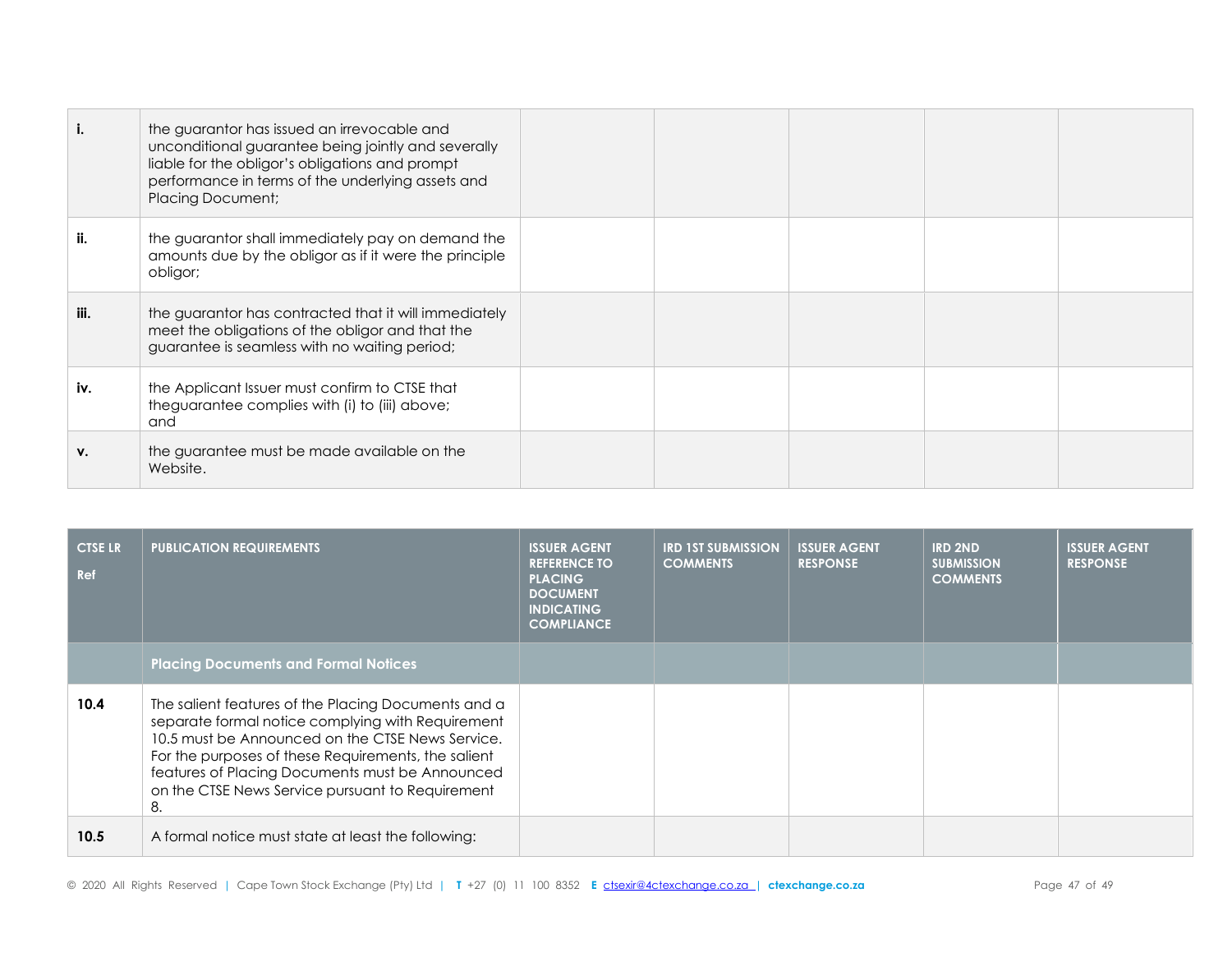| 10.5.1 | the name and country of incorporation or other<br>establishment of the Applicant Issuer;                                                                                                                                                                                                                                                                      |  |  |  |
|--------|---------------------------------------------------------------------------------------------------------------------------------------------------------------------------------------------------------------------------------------------------------------------------------------------------------------------------------------------------------------|--|--|--|
| 10.5.2 | the amount and title of the Debt Securities for which<br>Listing is sought;                                                                                                                                                                                                                                                                                   |  |  |  |
| 10.5.3 | the address in South Africa, acceptable to CTSE,<br>atwhich copies of the Placing Documents are<br>available to the public for inspection;                                                                                                                                                                                                                    |  |  |  |
| 10.5.4 | the date of Announcement on the CTSE<br>NewsService;                                                                                                                                                                                                                                                                                                          |  |  |  |
| 10.5.5 | a statement that application has been made to<br><b>CTSEfor Listing of the Debt Securities;</b>                                                                                                                                                                                                                                                               |  |  |  |
| 10.5.6 | a statement that the formal notice appears for<br>information purposes only and does not constitute<br>an invitation or offer to acquire, purchase or<br>subscribe for Debt Securities and that applications<br>will only be considered on the basis of the Placing<br>Documents and Prospectus (where it is not<br>incorporated into the Placing Documents); |  |  |  |
| 10.5.7 | the date upon which Dealings in the Debt Securities<br>are expected to commence;                                                                                                                                                                                                                                                                              |  |  |  |
| 10.5.8 | the name of the guarantor, if applicable; and                                                                                                                                                                                                                                                                                                                 |  |  |  |
| 10.5.9 | the name and address of the Debt Issuer Agent or<br>Designated Person.                                                                                                                                                                                                                                                                                        |  |  |  |
| 10.6   | Applicant Issuers are reminded of the Prospectus<br>requirements of the Companies Act.                                                                                                                                                                                                                                                                        |  |  |  |
| 10.7   | In all cases where a formal notice is Announced on<br>the CTSE News Service, it must contain the details<br>as                                                                                                                                                                                                                                                |  |  |  |